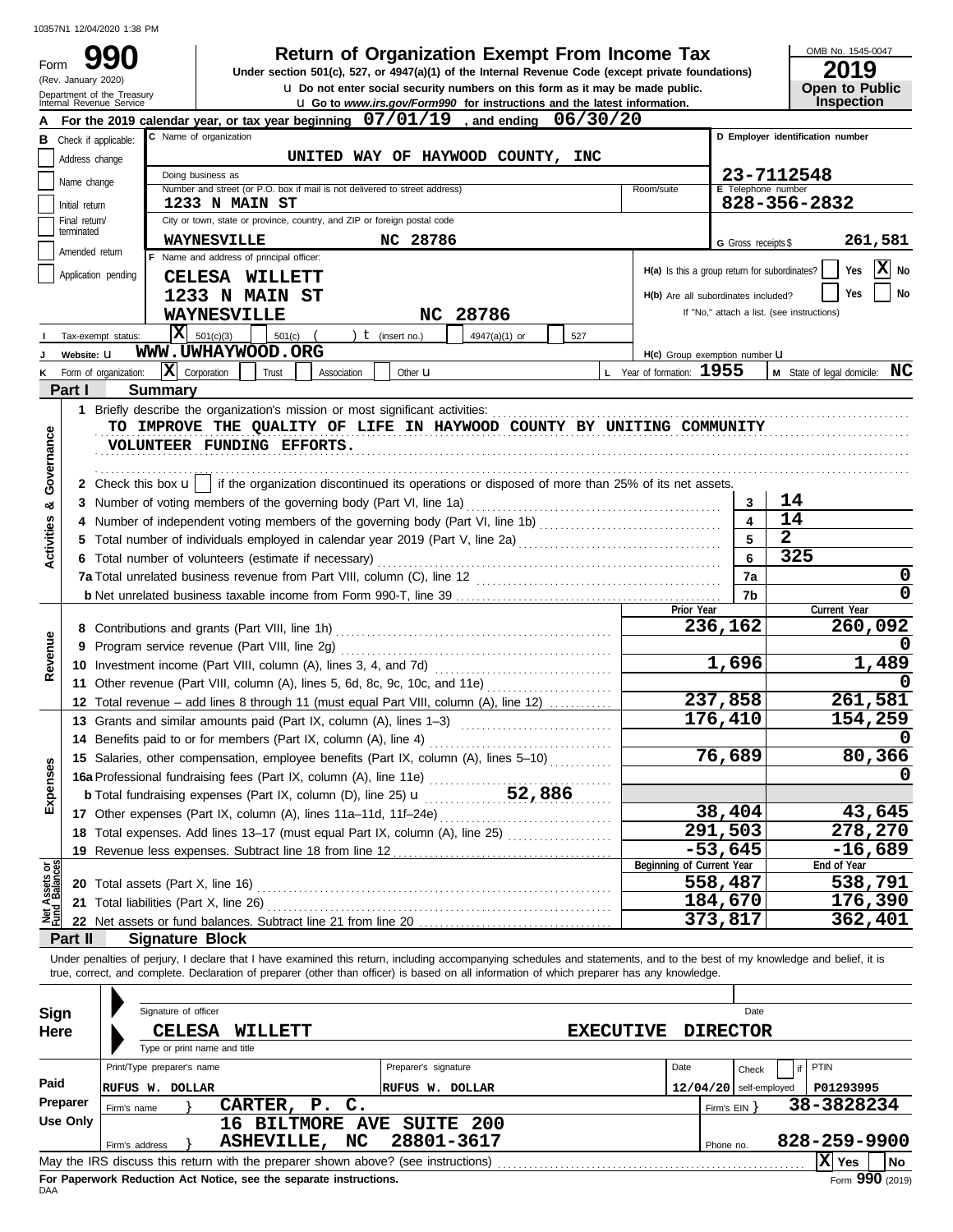| <b>Statement of Program Service Accomplishments</b><br>Part III<br>Briefly describe the organization's mission:<br>$\mathbf 1$<br>TO IMPROVE THE QUALITY OF LIFE IN HAYWOOD COUNTY BY UNITING COMMUNITY<br>VOLUNTEER FUNDING EFFORTS.<br>Did the organization undertake any significant program services during the year which were not listed on the<br>$\mathbf{2}$<br>If "Yes," describe these new services on Schedule O.<br>Did the organization cease conducting, or make significant changes in how it conducts, any program<br>3<br>services?<br>If "Yes," describe these changes on Schedule O.<br>Describe the organization's program service accomplishments for each of its three largest program services, as measured by<br>expenses. Section 501(c)(3) and 501(c)(4) organizations are required to report the amount of grants and allocations to others,<br>the total expenses, and revenue, if any, for each program service reported.<br>AGENCY ALLOCATION - THE DISTRIBUTION OF MONIES TO MEMBER AGENCIES,<br>INCLUDING DONOR DESIGNATIONS AND SPECIFIC SERVICES PROVIDED TO MEMBER<br>ORGANIZATIONS. PLEASE SEE 990 SCHEDULE I FOR DETAILS.<br>) (Expenses $\frac{31,943}{1}$ including grants of $\frac{1}{2}$ (Revenue $\frac{1}{2}$ (Revenue $\frac{1}{2}$ )<br>4b (Code:<br>SEE SCHEDULE O | $\boxed{\mathbf{X}}$<br>$\Box$ Yes $\overline{X}$ No<br>Yes $\boxed{\mathbf{X}}$ No |
|--------------------------------------------------------------------------------------------------------------------------------------------------------------------------------------------------------------------------------------------------------------------------------------------------------------------------------------------------------------------------------------------------------------------------------------------------------------------------------------------------------------------------------------------------------------------------------------------------------------------------------------------------------------------------------------------------------------------------------------------------------------------------------------------------------------------------------------------------------------------------------------------------------------------------------------------------------------------------------------------------------------------------------------------------------------------------------------------------------------------------------------------------------------------------------------------------------------------------------------------------------------------------------------------------------------------|-------------------------------------------------------------------------------------|
|                                                                                                                                                                                                                                                                                                                                                                                                                                                                                                                                                                                                                                                                                                                                                                                                                                                                                                                                                                                                                                                                                                                                                                                                                                                                                                                    |                                                                                     |
|                                                                                                                                                                                                                                                                                                                                                                                                                                                                                                                                                                                                                                                                                                                                                                                                                                                                                                                                                                                                                                                                                                                                                                                                                                                                                                                    |                                                                                     |
|                                                                                                                                                                                                                                                                                                                                                                                                                                                                                                                                                                                                                                                                                                                                                                                                                                                                                                                                                                                                                                                                                                                                                                                                                                                                                                                    |                                                                                     |
|                                                                                                                                                                                                                                                                                                                                                                                                                                                                                                                                                                                                                                                                                                                                                                                                                                                                                                                                                                                                                                                                                                                                                                                                                                                                                                                    |                                                                                     |
|                                                                                                                                                                                                                                                                                                                                                                                                                                                                                                                                                                                                                                                                                                                                                                                                                                                                                                                                                                                                                                                                                                                                                                                                                                                                                                                    |                                                                                     |
|                                                                                                                                                                                                                                                                                                                                                                                                                                                                                                                                                                                                                                                                                                                                                                                                                                                                                                                                                                                                                                                                                                                                                                                                                                                                                                                    |                                                                                     |
|                                                                                                                                                                                                                                                                                                                                                                                                                                                                                                                                                                                                                                                                                                                                                                                                                                                                                                                                                                                                                                                                                                                                                                                                                                                                                                                    |                                                                                     |
|                                                                                                                                                                                                                                                                                                                                                                                                                                                                                                                                                                                                                                                                                                                                                                                                                                                                                                                                                                                                                                                                                                                                                                                                                                                                                                                    |                                                                                     |
|                                                                                                                                                                                                                                                                                                                                                                                                                                                                                                                                                                                                                                                                                                                                                                                                                                                                                                                                                                                                                                                                                                                                                                                                                                                                                                                    |                                                                                     |
|                                                                                                                                                                                                                                                                                                                                                                                                                                                                                                                                                                                                                                                                                                                                                                                                                                                                                                                                                                                                                                                                                                                                                                                                                                                                                                                    |                                                                                     |
|                                                                                                                                                                                                                                                                                                                                                                                                                                                                                                                                                                                                                                                                                                                                                                                                                                                                                                                                                                                                                                                                                                                                                                                                                                                                                                                    |                                                                                     |
|                                                                                                                                                                                                                                                                                                                                                                                                                                                                                                                                                                                                                                                                                                                                                                                                                                                                                                                                                                                                                                                                                                                                                                                                                                                                                                                    |                                                                                     |
|                                                                                                                                                                                                                                                                                                                                                                                                                                                                                                                                                                                                                                                                                                                                                                                                                                                                                                                                                                                                                                                                                                                                                                                                                                                                                                                    |                                                                                     |
|                                                                                                                                                                                                                                                                                                                                                                                                                                                                                                                                                                                                                                                                                                                                                                                                                                                                                                                                                                                                                                                                                                                                                                                                                                                                                                                    |                                                                                     |
|                                                                                                                                                                                                                                                                                                                                                                                                                                                                                                                                                                                                                                                                                                                                                                                                                                                                                                                                                                                                                                                                                                                                                                                                                                                                                                                    |                                                                                     |
|                                                                                                                                                                                                                                                                                                                                                                                                                                                                                                                                                                                                                                                                                                                                                                                                                                                                                                                                                                                                                                                                                                                                                                                                                                                                                                                    |                                                                                     |
|                                                                                                                                                                                                                                                                                                                                                                                                                                                                                                                                                                                                                                                                                                                                                                                                                                                                                                                                                                                                                                                                                                                                                                                                                                                                                                                    |                                                                                     |
|                                                                                                                                                                                                                                                                                                                                                                                                                                                                                                                                                                                                                                                                                                                                                                                                                                                                                                                                                                                                                                                                                                                                                                                                                                                                                                                    |                                                                                     |
|                                                                                                                                                                                                                                                                                                                                                                                                                                                                                                                                                                                                                                                                                                                                                                                                                                                                                                                                                                                                                                                                                                                                                                                                                                                                                                                    |                                                                                     |
|                                                                                                                                                                                                                                                                                                                                                                                                                                                                                                                                                                                                                                                                                                                                                                                                                                                                                                                                                                                                                                                                                                                                                                                                                                                                                                                    |                                                                                     |
|                                                                                                                                                                                                                                                                                                                                                                                                                                                                                                                                                                                                                                                                                                                                                                                                                                                                                                                                                                                                                                                                                                                                                                                                                                                                                                                    |                                                                                     |
|                                                                                                                                                                                                                                                                                                                                                                                                                                                                                                                                                                                                                                                                                                                                                                                                                                                                                                                                                                                                                                                                                                                                                                                                                                                                                                                    |                                                                                     |
|                                                                                                                                                                                                                                                                                                                                                                                                                                                                                                                                                                                                                                                                                                                                                                                                                                                                                                                                                                                                                                                                                                                                                                                                                                                                                                                    |                                                                                     |
|                                                                                                                                                                                                                                                                                                                                                                                                                                                                                                                                                                                                                                                                                                                                                                                                                                                                                                                                                                                                                                                                                                                                                                                                                                                                                                                    |                                                                                     |
|                                                                                                                                                                                                                                                                                                                                                                                                                                                                                                                                                                                                                                                                                                                                                                                                                                                                                                                                                                                                                                                                                                                                                                                                                                                                                                                    |                                                                                     |
|                                                                                                                                                                                                                                                                                                                                                                                                                                                                                                                                                                                                                                                                                                                                                                                                                                                                                                                                                                                                                                                                                                                                                                                                                                                                                                                    |                                                                                     |
|                                                                                                                                                                                                                                                                                                                                                                                                                                                                                                                                                                                                                                                                                                                                                                                                                                                                                                                                                                                                                                                                                                                                                                                                                                                                                                                    |                                                                                     |
|                                                                                                                                                                                                                                                                                                                                                                                                                                                                                                                                                                                                                                                                                                                                                                                                                                                                                                                                                                                                                                                                                                                                                                                                                                                                                                                    |                                                                                     |
|                                                                                                                                                                                                                                                                                                                                                                                                                                                                                                                                                                                                                                                                                                                                                                                                                                                                                                                                                                                                                                                                                                                                                                                                                                                                                                                    |                                                                                     |
| 4c (Code:                                                                                                                                                                                                                                                                                                                                                                                                                                                                                                                                                                                                                                                                                                                                                                                                                                                                                                                                                                                                                                                                                                                                                                                                                                                                                                          |                                                                                     |
| N/A                                                                                                                                                                                                                                                                                                                                                                                                                                                                                                                                                                                                                                                                                                                                                                                                                                                                                                                                                                                                                                                                                                                                                                                                                                                                                                                |                                                                                     |
|                                                                                                                                                                                                                                                                                                                                                                                                                                                                                                                                                                                                                                                                                                                                                                                                                                                                                                                                                                                                                                                                                                                                                                                                                                                                                                                    |                                                                                     |
|                                                                                                                                                                                                                                                                                                                                                                                                                                                                                                                                                                                                                                                                                                                                                                                                                                                                                                                                                                                                                                                                                                                                                                                                                                                                                                                    |                                                                                     |
|                                                                                                                                                                                                                                                                                                                                                                                                                                                                                                                                                                                                                                                                                                                                                                                                                                                                                                                                                                                                                                                                                                                                                                                                                                                                                                                    |                                                                                     |
|                                                                                                                                                                                                                                                                                                                                                                                                                                                                                                                                                                                                                                                                                                                                                                                                                                                                                                                                                                                                                                                                                                                                                                                                                                                                                                                    |                                                                                     |
|                                                                                                                                                                                                                                                                                                                                                                                                                                                                                                                                                                                                                                                                                                                                                                                                                                                                                                                                                                                                                                                                                                                                                                                                                                                                                                                    |                                                                                     |
|                                                                                                                                                                                                                                                                                                                                                                                                                                                                                                                                                                                                                                                                                                                                                                                                                                                                                                                                                                                                                                                                                                                                                                                                                                                                                                                    |                                                                                     |
|                                                                                                                                                                                                                                                                                                                                                                                                                                                                                                                                                                                                                                                                                                                                                                                                                                                                                                                                                                                                                                                                                                                                                                                                                                                                                                                    |                                                                                     |
|                                                                                                                                                                                                                                                                                                                                                                                                                                                                                                                                                                                                                                                                                                                                                                                                                                                                                                                                                                                                                                                                                                                                                                                                                                                                                                                    |                                                                                     |
|                                                                                                                                                                                                                                                                                                                                                                                                                                                                                                                                                                                                                                                                                                                                                                                                                                                                                                                                                                                                                                                                                                                                                                                                                                                                                                                    |                                                                                     |
|                                                                                                                                                                                                                                                                                                                                                                                                                                                                                                                                                                                                                                                                                                                                                                                                                                                                                                                                                                                                                                                                                                                                                                                                                                                                                                                    |                                                                                     |
| 4d Other program services (Describe on Schedule O.)                                                                                                                                                                                                                                                                                                                                                                                                                                                                                                                                                                                                                                                                                                                                                                                                                                                                                                                                                                                                                                                                                                                                                                                                                                                                |                                                                                     |
| (Expenses \$<br>including grants of \$<br>(Revenue \$<br>204,949<br>4e Total program service expenses u                                                                                                                                                                                                                                                                                                                                                                                                                                                                                                                                                                                                                                                                                                                                                                                                                                                                                                                                                                                                                                                                                                                                                                                                            |                                                                                     |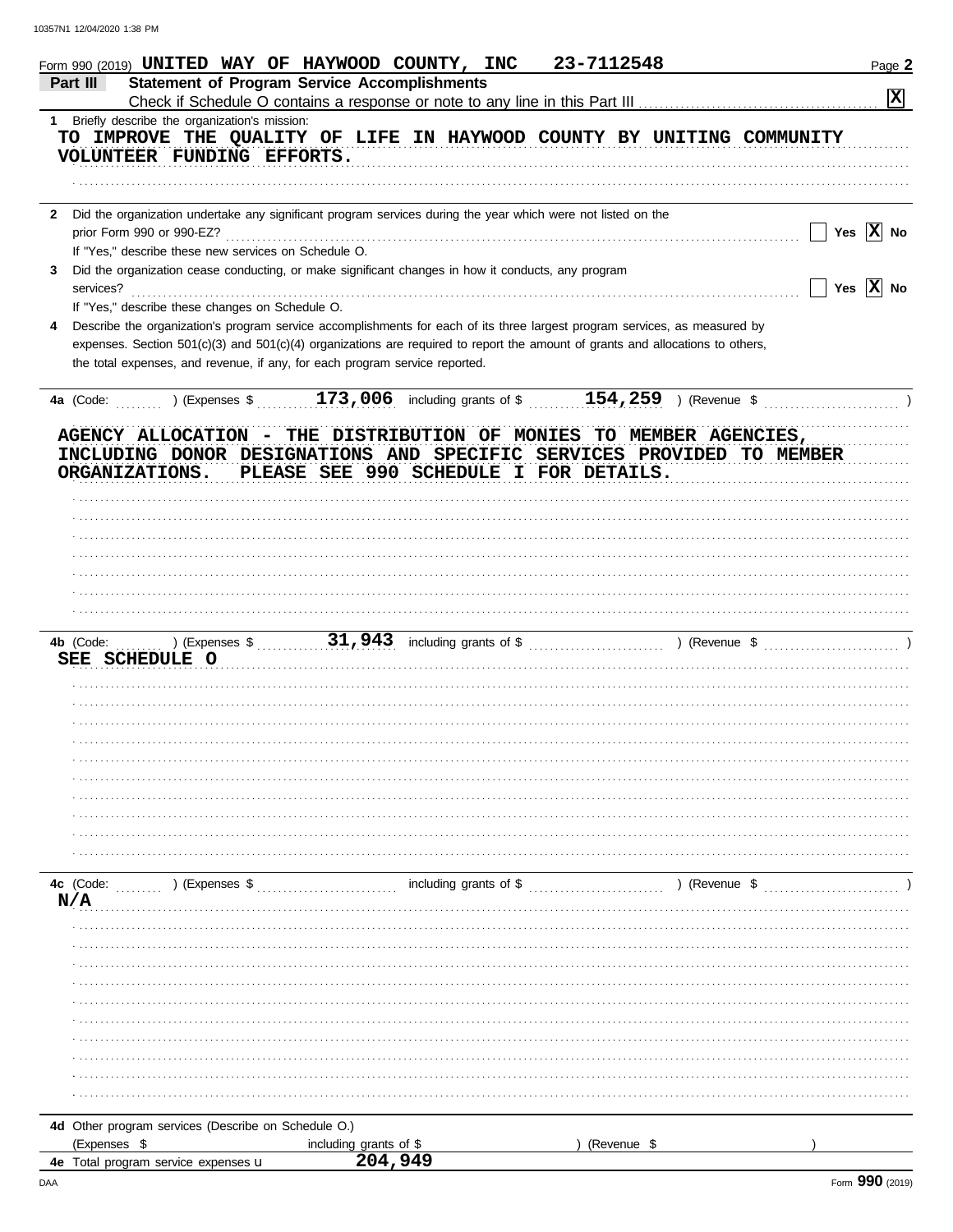**Part IV Checklist of Required Schedules**

| Form 990 (2019) UNITED WAY OF HAYWOOD |  |  | COUNTY, | <b>INC</b> | 23-7112548 | Page J |
|---------------------------------------|--|--|---------|------------|------------|--------|
|                                       |  |  |         |            |            |        |

|             |                                                                                                                                                                                                                                                                                   |                 | Yes | No               |
|-------------|-----------------------------------------------------------------------------------------------------------------------------------------------------------------------------------------------------------------------------------------------------------------------------------|-----------------|-----|------------------|
| 1           | Is the organization described in section $501(c)(3)$ or $4947(a)(1)$ (other than a private foundation)? If "Yes,"                                                                                                                                                                 |                 |     |                  |
|             | complete Schedule A                                                                                                                                                                                                                                                               | 1               | х   |                  |
| 2           |                                                                                                                                                                                                                                                                                   | $\mathbf{2}$    | x   |                  |
| 3           | Did the organization engage in direct or indirect political campaign activities on behalf of or in opposition to                                                                                                                                                                  |                 |     |                  |
|             | candidates for public office? If "Yes," complete Schedule C, Part I                                                                                                                                                                                                               | 3               |     | X.               |
| 4           | Section 501(c)(3) organizations. Did the organization engage in lobbying activities, or have a section 501(h)                                                                                                                                                                     |                 |     | X                |
|             | election in effect during the tax year? If "Yes," complete Schedule C, Part II                                                                                                                                                                                                    | 4               |     |                  |
| 5           | Is the organization a section $501(c)(4)$ , $501(c)(5)$ , or $501(c)(6)$ organization that receives membership dues,<br>assessments, or similar amounts as defined in Revenue Procedure 98-19? If "Yes," complete Schedule C, Part III                                            | 5               |     | x                |
| 6           | Did the organization maintain any donor advised funds or any similar funds or accounts for which donors                                                                                                                                                                           |                 |     |                  |
|             | have the right to provide advice on the distribution or investment of amounts in such funds or accounts? If                                                                                                                                                                       |                 |     |                  |
|             | "Yes," complete Schedule D, Part I                                                                                                                                                                                                                                                | 6               |     | x                |
| 7           | Did the organization receive or hold a conservation easement, including easements to preserve open space,                                                                                                                                                                         |                 |     |                  |
|             |                                                                                                                                                                                                                                                                                   | 7               |     | x                |
| 8           | Did the organization maintain collections of works of art, historical treasures, or other similar assets? If "Yes,"                                                                                                                                                               |                 |     |                  |
|             | complete Schedule D, Part III                                                                                                                                                                                                                                                     | 8               |     | x                |
| 9           | Did the organization report an amount in Part X, line 21, for escrow or custodial account liability, serve as a                                                                                                                                                                   |                 |     |                  |
|             | custodian for amounts not listed in Part X; or provide credit counseling, debt management, credit repair, or                                                                                                                                                                      |                 |     |                  |
|             | debt negotiation services? If "Yes," complete Schedule D, Part IV                                                                                                                                                                                                                 | 9               |     | x                |
| 10          | Did the organization, directly or through a related organization, hold assets in donor-restricted endowments                                                                                                                                                                      |                 |     |                  |
|             | or in quasi endowments? If "Yes," complete Schedule D, Part V                                                                                                                                                                                                                     | 10              | x   |                  |
| 11          | If the organization's answer to any of the following questions is "Yes," then complete Schedule D, Parts VI,                                                                                                                                                                      |                 |     |                  |
|             | VII, VIII, IX, or X as applicable.                                                                                                                                                                                                                                                |                 |     |                  |
| a           | Did the organization report an amount for land, buildings, and equipment in Part X, line 10? If "Yes,"                                                                                                                                                                            |                 |     |                  |
|             | complete Schedule D, Part VI                                                                                                                                                                                                                                                      | 11a             | x   |                  |
| $\mathbf b$ | Did the organization report an amount for investments—other securities in Part X, line 12, that is 5% or more                                                                                                                                                                     |                 |     |                  |
|             |                                                                                                                                                                                                                                                                                   | 11b             |     | x                |
| C           | Did the organization report an amount for investments—program related in Part X, line 13, that is 5% or more                                                                                                                                                                      |                 |     |                  |
|             |                                                                                                                                                                                                                                                                                   | 11c             |     | X                |
| d           | Did the organization report an amount for other assets in Part X, line 15, that is 5% or more of its total assets                                                                                                                                                                 |                 |     |                  |
|             | reported in Part X, line 16? If "Yes," complete Schedule D, Part IX                                                                                                                                                                                                               | 11d             |     | X<br>$\mathbf x$ |
| е           |                                                                                                                                                                                                                                                                                   | 11e             |     |                  |
| f           | Did the organization's separate or consolidated financial statements for the tax year include a footnote that addresses                                                                                                                                                           |                 | X   |                  |
|             | the organization's liability for uncertain tax positions under FIN 48 (ASC 740)? If "Yes," complete Schedule D, Part X [[[[[[[[[[[[[[[[[[[[[[[[[[]]]]]]]]]<br>Did the organization obtain separate, independent audited financial statements for the tax year? If "Yes," complete | 11f             |     |                  |
| 12a         |                                                                                                                                                                                                                                                                                   |                 |     | X                |
|             | <b>b</b> Was the organization included in consolidated, independent audited financial statements for the tax year? If                                                                                                                                                             | 12a             |     |                  |
|             | "Yes," and if the organization answered "No" to line 12a, then completing Schedule D, Parts XI and XII is optional                                                                                                                                                                | 12 <sub>b</sub> |     | х                |
| 13          |                                                                                                                                                                                                                                                                                   | 13              |     | X                |
| 14a         |                                                                                                                                                                                                                                                                                   | 14a             |     | x                |
| b           | Did the organization have aggregate revenues or expenses of more than \$10,000 from grantmaking,                                                                                                                                                                                  |                 |     |                  |
|             | fundraising, business, investment, and program service activities outside the United States, or aggregate                                                                                                                                                                         |                 |     |                  |
|             | foreign investments valued at \$100,000 or more? If "Yes," complete Schedule F, Parts I and IV [[[[[[[[[[[[[[[[                                                                                                                                                                   | 14b             |     | X                |
| 15          | Did the organization report on Part IX, column (A), line 3, more than \$5,000 of grants or other assistance to or                                                                                                                                                                 |                 |     |                  |
|             | for any foreign organization? If "Yes," complete Schedule F, Parts II and IV [[[[[[[[[[[[[[[[[[[[[[[[[[[[[[[[                                                                                                                                                                     | 15              |     | x                |
| 16          | Did the organization report on Part IX, column (A), line 3, more than \$5,000 of aggregate grants or other                                                                                                                                                                        |                 |     |                  |
|             |                                                                                                                                                                                                                                                                                   | 16              |     | X                |
| 17          | Did the organization report a total of more than \$15,000 of expenses for professional fundraising services on                                                                                                                                                                    |                 |     |                  |
|             |                                                                                                                                                                                                                                                                                   | 17              |     | X                |
| 18          | Did the organization report more than \$15,000 total of fundraising event gross income and contributions on                                                                                                                                                                       |                 |     |                  |
|             |                                                                                                                                                                                                                                                                                   | 18              |     | X                |
| 19          | Did the organization report more than \$15,000 of gross income from gaming activities on Part VIII, line 9a?                                                                                                                                                                      |                 |     |                  |
|             |                                                                                                                                                                                                                                                                                   | 19              |     | x                |
| 20a         |                                                                                                                                                                                                                                                                                   | <b>20a</b>      |     | X                |
| b           |                                                                                                                                                                                                                                                                                   | 20 <sub>b</sub> |     |                  |
| 21          | Did the organization report more than \$5,000 of grants or other assistance to any domestic organization or                                                                                                                                                                       |                 |     |                  |
|             |                                                                                                                                                                                                                                                                                   | 21              | X   |                  |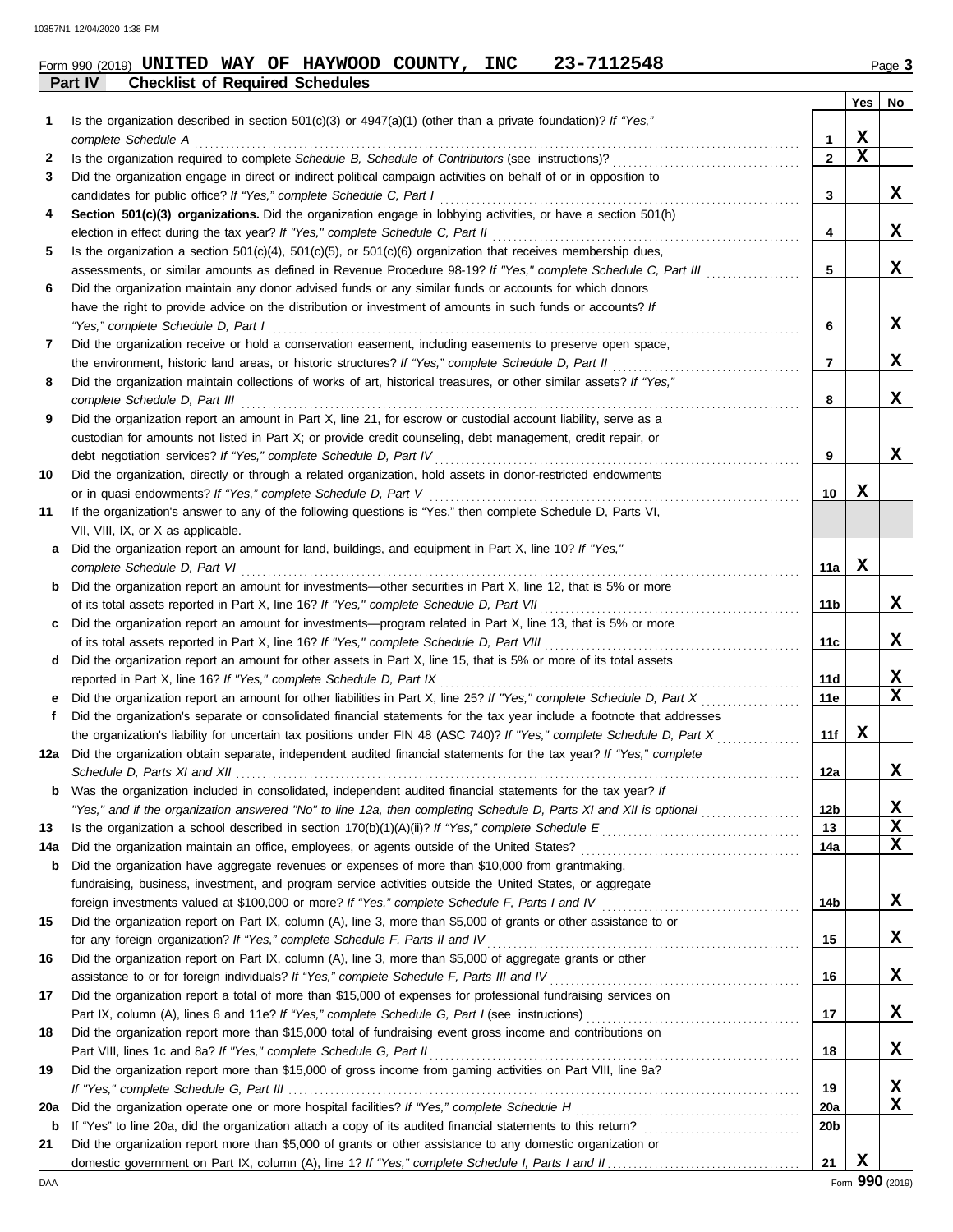**Part IV Checklist of Required Schedules** *(continued)*

| 22          | Did the organization report more than \$5,000 of grants or other assistance to or for domestic individuals on                                   |                |             |                 |                 | X           |
|-------------|-------------------------------------------------------------------------------------------------------------------------------------------------|----------------|-------------|-----------------|-----------------|-------------|
|             | Part IX, column (A), line 2? If "Yes," complete Schedule I, Parts I and III                                                                     |                |             | 22              |                 |             |
| 23          | Did the organization answer "Yes" to Part VII, Section A, line 3, 4, or 5 about compensation of the                                             |                |             |                 |                 |             |
|             | organization's current and former officers, directors, trustees, key employees, and highest compensated                                         |                |             |                 |                 | X           |
| 24a         | employees? If "Yes," complete Schedule J<br>Did the organization have a tax-exempt bond issue with an outstanding principal amount of more than |                |             | 23              |                 |             |
|             | \$100,000 as of the last day of the year, that was issued after December 31, 2002? If "Yes," answer lines 24b                                   |                |             |                 |                 |             |
|             | through 24d and complete Schedule K. If "No," go to line 25a                                                                                    |                |             | 24a             |                 | X           |
| b           |                                                                                                                                                 |                |             | 24 <sub>b</sub> |                 |             |
| с           | Did the organization maintain an escrow account other than a refunding escrow at any time during the year                                       |                |             |                 |                 |             |
|             | to defease any tax-exempt bonds?                                                                                                                |                |             | 24c             |                 |             |
| d           |                                                                                                                                                 |                |             | 24d             |                 |             |
| 25a         | Section 501(c)(3), 501(c)(4), and 501(c)(29) organizations. Did the organization engage in an excess benefit                                    |                |             |                 |                 |             |
|             | transaction with a disqualified person during the year? If "Yes," complete Schedule L, Part I                                                   |                |             | 25a             |                 | х           |
| b           | Is the organization aware that it engaged in an excess benefit transaction with a disqualified person in a prior                                |                |             |                 |                 |             |
|             | year, and that the transaction has not been reported on any of the organization's prior Forms 990 or 990-EZ?                                    |                |             |                 |                 |             |
|             | If "Yes," complete Schedule L, Part I                                                                                                           |                |             | 25 <sub>b</sub> |                 | X           |
| 26          | Did the organization report any amount on Part X, line 5 or 22, for receivables from or payables to any current                                 |                |             |                 |                 |             |
|             | or former officer, director, trustee, key employee, creator or founder, substantial contributor, or 35%                                         |                |             |                 |                 |             |
|             | controlled entity or family member of any of these persons? If "Yes," complete Schedule L, Part II                                              |                |             | 26              |                 | х           |
| 27          | Did the organization provide a grant or other assistance to any current or former officer, director, trustee, key                               |                |             |                 |                 |             |
|             | employee, creator or founder, substantial contributor or employee thereof, a grant selection committee                                          |                |             |                 |                 |             |
|             | member, or to a 35% controlled entity (including an employee thereof) or family member of any of these                                          |                |             |                 |                 |             |
|             | persons? If "Yes," complete Schedule L, Part III                                                                                                |                |             | 27              |                 | x           |
| 28          | Was the organization a party to a business transaction with one of the following parties (see Schedule L, Part                                  |                |             |                 |                 |             |
|             | IV instructions, for applicable filing thresholds, conditions, and exceptions):                                                                 |                |             |                 |                 |             |
| a           | A current or former officer, director, trustee, key employee, creator or founder, or substantial contributor? If                                |                |             |                 |                 |             |
|             | "Yes," complete Schedule L, Part IV                                                                                                             |                |             | 28a             |                 | $\mathbf x$ |
| b           |                                                                                                                                                 |                |             | 28b             |                 | $\mathbf x$ |
| c           | A 35% controlled entity of one or more individuals and/or organizations described in lines 28a or 28b? If                                       |                |             |                 |                 |             |
|             | "Yes," complete Schedule L, Part IV                                                                                                             |                |             | 28c             |                 | X           |
| 29          |                                                                                                                                                 |                |             | 29              |                 | $\mathbf x$ |
| 30          | Did the organization receive contributions of art, historical treasures, or other similar assets, or qualified                                  |                |             |                 |                 |             |
|             | conservation contributions? If "Yes," complete Schedule M                                                                                       |                |             | 30              |                 | X           |
| 31          | Did the organization liquidate, terminate, or dissolve and cease operations? If "Yes," complete Schedule N, Part I                              |                |             | 31              |                 | $\mathbf x$ |
| 32          | Did the organization sell, exchange, dispose of, or transfer more than 25% of its net assets? If "Yes,"                                         |                |             |                 |                 |             |
|             | complete Schedule N, Part II                                                                                                                    |                |             | 32              |                 | X           |
| 33          | Did the organization own 100% of an entity disregarded as separate from the organization under Regulations                                      |                |             |                 |                 |             |
|             |                                                                                                                                                 |                |             | 33              |                 | X           |
| 34          | Was the organization related to any tax-exempt or taxable entity? If "Yes," complete Schedule R, Part II, III,                                  |                |             |                 |                 |             |
|             | or IV, and Part V, line 1                                                                                                                       |                |             | 34              |                 | х           |
| 35a         |                                                                                                                                                 |                |             | 35a             |                 | $\mathbf x$ |
| $\mathbf b$ | If "Yes" to line 35a, did the organization receive any payment from or engage in any transaction with a                                         |                |             |                 |                 |             |
|             | controlled entity within the meaning of section 512(b)(13)? If "Yes," complete Schedule R, Part V, line 2                                       |                |             | 35 <sub>b</sub> |                 |             |
| 36          | Section 501(c)(3) organizations. Did the organization make any transfers to an exempt non-charitable                                            |                |             |                 |                 |             |
|             | related organization? If "Yes," complete Schedule R, Part V, line 2                                                                             |                |             | 36              |                 | X           |
| 37          | Did the organization conduct more than 5% of its activities through an entity that is not a related organization                                |                |             |                 |                 |             |
|             | and that is treated as a partnership for federal income tax purposes? If "Yes," complete Schedule R, Part VI                                    |                |             | 37              |                 | x           |
| 38          | Did the organization complete Schedule O and provide explanations in Schedule O for Part VI, lines 11b and                                      |                |             |                 |                 |             |
|             | 19? Note: All Form 990 filers are required to complete Schedule O.                                                                              |                |             | 38              | X               |             |
|             | Statements Regarding Other IRS Filings and Tax Compliance<br>Part V                                                                             |                |             |                 |                 |             |
|             | Check if Schedule O contains a response or note to any line in this Part V                                                                      |                |             |                 |                 |             |
|             |                                                                                                                                                 |                |             |                 | Yes             | No          |
| 1а          | Enter the number reported in Box 3 of Form 1096. Enter -0- if not applicable                                                                    | 1а             | $\mathbf 0$ |                 |                 |             |
| $\mathbf b$ | Enter the number of Forms W-2G included in line 1a. Enter -0- if not applicable                                                                 | 1 <sub>b</sub> | $\mathbf 0$ |                 |                 |             |
| c           | Did the organization comply with backup withholding rules for reportable payments to vendors and                                                |                |             |                 |                 |             |
|             |                                                                                                                                                 |                |             | 1c              |                 |             |
| DAA         |                                                                                                                                                 |                |             |                 | Form 990 (2019) |             |

**UNITED WAY OF HAYWOOD COUNTY, INC 23-7112548**

**X**

**X**

**X**

**X X**

**X**

**X**

**X X**

**X**

**Yes No**

 $\mathsf{r}$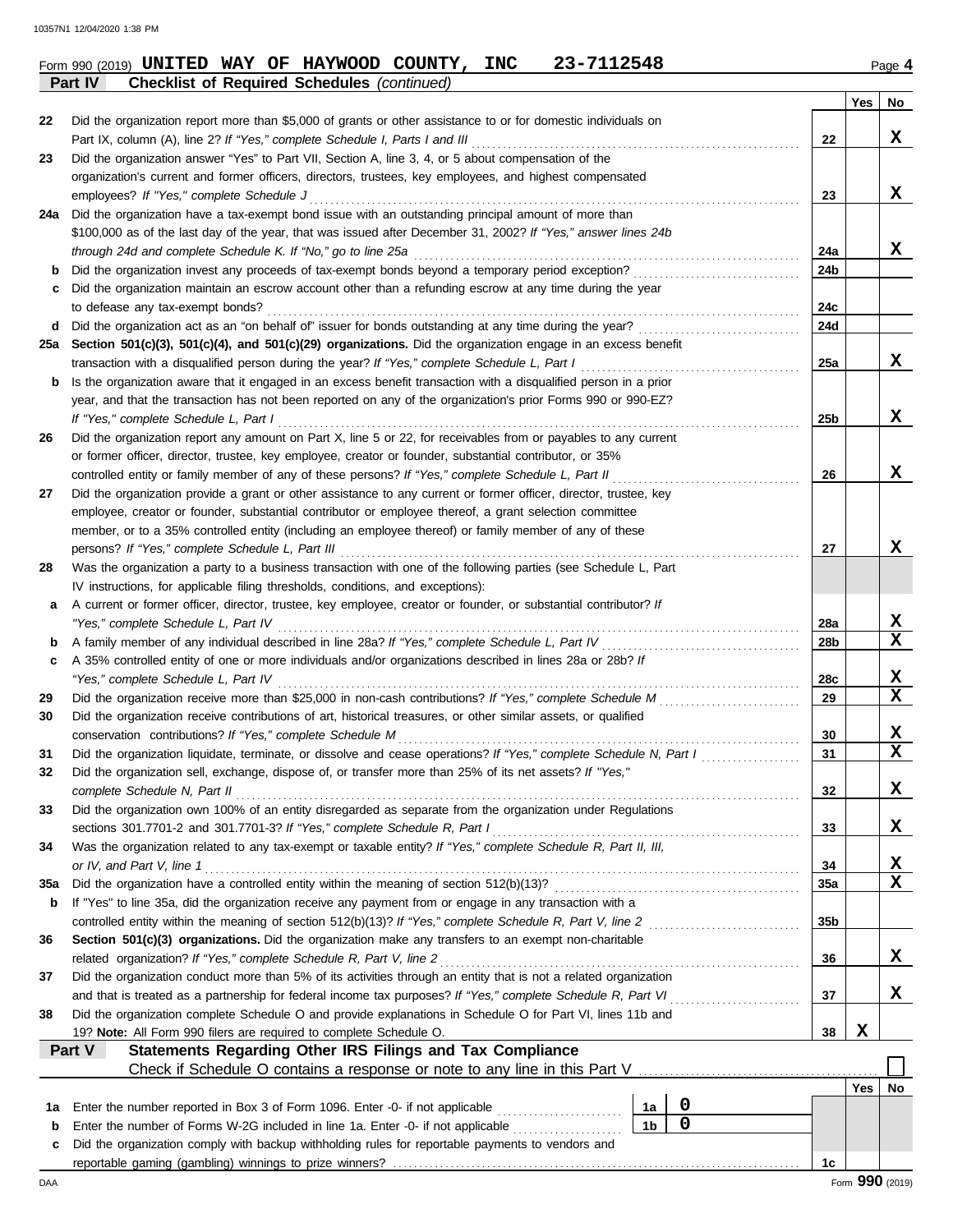| Enter the number of employees reported on Form W-3, Transmittal of Wage and Tax<br>2a<br>$\mathbf{2}$<br>2a<br>Statements, filed for the calendar year ending with or within the year covered by this return<br>X<br>2 <sub>b</sub><br>b<br>Note: If the sum of lines 1a and 2a is greater than 250, you may be required to e-file (see instructions)<br>x<br>Did the organization have unrelated business gross income of \$1,000 or more during the year?<br>За<br>За<br>If "Yes," has it filed a Form 990-T for this year? If "No" to line 3b, provide an explanation on Schedule O consequences<br>3b<br>b<br>At any time during the calendar year, did the organization have an interest in, or a signature or other authority over,<br>4a<br>x<br>a financial account in a foreign country (such as a bank account, securities account, or other financial account)?<br>4a<br>If "Yes," enter the name of the foreign country u<br>b<br>See instructions for filing requirements for FinCEN Form 114, Report of Foreign Bank and Financial Accounts (FBAR).<br>X<br>Was the organization a party to a prohibited tax shelter transaction at any time during the tax year?<br>5a<br>5а<br>x<br>5 <sub>b</sub><br>b<br>5c<br>If "Yes" to line 5a or 5b, did the organization file Form 8886-T?<br>c<br>Does the organization have annual gross receipts that are normally greater than \$100,000, and did the<br>6а<br>x<br>organization solicit any contributions that were not tax deductible as charitable contributions?<br>6a<br>If "Yes," did the organization include with every solicitation an express statement that such contributions or<br>b<br>gifts were not tax deductible?<br>6b<br>Organizations that may receive deductible contributions under section 170(c).<br>7<br>Did the organization receive a payment in excess of \$75 made partly as a contribution and partly for goods<br>а<br>X<br>and services provided to the payor?<br>7а<br>7b<br>b<br>Did the organization sell, exchange, or otherwise dispose of tangible personal property for which it was<br>с<br>X<br>required to file Form 8282?<br>7c<br><b>7d</b><br>d<br>X<br>7e<br>е<br>x<br>7f<br>Did the organization, during the year, pay premiums, directly or indirectly, on a personal benefit contract?<br>f<br>If the organization received a contribution of qualified intellectual property, did the organization file Form 8899 as required?<br>7g<br>g<br>If the organization received a contribution of cars, boats, airplanes, or other vehicles, did the organization file a Form 1098-C?<br>7h<br>h<br>Sponsoring organizations maintaining donor advised funds. Did a donor advised fund maintained by the<br>8<br>8<br>sponsoring organization have excess business holdings at any time during the year?<br>Sponsoring organizations maintaining donor advised funds.<br>9<br>Did the sponsoring organization make any taxable distributions under section 4966?<br>9a<br>а<br>9b<br>b<br>Section 501(c)(7) organizations. Enter:<br>10<br>Initiation fees and capital contributions included on Part VIII, line 12<br>10a<br>а<br>10 <sub>b</sub><br>Gross receipts, included on Form 990, Part VIII, line 12, for public use of club facilities<br>b<br>Section 501(c)(12) organizations. Enter:<br>11<br>11a<br>Gross income from members or shareholders<br>a<br>Gross income from other sources (Do not net amounts due or paid to other sources<br>b<br>11 <sub>b</sub><br>against amounts due or received from them.)<br>Section 4947(a)(1) non-exempt charitable trusts. Is the organization filing Form 990 in lieu of Form 1041?<br>12a<br>12a<br>If "Yes," enter the amount of tax-exempt interest received or accrued during the year<br>12b<br>b<br>Section 501(c)(29) qualified nonprofit health insurance issuers.<br>13<br>13a<br>Is the organization licensed to issue qualified health plans in more than one state?<br>а<br>Note: See the instructions for additional information the organization must report on Schedule O.<br>Enter the amount of reserves the organization is required to maintain by the states in which<br>b<br>13 <sub>b</sub><br>13 <sub>c</sub><br>Enter the amount of reserves on hand<br>c<br>x<br>Did the organization receive any payments for indoor tanning services during the tax year?<br>14a<br>14a<br>If "Yes," has it filed a Form 720 to report these payments? If "No," provide an explanation on Schedule O<br>14b<br>b<br>Is the organization subject to the section 4960 tax on payment(s) of more than \$1,000,000 in remuneration or<br>15<br>x<br>excess parachute payment(s) during the year?<br>15<br>If "Yes," see instructions and file Form 4720, Schedule N.<br>X<br>16<br>Is the organization an educational institution subject to the section 4968 excise tax on net investment income?<br>16<br>If "Yes," complete Form 4720, Schedule O.<br>Form 990 (2019) |  |  | Yes | No |
|-------------------------------------------------------------------------------------------------------------------------------------------------------------------------------------------------------------------------------------------------------------------------------------------------------------------------------------------------------------------------------------------------------------------------------------------------------------------------------------------------------------------------------------------------------------------------------------------------------------------------------------------------------------------------------------------------------------------------------------------------------------------------------------------------------------------------------------------------------------------------------------------------------------------------------------------------------------------------------------------------------------------------------------------------------------------------------------------------------------------------------------------------------------------------------------------------------------------------------------------------------------------------------------------------------------------------------------------------------------------------------------------------------------------------------------------------------------------------------------------------------------------------------------------------------------------------------------------------------------------------------------------------------------------------------------------------------------------------------------------------------------------------------------------------------------------------------------------------------------------------------------------------------------------------------------------------------------------------------------------------------------------------------------------------------------------------------------------------------------------------------------------------------------------------------------------------------------------------------------------------------------------------------------------------------------------------------------------------------------------------------------------------------------------------------------------------------------------------------------------------------------------------------------------------------------------------------------------------------------------------------------------------------------------------------------------------------------------------------------------------------------------------------------------------------------------------------------------------------------------------------------------------------------------------------------------------------------------------------------------------------------------------------------------------------------------------------------------------------------------------------------------------------------------------------------------------------------------------------------------------------------------------------------------------------------------------------------------------------------------------------------------------------------------------------------------------------------------------------------------------------------------------------------------------------------------------------------------------------------------------------------------------------------------------------------------------------------------------------------------------------------------------------------------------------------------------------------------------------------------------------------------------------------------------------------------------------------------------------------------------------------------------------------------------------------------------------------------------------------------------------------------------------------------------------------------------------------------------------------------------------------------------------------------------------------------------------------------------------------------------------------------------------------------------------------------------------------------------------------------------------------------------------------------------------------------------------------------------------------------------------------------------------------------------------------------------------------------------------------------------------------------------------------------------------------------------------------------------------------------------------------------------------------------------------------------------|--|--|-----|----|
|                                                                                                                                                                                                                                                                                                                                                                                                                                                                                                                                                                                                                                                                                                                                                                                                                                                                                                                                                                                                                                                                                                                                                                                                                                                                                                                                                                                                                                                                                                                                                                                                                                                                                                                                                                                                                                                                                                                                                                                                                                                                                                                                                                                                                                                                                                                                                                                                                                                                                                                                                                                                                                                                                                                                                                                                                                                                                                                                                                                                                                                                                                                                                                                                                                                                                                                                                                                                                                                                                                                                                                                                                                                                                                                                                                                                                                                                                                                                                                                                                                                                                                                                                                                                                                                                                                                                                                                                                                                                                                                                                                                                                                                                                                                                                                                                                                                                                                                                                 |  |  |     |    |
|                                                                                                                                                                                                                                                                                                                                                                                                                                                                                                                                                                                                                                                                                                                                                                                                                                                                                                                                                                                                                                                                                                                                                                                                                                                                                                                                                                                                                                                                                                                                                                                                                                                                                                                                                                                                                                                                                                                                                                                                                                                                                                                                                                                                                                                                                                                                                                                                                                                                                                                                                                                                                                                                                                                                                                                                                                                                                                                                                                                                                                                                                                                                                                                                                                                                                                                                                                                                                                                                                                                                                                                                                                                                                                                                                                                                                                                                                                                                                                                                                                                                                                                                                                                                                                                                                                                                                                                                                                                                                                                                                                                                                                                                                                                                                                                                                                                                                                                                                 |  |  |     |    |
|                                                                                                                                                                                                                                                                                                                                                                                                                                                                                                                                                                                                                                                                                                                                                                                                                                                                                                                                                                                                                                                                                                                                                                                                                                                                                                                                                                                                                                                                                                                                                                                                                                                                                                                                                                                                                                                                                                                                                                                                                                                                                                                                                                                                                                                                                                                                                                                                                                                                                                                                                                                                                                                                                                                                                                                                                                                                                                                                                                                                                                                                                                                                                                                                                                                                                                                                                                                                                                                                                                                                                                                                                                                                                                                                                                                                                                                                                                                                                                                                                                                                                                                                                                                                                                                                                                                                                                                                                                                                                                                                                                                                                                                                                                                                                                                                                                                                                                                                                 |  |  |     |    |
|                                                                                                                                                                                                                                                                                                                                                                                                                                                                                                                                                                                                                                                                                                                                                                                                                                                                                                                                                                                                                                                                                                                                                                                                                                                                                                                                                                                                                                                                                                                                                                                                                                                                                                                                                                                                                                                                                                                                                                                                                                                                                                                                                                                                                                                                                                                                                                                                                                                                                                                                                                                                                                                                                                                                                                                                                                                                                                                                                                                                                                                                                                                                                                                                                                                                                                                                                                                                                                                                                                                                                                                                                                                                                                                                                                                                                                                                                                                                                                                                                                                                                                                                                                                                                                                                                                                                                                                                                                                                                                                                                                                                                                                                                                                                                                                                                                                                                                                                                 |  |  |     |    |
|                                                                                                                                                                                                                                                                                                                                                                                                                                                                                                                                                                                                                                                                                                                                                                                                                                                                                                                                                                                                                                                                                                                                                                                                                                                                                                                                                                                                                                                                                                                                                                                                                                                                                                                                                                                                                                                                                                                                                                                                                                                                                                                                                                                                                                                                                                                                                                                                                                                                                                                                                                                                                                                                                                                                                                                                                                                                                                                                                                                                                                                                                                                                                                                                                                                                                                                                                                                                                                                                                                                                                                                                                                                                                                                                                                                                                                                                                                                                                                                                                                                                                                                                                                                                                                                                                                                                                                                                                                                                                                                                                                                                                                                                                                                                                                                                                                                                                                                                                 |  |  |     |    |
|                                                                                                                                                                                                                                                                                                                                                                                                                                                                                                                                                                                                                                                                                                                                                                                                                                                                                                                                                                                                                                                                                                                                                                                                                                                                                                                                                                                                                                                                                                                                                                                                                                                                                                                                                                                                                                                                                                                                                                                                                                                                                                                                                                                                                                                                                                                                                                                                                                                                                                                                                                                                                                                                                                                                                                                                                                                                                                                                                                                                                                                                                                                                                                                                                                                                                                                                                                                                                                                                                                                                                                                                                                                                                                                                                                                                                                                                                                                                                                                                                                                                                                                                                                                                                                                                                                                                                                                                                                                                                                                                                                                                                                                                                                                                                                                                                                                                                                                                                 |  |  |     |    |
|                                                                                                                                                                                                                                                                                                                                                                                                                                                                                                                                                                                                                                                                                                                                                                                                                                                                                                                                                                                                                                                                                                                                                                                                                                                                                                                                                                                                                                                                                                                                                                                                                                                                                                                                                                                                                                                                                                                                                                                                                                                                                                                                                                                                                                                                                                                                                                                                                                                                                                                                                                                                                                                                                                                                                                                                                                                                                                                                                                                                                                                                                                                                                                                                                                                                                                                                                                                                                                                                                                                                                                                                                                                                                                                                                                                                                                                                                                                                                                                                                                                                                                                                                                                                                                                                                                                                                                                                                                                                                                                                                                                                                                                                                                                                                                                                                                                                                                                                                 |  |  |     |    |
|                                                                                                                                                                                                                                                                                                                                                                                                                                                                                                                                                                                                                                                                                                                                                                                                                                                                                                                                                                                                                                                                                                                                                                                                                                                                                                                                                                                                                                                                                                                                                                                                                                                                                                                                                                                                                                                                                                                                                                                                                                                                                                                                                                                                                                                                                                                                                                                                                                                                                                                                                                                                                                                                                                                                                                                                                                                                                                                                                                                                                                                                                                                                                                                                                                                                                                                                                                                                                                                                                                                                                                                                                                                                                                                                                                                                                                                                                                                                                                                                                                                                                                                                                                                                                                                                                                                                                                                                                                                                                                                                                                                                                                                                                                                                                                                                                                                                                                                                                 |  |  |     |    |
|                                                                                                                                                                                                                                                                                                                                                                                                                                                                                                                                                                                                                                                                                                                                                                                                                                                                                                                                                                                                                                                                                                                                                                                                                                                                                                                                                                                                                                                                                                                                                                                                                                                                                                                                                                                                                                                                                                                                                                                                                                                                                                                                                                                                                                                                                                                                                                                                                                                                                                                                                                                                                                                                                                                                                                                                                                                                                                                                                                                                                                                                                                                                                                                                                                                                                                                                                                                                                                                                                                                                                                                                                                                                                                                                                                                                                                                                                                                                                                                                                                                                                                                                                                                                                                                                                                                                                                                                                                                                                                                                                                                                                                                                                                                                                                                                                                                                                                                                                 |  |  |     |    |
|                                                                                                                                                                                                                                                                                                                                                                                                                                                                                                                                                                                                                                                                                                                                                                                                                                                                                                                                                                                                                                                                                                                                                                                                                                                                                                                                                                                                                                                                                                                                                                                                                                                                                                                                                                                                                                                                                                                                                                                                                                                                                                                                                                                                                                                                                                                                                                                                                                                                                                                                                                                                                                                                                                                                                                                                                                                                                                                                                                                                                                                                                                                                                                                                                                                                                                                                                                                                                                                                                                                                                                                                                                                                                                                                                                                                                                                                                                                                                                                                                                                                                                                                                                                                                                                                                                                                                                                                                                                                                                                                                                                                                                                                                                                                                                                                                                                                                                                                                 |  |  |     |    |
|                                                                                                                                                                                                                                                                                                                                                                                                                                                                                                                                                                                                                                                                                                                                                                                                                                                                                                                                                                                                                                                                                                                                                                                                                                                                                                                                                                                                                                                                                                                                                                                                                                                                                                                                                                                                                                                                                                                                                                                                                                                                                                                                                                                                                                                                                                                                                                                                                                                                                                                                                                                                                                                                                                                                                                                                                                                                                                                                                                                                                                                                                                                                                                                                                                                                                                                                                                                                                                                                                                                                                                                                                                                                                                                                                                                                                                                                                                                                                                                                                                                                                                                                                                                                                                                                                                                                                                                                                                                                                                                                                                                                                                                                                                                                                                                                                                                                                                                                                 |  |  |     |    |
|                                                                                                                                                                                                                                                                                                                                                                                                                                                                                                                                                                                                                                                                                                                                                                                                                                                                                                                                                                                                                                                                                                                                                                                                                                                                                                                                                                                                                                                                                                                                                                                                                                                                                                                                                                                                                                                                                                                                                                                                                                                                                                                                                                                                                                                                                                                                                                                                                                                                                                                                                                                                                                                                                                                                                                                                                                                                                                                                                                                                                                                                                                                                                                                                                                                                                                                                                                                                                                                                                                                                                                                                                                                                                                                                                                                                                                                                                                                                                                                                                                                                                                                                                                                                                                                                                                                                                                                                                                                                                                                                                                                                                                                                                                                                                                                                                                                                                                                                                 |  |  |     |    |
|                                                                                                                                                                                                                                                                                                                                                                                                                                                                                                                                                                                                                                                                                                                                                                                                                                                                                                                                                                                                                                                                                                                                                                                                                                                                                                                                                                                                                                                                                                                                                                                                                                                                                                                                                                                                                                                                                                                                                                                                                                                                                                                                                                                                                                                                                                                                                                                                                                                                                                                                                                                                                                                                                                                                                                                                                                                                                                                                                                                                                                                                                                                                                                                                                                                                                                                                                                                                                                                                                                                                                                                                                                                                                                                                                                                                                                                                                                                                                                                                                                                                                                                                                                                                                                                                                                                                                                                                                                                                                                                                                                                                                                                                                                                                                                                                                                                                                                                                                 |  |  |     |    |
|                                                                                                                                                                                                                                                                                                                                                                                                                                                                                                                                                                                                                                                                                                                                                                                                                                                                                                                                                                                                                                                                                                                                                                                                                                                                                                                                                                                                                                                                                                                                                                                                                                                                                                                                                                                                                                                                                                                                                                                                                                                                                                                                                                                                                                                                                                                                                                                                                                                                                                                                                                                                                                                                                                                                                                                                                                                                                                                                                                                                                                                                                                                                                                                                                                                                                                                                                                                                                                                                                                                                                                                                                                                                                                                                                                                                                                                                                                                                                                                                                                                                                                                                                                                                                                                                                                                                                                                                                                                                                                                                                                                                                                                                                                                                                                                                                                                                                                                                                 |  |  |     |    |
|                                                                                                                                                                                                                                                                                                                                                                                                                                                                                                                                                                                                                                                                                                                                                                                                                                                                                                                                                                                                                                                                                                                                                                                                                                                                                                                                                                                                                                                                                                                                                                                                                                                                                                                                                                                                                                                                                                                                                                                                                                                                                                                                                                                                                                                                                                                                                                                                                                                                                                                                                                                                                                                                                                                                                                                                                                                                                                                                                                                                                                                                                                                                                                                                                                                                                                                                                                                                                                                                                                                                                                                                                                                                                                                                                                                                                                                                                                                                                                                                                                                                                                                                                                                                                                                                                                                                                                                                                                                                                                                                                                                                                                                                                                                                                                                                                                                                                                                                                 |  |  |     |    |
|                                                                                                                                                                                                                                                                                                                                                                                                                                                                                                                                                                                                                                                                                                                                                                                                                                                                                                                                                                                                                                                                                                                                                                                                                                                                                                                                                                                                                                                                                                                                                                                                                                                                                                                                                                                                                                                                                                                                                                                                                                                                                                                                                                                                                                                                                                                                                                                                                                                                                                                                                                                                                                                                                                                                                                                                                                                                                                                                                                                                                                                                                                                                                                                                                                                                                                                                                                                                                                                                                                                                                                                                                                                                                                                                                                                                                                                                                                                                                                                                                                                                                                                                                                                                                                                                                                                                                                                                                                                                                                                                                                                                                                                                                                                                                                                                                                                                                                                                                 |  |  |     |    |
|                                                                                                                                                                                                                                                                                                                                                                                                                                                                                                                                                                                                                                                                                                                                                                                                                                                                                                                                                                                                                                                                                                                                                                                                                                                                                                                                                                                                                                                                                                                                                                                                                                                                                                                                                                                                                                                                                                                                                                                                                                                                                                                                                                                                                                                                                                                                                                                                                                                                                                                                                                                                                                                                                                                                                                                                                                                                                                                                                                                                                                                                                                                                                                                                                                                                                                                                                                                                                                                                                                                                                                                                                                                                                                                                                                                                                                                                                                                                                                                                                                                                                                                                                                                                                                                                                                                                                                                                                                                                                                                                                                                                                                                                                                                                                                                                                                                                                                                                                 |  |  |     |    |
|                                                                                                                                                                                                                                                                                                                                                                                                                                                                                                                                                                                                                                                                                                                                                                                                                                                                                                                                                                                                                                                                                                                                                                                                                                                                                                                                                                                                                                                                                                                                                                                                                                                                                                                                                                                                                                                                                                                                                                                                                                                                                                                                                                                                                                                                                                                                                                                                                                                                                                                                                                                                                                                                                                                                                                                                                                                                                                                                                                                                                                                                                                                                                                                                                                                                                                                                                                                                                                                                                                                                                                                                                                                                                                                                                                                                                                                                                                                                                                                                                                                                                                                                                                                                                                                                                                                                                                                                                                                                                                                                                                                                                                                                                                                                                                                                                                                                                                                                                 |  |  |     |    |
|                                                                                                                                                                                                                                                                                                                                                                                                                                                                                                                                                                                                                                                                                                                                                                                                                                                                                                                                                                                                                                                                                                                                                                                                                                                                                                                                                                                                                                                                                                                                                                                                                                                                                                                                                                                                                                                                                                                                                                                                                                                                                                                                                                                                                                                                                                                                                                                                                                                                                                                                                                                                                                                                                                                                                                                                                                                                                                                                                                                                                                                                                                                                                                                                                                                                                                                                                                                                                                                                                                                                                                                                                                                                                                                                                                                                                                                                                                                                                                                                                                                                                                                                                                                                                                                                                                                                                                                                                                                                                                                                                                                                                                                                                                                                                                                                                                                                                                                                                 |  |  |     |    |
|                                                                                                                                                                                                                                                                                                                                                                                                                                                                                                                                                                                                                                                                                                                                                                                                                                                                                                                                                                                                                                                                                                                                                                                                                                                                                                                                                                                                                                                                                                                                                                                                                                                                                                                                                                                                                                                                                                                                                                                                                                                                                                                                                                                                                                                                                                                                                                                                                                                                                                                                                                                                                                                                                                                                                                                                                                                                                                                                                                                                                                                                                                                                                                                                                                                                                                                                                                                                                                                                                                                                                                                                                                                                                                                                                                                                                                                                                                                                                                                                                                                                                                                                                                                                                                                                                                                                                                                                                                                                                                                                                                                                                                                                                                                                                                                                                                                                                                                                                 |  |  |     |    |
|                                                                                                                                                                                                                                                                                                                                                                                                                                                                                                                                                                                                                                                                                                                                                                                                                                                                                                                                                                                                                                                                                                                                                                                                                                                                                                                                                                                                                                                                                                                                                                                                                                                                                                                                                                                                                                                                                                                                                                                                                                                                                                                                                                                                                                                                                                                                                                                                                                                                                                                                                                                                                                                                                                                                                                                                                                                                                                                                                                                                                                                                                                                                                                                                                                                                                                                                                                                                                                                                                                                                                                                                                                                                                                                                                                                                                                                                                                                                                                                                                                                                                                                                                                                                                                                                                                                                                                                                                                                                                                                                                                                                                                                                                                                                                                                                                                                                                                                                                 |  |  |     |    |
|                                                                                                                                                                                                                                                                                                                                                                                                                                                                                                                                                                                                                                                                                                                                                                                                                                                                                                                                                                                                                                                                                                                                                                                                                                                                                                                                                                                                                                                                                                                                                                                                                                                                                                                                                                                                                                                                                                                                                                                                                                                                                                                                                                                                                                                                                                                                                                                                                                                                                                                                                                                                                                                                                                                                                                                                                                                                                                                                                                                                                                                                                                                                                                                                                                                                                                                                                                                                                                                                                                                                                                                                                                                                                                                                                                                                                                                                                                                                                                                                                                                                                                                                                                                                                                                                                                                                                                                                                                                                                                                                                                                                                                                                                                                                                                                                                                                                                                                                                 |  |  |     |    |
|                                                                                                                                                                                                                                                                                                                                                                                                                                                                                                                                                                                                                                                                                                                                                                                                                                                                                                                                                                                                                                                                                                                                                                                                                                                                                                                                                                                                                                                                                                                                                                                                                                                                                                                                                                                                                                                                                                                                                                                                                                                                                                                                                                                                                                                                                                                                                                                                                                                                                                                                                                                                                                                                                                                                                                                                                                                                                                                                                                                                                                                                                                                                                                                                                                                                                                                                                                                                                                                                                                                                                                                                                                                                                                                                                                                                                                                                                                                                                                                                                                                                                                                                                                                                                                                                                                                                                                                                                                                                                                                                                                                                                                                                                                                                                                                                                                                                                                                                                 |  |  |     |    |
|                                                                                                                                                                                                                                                                                                                                                                                                                                                                                                                                                                                                                                                                                                                                                                                                                                                                                                                                                                                                                                                                                                                                                                                                                                                                                                                                                                                                                                                                                                                                                                                                                                                                                                                                                                                                                                                                                                                                                                                                                                                                                                                                                                                                                                                                                                                                                                                                                                                                                                                                                                                                                                                                                                                                                                                                                                                                                                                                                                                                                                                                                                                                                                                                                                                                                                                                                                                                                                                                                                                                                                                                                                                                                                                                                                                                                                                                                                                                                                                                                                                                                                                                                                                                                                                                                                                                                                                                                                                                                                                                                                                                                                                                                                                                                                                                                                                                                                                                                 |  |  |     |    |
|                                                                                                                                                                                                                                                                                                                                                                                                                                                                                                                                                                                                                                                                                                                                                                                                                                                                                                                                                                                                                                                                                                                                                                                                                                                                                                                                                                                                                                                                                                                                                                                                                                                                                                                                                                                                                                                                                                                                                                                                                                                                                                                                                                                                                                                                                                                                                                                                                                                                                                                                                                                                                                                                                                                                                                                                                                                                                                                                                                                                                                                                                                                                                                                                                                                                                                                                                                                                                                                                                                                                                                                                                                                                                                                                                                                                                                                                                                                                                                                                                                                                                                                                                                                                                                                                                                                                                                                                                                                                                                                                                                                                                                                                                                                                                                                                                                                                                                                                                 |  |  |     |    |
|                                                                                                                                                                                                                                                                                                                                                                                                                                                                                                                                                                                                                                                                                                                                                                                                                                                                                                                                                                                                                                                                                                                                                                                                                                                                                                                                                                                                                                                                                                                                                                                                                                                                                                                                                                                                                                                                                                                                                                                                                                                                                                                                                                                                                                                                                                                                                                                                                                                                                                                                                                                                                                                                                                                                                                                                                                                                                                                                                                                                                                                                                                                                                                                                                                                                                                                                                                                                                                                                                                                                                                                                                                                                                                                                                                                                                                                                                                                                                                                                                                                                                                                                                                                                                                                                                                                                                                                                                                                                                                                                                                                                                                                                                                                                                                                                                                                                                                                                                 |  |  |     |    |
|                                                                                                                                                                                                                                                                                                                                                                                                                                                                                                                                                                                                                                                                                                                                                                                                                                                                                                                                                                                                                                                                                                                                                                                                                                                                                                                                                                                                                                                                                                                                                                                                                                                                                                                                                                                                                                                                                                                                                                                                                                                                                                                                                                                                                                                                                                                                                                                                                                                                                                                                                                                                                                                                                                                                                                                                                                                                                                                                                                                                                                                                                                                                                                                                                                                                                                                                                                                                                                                                                                                                                                                                                                                                                                                                                                                                                                                                                                                                                                                                                                                                                                                                                                                                                                                                                                                                                                                                                                                                                                                                                                                                                                                                                                                                                                                                                                                                                                                                                 |  |  |     |    |
|                                                                                                                                                                                                                                                                                                                                                                                                                                                                                                                                                                                                                                                                                                                                                                                                                                                                                                                                                                                                                                                                                                                                                                                                                                                                                                                                                                                                                                                                                                                                                                                                                                                                                                                                                                                                                                                                                                                                                                                                                                                                                                                                                                                                                                                                                                                                                                                                                                                                                                                                                                                                                                                                                                                                                                                                                                                                                                                                                                                                                                                                                                                                                                                                                                                                                                                                                                                                                                                                                                                                                                                                                                                                                                                                                                                                                                                                                                                                                                                                                                                                                                                                                                                                                                                                                                                                                                                                                                                                                                                                                                                                                                                                                                                                                                                                                                                                                                                                                 |  |  |     |    |
|                                                                                                                                                                                                                                                                                                                                                                                                                                                                                                                                                                                                                                                                                                                                                                                                                                                                                                                                                                                                                                                                                                                                                                                                                                                                                                                                                                                                                                                                                                                                                                                                                                                                                                                                                                                                                                                                                                                                                                                                                                                                                                                                                                                                                                                                                                                                                                                                                                                                                                                                                                                                                                                                                                                                                                                                                                                                                                                                                                                                                                                                                                                                                                                                                                                                                                                                                                                                                                                                                                                                                                                                                                                                                                                                                                                                                                                                                                                                                                                                                                                                                                                                                                                                                                                                                                                                                                                                                                                                                                                                                                                                                                                                                                                                                                                                                                                                                                                                                 |  |  |     |    |
|                                                                                                                                                                                                                                                                                                                                                                                                                                                                                                                                                                                                                                                                                                                                                                                                                                                                                                                                                                                                                                                                                                                                                                                                                                                                                                                                                                                                                                                                                                                                                                                                                                                                                                                                                                                                                                                                                                                                                                                                                                                                                                                                                                                                                                                                                                                                                                                                                                                                                                                                                                                                                                                                                                                                                                                                                                                                                                                                                                                                                                                                                                                                                                                                                                                                                                                                                                                                                                                                                                                                                                                                                                                                                                                                                                                                                                                                                                                                                                                                                                                                                                                                                                                                                                                                                                                                                                                                                                                                                                                                                                                                                                                                                                                                                                                                                                                                                                                                                 |  |  |     |    |
|                                                                                                                                                                                                                                                                                                                                                                                                                                                                                                                                                                                                                                                                                                                                                                                                                                                                                                                                                                                                                                                                                                                                                                                                                                                                                                                                                                                                                                                                                                                                                                                                                                                                                                                                                                                                                                                                                                                                                                                                                                                                                                                                                                                                                                                                                                                                                                                                                                                                                                                                                                                                                                                                                                                                                                                                                                                                                                                                                                                                                                                                                                                                                                                                                                                                                                                                                                                                                                                                                                                                                                                                                                                                                                                                                                                                                                                                                                                                                                                                                                                                                                                                                                                                                                                                                                                                                                                                                                                                                                                                                                                                                                                                                                                                                                                                                                                                                                                                                 |  |  |     |    |
|                                                                                                                                                                                                                                                                                                                                                                                                                                                                                                                                                                                                                                                                                                                                                                                                                                                                                                                                                                                                                                                                                                                                                                                                                                                                                                                                                                                                                                                                                                                                                                                                                                                                                                                                                                                                                                                                                                                                                                                                                                                                                                                                                                                                                                                                                                                                                                                                                                                                                                                                                                                                                                                                                                                                                                                                                                                                                                                                                                                                                                                                                                                                                                                                                                                                                                                                                                                                                                                                                                                                                                                                                                                                                                                                                                                                                                                                                                                                                                                                                                                                                                                                                                                                                                                                                                                                                                                                                                                                                                                                                                                                                                                                                                                                                                                                                                                                                                                                                 |  |  |     |    |
|                                                                                                                                                                                                                                                                                                                                                                                                                                                                                                                                                                                                                                                                                                                                                                                                                                                                                                                                                                                                                                                                                                                                                                                                                                                                                                                                                                                                                                                                                                                                                                                                                                                                                                                                                                                                                                                                                                                                                                                                                                                                                                                                                                                                                                                                                                                                                                                                                                                                                                                                                                                                                                                                                                                                                                                                                                                                                                                                                                                                                                                                                                                                                                                                                                                                                                                                                                                                                                                                                                                                                                                                                                                                                                                                                                                                                                                                                                                                                                                                                                                                                                                                                                                                                                                                                                                                                                                                                                                                                                                                                                                                                                                                                                                                                                                                                                                                                                                                                 |  |  |     |    |
|                                                                                                                                                                                                                                                                                                                                                                                                                                                                                                                                                                                                                                                                                                                                                                                                                                                                                                                                                                                                                                                                                                                                                                                                                                                                                                                                                                                                                                                                                                                                                                                                                                                                                                                                                                                                                                                                                                                                                                                                                                                                                                                                                                                                                                                                                                                                                                                                                                                                                                                                                                                                                                                                                                                                                                                                                                                                                                                                                                                                                                                                                                                                                                                                                                                                                                                                                                                                                                                                                                                                                                                                                                                                                                                                                                                                                                                                                                                                                                                                                                                                                                                                                                                                                                                                                                                                                                                                                                                                                                                                                                                                                                                                                                                                                                                                                                                                                                                                                 |  |  |     |    |
|                                                                                                                                                                                                                                                                                                                                                                                                                                                                                                                                                                                                                                                                                                                                                                                                                                                                                                                                                                                                                                                                                                                                                                                                                                                                                                                                                                                                                                                                                                                                                                                                                                                                                                                                                                                                                                                                                                                                                                                                                                                                                                                                                                                                                                                                                                                                                                                                                                                                                                                                                                                                                                                                                                                                                                                                                                                                                                                                                                                                                                                                                                                                                                                                                                                                                                                                                                                                                                                                                                                                                                                                                                                                                                                                                                                                                                                                                                                                                                                                                                                                                                                                                                                                                                                                                                                                                                                                                                                                                                                                                                                                                                                                                                                                                                                                                                                                                                                                                 |  |  |     |    |
|                                                                                                                                                                                                                                                                                                                                                                                                                                                                                                                                                                                                                                                                                                                                                                                                                                                                                                                                                                                                                                                                                                                                                                                                                                                                                                                                                                                                                                                                                                                                                                                                                                                                                                                                                                                                                                                                                                                                                                                                                                                                                                                                                                                                                                                                                                                                                                                                                                                                                                                                                                                                                                                                                                                                                                                                                                                                                                                                                                                                                                                                                                                                                                                                                                                                                                                                                                                                                                                                                                                                                                                                                                                                                                                                                                                                                                                                                                                                                                                                                                                                                                                                                                                                                                                                                                                                                                                                                                                                                                                                                                                                                                                                                                                                                                                                                                                                                                                                                 |  |  |     |    |
|                                                                                                                                                                                                                                                                                                                                                                                                                                                                                                                                                                                                                                                                                                                                                                                                                                                                                                                                                                                                                                                                                                                                                                                                                                                                                                                                                                                                                                                                                                                                                                                                                                                                                                                                                                                                                                                                                                                                                                                                                                                                                                                                                                                                                                                                                                                                                                                                                                                                                                                                                                                                                                                                                                                                                                                                                                                                                                                                                                                                                                                                                                                                                                                                                                                                                                                                                                                                                                                                                                                                                                                                                                                                                                                                                                                                                                                                                                                                                                                                                                                                                                                                                                                                                                                                                                                                                                                                                                                                                                                                                                                                                                                                                                                                                                                                                                                                                                                                                 |  |  |     |    |
|                                                                                                                                                                                                                                                                                                                                                                                                                                                                                                                                                                                                                                                                                                                                                                                                                                                                                                                                                                                                                                                                                                                                                                                                                                                                                                                                                                                                                                                                                                                                                                                                                                                                                                                                                                                                                                                                                                                                                                                                                                                                                                                                                                                                                                                                                                                                                                                                                                                                                                                                                                                                                                                                                                                                                                                                                                                                                                                                                                                                                                                                                                                                                                                                                                                                                                                                                                                                                                                                                                                                                                                                                                                                                                                                                                                                                                                                                                                                                                                                                                                                                                                                                                                                                                                                                                                                                                                                                                                                                                                                                                                                                                                                                                                                                                                                                                                                                                                                                 |  |  |     |    |
|                                                                                                                                                                                                                                                                                                                                                                                                                                                                                                                                                                                                                                                                                                                                                                                                                                                                                                                                                                                                                                                                                                                                                                                                                                                                                                                                                                                                                                                                                                                                                                                                                                                                                                                                                                                                                                                                                                                                                                                                                                                                                                                                                                                                                                                                                                                                                                                                                                                                                                                                                                                                                                                                                                                                                                                                                                                                                                                                                                                                                                                                                                                                                                                                                                                                                                                                                                                                                                                                                                                                                                                                                                                                                                                                                                                                                                                                                                                                                                                                                                                                                                                                                                                                                                                                                                                                                                                                                                                                                                                                                                                                                                                                                                                                                                                                                                                                                                                                                 |  |  |     |    |
|                                                                                                                                                                                                                                                                                                                                                                                                                                                                                                                                                                                                                                                                                                                                                                                                                                                                                                                                                                                                                                                                                                                                                                                                                                                                                                                                                                                                                                                                                                                                                                                                                                                                                                                                                                                                                                                                                                                                                                                                                                                                                                                                                                                                                                                                                                                                                                                                                                                                                                                                                                                                                                                                                                                                                                                                                                                                                                                                                                                                                                                                                                                                                                                                                                                                                                                                                                                                                                                                                                                                                                                                                                                                                                                                                                                                                                                                                                                                                                                                                                                                                                                                                                                                                                                                                                                                                                                                                                                                                                                                                                                                                                                                                                                                                                                                                                                                                                                                                 |  |  |     |    |
|                                                                                                                                                                                                                                                                                                                                                                                                                                                                                                                                                                                                                                                                                                                                                                                                                                                                                                                                                                                                                                                                                                                                                                                                                                                                                                                                                                                                                                                                                                                                                                                                                                                                                                                                                                                                                                                                                                                                                                                                                                                                                                                                                                                                                                                                                                                                                                                                                                                                                                                                                                                                                                                                                                                                                                                                                                                                                                                                                                                                                                                                                                                                                                                                                                                                                                                                                                                                                                                                                                                                                                                                                                                                                                                                                                                                                                                                                                                                                                                                                                                                                                                                                                                                                                                                                                                                                                                                                                                                                                                                                                                                                                                                                                                                                                                                                                                                                                                                                 |  |  |     |    |
|                                                                                                                                                                                                                                                                                                                                                                                                                                                                                                                                                                                                                                                                                                                                                                                                                                                                                                                                                                                                                                                                                                                                                                                                                                                                                                                                                                                                                                                                                                                                                                                                                                                                                                                                                                                                                                                                                                                                                                                                                                                                                                                                                                                                                                                                                                                                                                                                                                                                                                                                                                                                                                                                                                                                                                                                                                                                                                                                                                                                                                                                                                                                                                                                                                                                                                                                                                                                                                                                                                                                                                                                                                                                                                                                                                                                                                                                                                                                                                                                                                                                                                                                                                                                                                                                                                                                                                                                                                                                                                                                                                                                                                                                                                                                                                                                                                                                                                                                                 |  |  |     |    |
|                                                                                                                                                                                                                                                                                                                                                                                                                                                                                                                                                                                                                                                                                                                                                                                                                                                                                                                                                                                                                                                                                                                                                                                                                                                                                                                                                                                                                                                                                                                                                                                                                                                                                                                                                                                                                                                                                                                                                                                                                                                                                                                                                                                                                                                                                                                                                                                                                                                                                                                                                                                                                                                                                                                                                                                                                                                                                                                                                                                                                                                                                                                                                                                                                                                                                                                                                                                                                                                                                                                                                                                                                                                                                                                                                                                                                                                                                                                                                                                                                                                                                                                                                                                                                                                                                                                                                                                                                                                                                                                                                                                                                                                                                                                                                                                                                                                                                                                                                 |  |  |     |    |
|                                                                                                                                                                                                                                                                                                                                                                                                                                                                                                                                                                                                                                                                                                                                                                                                                                                                                                                                                                                                                                                                                                                                                                                                                                                                                                                                                                                                                                                                                                                                                                                                                                                                                                                                                                                                                                                                                                                                                                                                                                                                                                                                                                                                                                                                                                                                                                                                                                                                                                                                                                                                                                                                                                                                                                                                                                                                                                                                                                                                                                                                                                                                                                                                                                                                                                                                                                                                                                                                                                                                                                                                                                                                                                                                                                                                                                                                                                                                                                                                                                                                                                                                                                                                                                                                                                                                                                                                                                                                                                                                                                                                                                                                                                                                                                                                                                                                                                                                                 |  |  |     |    |
|                                                                                                                                                                                                                                                                                                                                                                                                                                                                                                                                                                                                                                                                                                                                                                                                                                                                                                                                                                                                                                                                                                                                                                                                                                                                                                                                                                                                                                                                                                                                                                                                                                                                                                                                                                                                                                                                                                                                                                                                                                                                                                                                                                                                                                                                                                                                                                                                                                                                                                                                                                                                                                                                                                                                                                                                                                                                                                                                                                                                                                                                                                                                                                                                                                                                                                                                                                                                                                                                                                                                                                                                                                                                                                                                                                                                                                                                                                                                                                                                                                                                                                                                                                                                                                                                                                                                                                                                                                                                                                                                                                                                                                                                                                                                                                                                                                                                                                                                                 |  |  |     |    |
|                                                                                                                                                                                                                                                                                                                                                                                                                                                                                                                                                                                                                                                                                                                                                                                                                                                                                                                                                                                                                                                                                                                                                                                                                                                                                                                                                                                                                                                                                                                                                                                                                                                                                                                                                                                                                                                                                                                                                                                                                                                                                                                                                                                                                                                                                                                                                                                                                                                                                                                                                                                                                                                                                                                                                                                                                                                                                                                                                                                                                                                                                                                                                                                                                                                                                                                                                                                                                                                                                                                                                                                                                                                                                                                                                                                                                                                                                                                                                                                                                                                                                                                                                                                                                                                                                                                                                                                                                                                                                                                                                                                                                                                                                                                                                                                                                                                                                                                                                 |  |  |     |    |
|                                                                                                                                                                                                                                                                                                                                                                                                                                                                                                                                                                                                                                                                                                                                                                                                                                                                                                                                                                                                                                                                                                                                                                                                                                                                                                                                                                                                                                                                                                                                                                                                                                                                                                                                                                                                                                                                                                                                                                                                                                                                                                                                                                                                                                                                                                                                                                                                                                                                                                                                                                                                                                                                                                                                                                                                                                                                                                                                                                                                                                                                                                                                                                                                                                                                                                                                                                                                                                                                                                                                                                                                                                                                                                                                                                                                                                                                                                                                                                                                                                                                                                                                                                                                                                                                                                                                                                                                                                                                                                                                                                                                                                                                                                                                                                                                                                                                                                                                                 |  |  |     |    |
|                                                                                                                                                                                                                                                                                                                                                                                                                                                                                                                                                                                                                                                                                                                                                                                                                                                                                                                                                                                                                                                                                                                                                                                                                                                                                                                                                                                                                                                                                                                                                                                                                                                                                                                                                                                                                                                                                                                                                                                                                                                                                                                                                                                                                                                                                                                                                                                                                                                                                                                                                                                                                                                                                                                                                                                                                                                                                                                                                                                                                                                                                                                                                                                                                                                                                                                                                                                                                                                                                                                                                                                                                                                                                                                                                                                                                                                                                                                                                                                                                                                                                                                                                                                                                                                                                                                                                                                                                                                                                                                                                                                                                                                                                                                                                                                                                                                                                                                                                 |  |  |     |    |
|                                                                                                                                                                                                                                                                                                                                                                                                                                                                                                                                                                                                                                                                                                                                                                                                                                                                                                                                                                                                                                                                                                                                                                                                                                                                                                                                                                                                                                                                                                                                                                                                                                                                                                                                                                                                                                                                                                                                                                                                                                                                                                                                                                                                                                                                                                                                                                                                                                                                                                                                                                                                                                                                                                                                                                                                                                                                                                                                                                                                                                                                                                                                                                                                                                                                                                                                                                                                                                                                                                                                                                                                                                                                                                                                                                                                                                                                                                                                                                                                                                                                                                                                                                                                                                                                                                                                                                                                                                                                                                                                                                                                                                                                                                                                                                                                                                                                                                                                                 |  |  |     |    |
|                                                                                                                                                                                                                                                                                                                                                                                                                                                                                                                                                                                                                                                                                                                                                                                                                                                                                                                                                                                                                                                                                                                                                                                                                                                                                                                                                                                                                                                                                                                                                                                                                                                                                                                                                                                                                                                                                                                                                                                                                                                                                                                                                                                                                                                                                                                                                                                                                                                                                                                                                                                                                                                                                                                                                                                                                                                                                                                                                                                                                                                                                                                                                                                                                                                                                                                                                                                                                                                                                                                                                                                                                                                                                                                                                                                                                                                                                                                                                                                                                                                                                                                                                                                                                                                                                                                                                                                                                                                                                                                                                                                                                                                                                                                                                                                                                                                                                                                                                 |  |  |     |    |
|                                                                                                                                                                                                                                                                                                                                                                                                                                                                                                                                                                                                                                                                                                                                                                                                                                                                                                                                                                                                                                                                                                                                                                                                                                                                                                                                                                                                                                                                                                                                                                                                                                                                                                                                                                                                                                                                                                                                                                                                                                                                                                                                                                                                                                                                                                                                                                                                                                                                                                                                                                                                                                                                                                                                                                                                                                                                                                                                                                                                                                                                                                                                                                                                                                                                                                                                                                                                                                                                                                                                                                                                                                                                                                                                                                                                                                                                                                                                                                                                                                                                                                                                                                                                                                                                                                                                                                                                                                                                                                                                                                                                                                                                                                                                                                                                                                                                                                                                                 |  |  |     |    |
|                                                                                                                                                                                                                                                                                                                                                                                                                                                                                                                                                                                                                                                                                                                                                                                                                                                                                                                                                                                                                                                                                                                                                                                                                                                                                                                                                                                                                                                                                                                                                                                                                                                                                                                                                                                                                                                                                                                                                                                                                                                                                                                                                                                                                                                                                                                                                                                                                                                                                                                                                                                                                                                                                                                                                                                                                                                                                                                                                                                                                                                                                                                                                                                                                                                                                                                                                                                                                                                                                                                                                                                                                                                                                                                                                                                                                                                                                                                                                                                                                                                                                                                                                                                                                                                                                                                                                                                                                                                                                                                                                                                                                                                                                                                                                                                                                                                                                                                                                 |  |  |     |    |
|                                                                                                                                                                                                                                                                                                                                                                                                                                                                                                                                                                                                                                                                                                                                                                                                                                                                                                                                                                                                                                                                                                                                                                                                                                                                                                                                                                                                                                                                                                                                                                                                                                                                                                                                                                                                                                                                                                                                                                                                                                                                                                                                                                                                                                                                                                                                                                                                                                                                                                                                                                                                                                                                                                                                                                                                                                                                                                                                                                                                                                                                                                                                                                                                                                                                                                                                                                                                                                                                                                                                                                                                                                                                                                                                                                                                                                                                                                                                                                                                                                                                                                                                                                                                                                                                                                                                                                                                                                                                                                                                                                                                                                                                                                                                                                                                                                                                                                                                                 |  |  |     |    |
|                                                                                                                                                                                                                                                                                                                                                                                                                                                                                                                                                                                                                                                                                                                                                                                                                                                                                                                                                                                                                                                                                                                                                                                                                                                                                                                                                                                                                                                                                                                                                                                                                                                                                                                                                                                                                                                                                                                                                                                                                                                                                                                                                                                                                                                                                                                                                                                                                                                                                                                                                                                                                                                                                                                                                                                                                                                                                                                                                                                                                                                                                                                                                                                                                                                                                                                                                                                                                                                                                                                                                                                                                                                                                                                                                                                                                                                                                                                                                                                                                                                                                                                                                                                                                                                                                                                                                                                                                                                                                                                                                                                                                                                                                                                                                                                                                                                                                                                                                 |  |  |     |    |

**Part V Statements Regarding Other IRS Filings and Tax Compliance** *(continued)*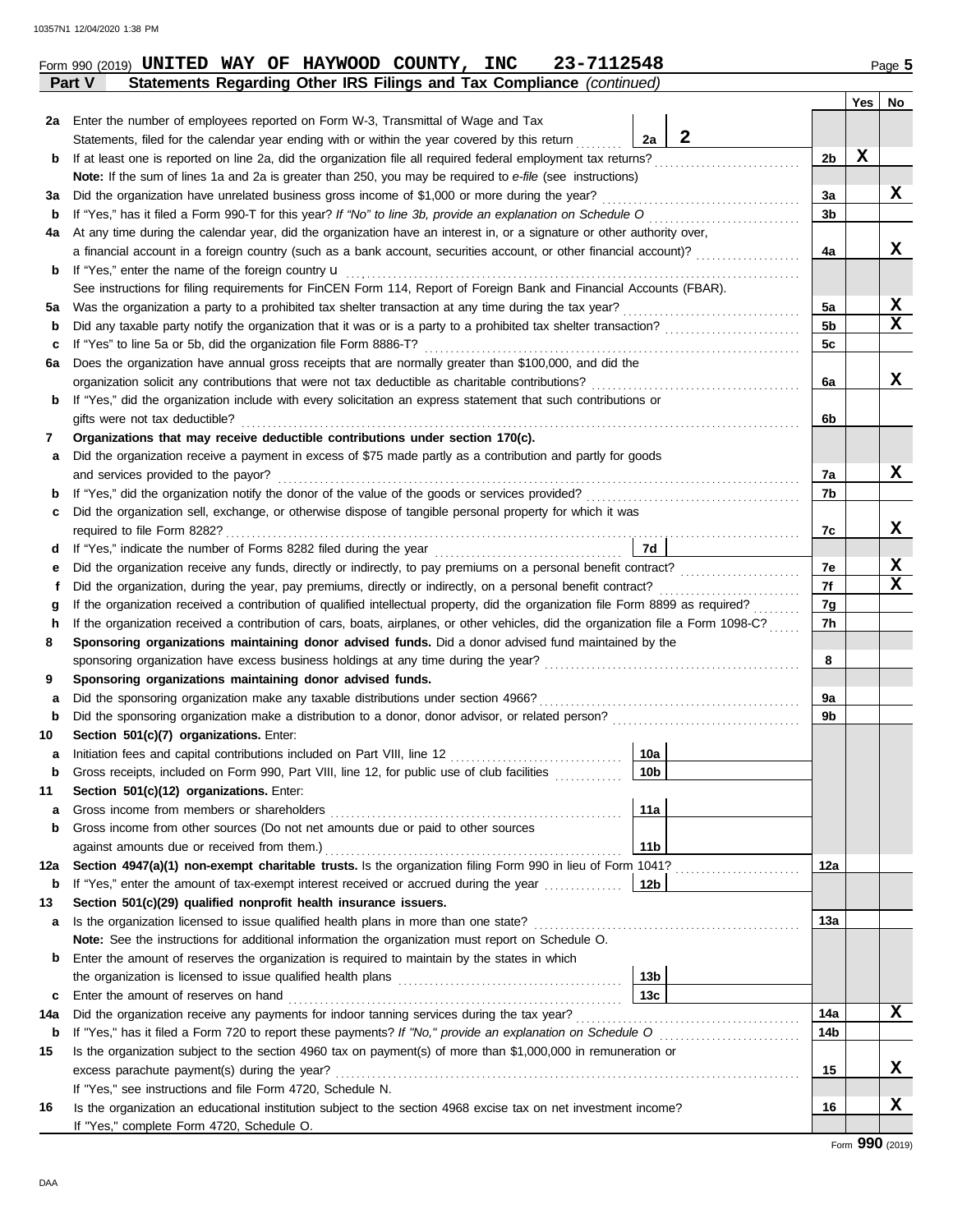|        | Check if Schedule O contains a response or note to any line in this Part VI                                                                           |    |    |                 |                 | X           |
|--------|-------------------------------------------------------------------------------------------------------------------------------------------------------|----|----|-----------------|-----------------|-------------|
|        | Section A. Governing Body and Management                                                                                                              |    |    |                 |                 |             |
|        |                                                                                                                                                       |    |    |                 | Yes             | No          |
| 1а     | Enter the number of voting members of the governing body at the end of the tax year                                                                   | 1a | 14 |                 |                 |             |
|        | If there are material differences in voting rights among members of the governing body, or                                                            |    |    |                 |                 |             |
|        | if the governing body delegated broad authority to an executive committee or similar                                                                  |    |    |                 |                 |             |
|        | committee, explain on Schedule O.                                                                                                                     |    |    |                 |                 |             |
| b      | Enter the number of voting members included on line 1a, above, who are independent                                                                    | 1b | 14 |                 |                 |             |
| 2      | Did any officer, director, trustee, or key employee have a family relationship or a business relationship with                                        |    |    |                 |                 |             |
|        | any other officer, director, trustee, or key employee?                                                                                                |    |    | 2               |                 | х           |
| 3      | Did the organization delegate control over management duties customarily performed by or under the direct                                             |    |    |                 |                 |             |
|        | supervision of officers, directors, trustees, or key employees to a management company or other person?                                               |    |    | 3               |                 | X           |
| 4      | Did the organization make any significant changes to its governing documents since the prior Form 990 was filed?                                      |    |    | 4               |                 | $\mathbf x$ |
| 5      | Did the organization become aware during the year of a significant diversion of the organization's assets?                                            |    |    | 5               |                 | x           |
| 6      | Did the organization have members or stockholders?                                                                                                    |    |    | 6               | X               |             |
| 7a     | Did the organization have members, stockholders, or other persons who had the power to elect or appoint                                               |    |    |                 |                 |             |
|        | one or more members of the governing body?                                                                                                            |    |    | 7a              |                 | X           |
| b      | Are any governance decisions of the organization reserved to (or subject to approval by) members,                                                     |    |    |                 |                 |             |
|        | stockholders, or persons other than the governing body?                                                                                               |    |    | 7b              |                 | x           |
| 8      | Did the organization contemporaneously document the meetings held or written actions undertaken during the year by the following:                     |    |    |                 | X               |             |
| а      | The governing body?                                                                                                                                   |    |    | 8a              | X               |             |
| b<br>9 | Each committee with authority to act on behalf of the governing body?                                                                                 |    |    | 8b              |                 |             |
|        | Is there any officer, director, trustee, or key employee listed in Part VII, Section A, who cannot be reached at                                      |    |    | 9               |                 | х           |
|        | Section B. Policies (This Section B requests information about policies not required by the Internal Revenue Code.)                                   |    |    |                 |                 |             |
|        |                                                                                                                                                       |    |    |                 | Yes             | No          |
| 10a    | Did the organization have local chapters, branches, or affiliates?                                                                                    |    |    | 10a             |                 | X           |
| b      | If "Yes," did the organization have written policies and procedures governing the activities of such chapters,                                        |    |    |                 |                 |             |
|        | affiliates, and branches to ensure their operations are consistent with the organization's exempt purposes?                                           |    |    | 10b             |                 |             |
| 11a    | Has the organization provided a complete copy of this Form 990 to all members of its governing body before filing the form?                           |    |    | 11a             | х               |             |
| b      | Describe in Schedule O the process, if any, used by the organization to review this Form 990.                                                         |    |    |                 |                 |             |
| 12a    | Did the organization have a written conflict of interest policy? If "No," go to line 13                                                               |    |    | 12a             | X               |             |
| b      | Were officers, directors, or trustees, and key employees required to disclose annually interests that could give rise to conflicts?                   |    |    | 12 <sub>b</sub> | X               |             |
| c      | Did the organization regularly and consistently monitor and enforce compliance with the policy? If "Yes,"                                             |    |    |                 |                 |             |
|        | describe in Schedule O how this was done                                                                                                              |    |    | 12c             | X               |             |
| 13     | Did the organization have a written whistleblower policy?                                                                                             |    |    | 13              | X               |             |
| 14     | Did the organization have a written document retention and destruction policy?                                                                        |    |    | 14              | X               |             |
| 15     | Did the process for determining compensation of the following persons include a review and approval by                                                |    |    |                 |                 |             |
|        | independent persons, comparability data, and contemporaneous substantiation of the deliberation and decision?                                         |    |    |                 |                 |             |
| а      |                                                                                                                                                       |    |    | 15a             | X               |             |
| b      | Other officers or key employees of the organization                                                                                                   |    |    | 15b             |                 | x           |
|        | If "Yes" to line 15a or 15b, describe the process in Schedule O (see instructions).                                                                   |    |    |                 |                 |             |
| 16a    | Did the organization invest in, contribute assets to, or participate in a joint venture or similar arrangement                                        |    |    |                 |                 |             |
|        | with a taxable entity during the year?                                                                                                                |    |    | 16a             |                 | X           |
| b      | If "Yes," did the organization follow a written policy or procedure requiring the organization to evaluate its                                        |    |    |                 |                 |             |
|        | participation in joint venture arrangements under applicable federal tax law, and take steps to safeguard the                                         |    |    |                 |                 |             |
|        |                                                                                                                                                       |    |    | 16 <sub>b</sub> |                 |             |
|        | <b>Section C. Disclosure</b>                                                                                                                          |    |    |                 |                 |             |
| 17     | List the states with which a copy of this Form 990 is required to be filed $\mathbf u$ NC                                                             |    |    |                 |                 |             |
| 18     | Section 6104 requires an organization to make its Forms 1023 (1024 or 1024-A, if applicable), 990, and 990-T (Section 501(c)                          |    |    |                 |                 |             |
|        | (3)s only) available for public inspection. Indicate how you made these available. Check all that apply.                                              |    |    |                 |                 |             |
|        | X<br>Own website $\begin{vmatrix} \end{vmatrix}$ Another's website $\begin{vmatrix} X \\ \end{vmatrix}$ Upon request<br>Other (explain on Schedule O) |    |    |                 |                 |             |
| 19     | Describe on Schedule O whether (and if so, how) the organization made its governing documents, conflict of interest policy, and                       |    |    |                 |                 |             |
|        | financial statements available to the public during the tax year.                                                                                     |    |    |                 |                 |             |
| 20     | State the name, address, and telephone number of the person who possesses the organization's books and records u                                      |    |    |                 |                 |             |
|        | <b>KAREN COLE</b><br><b>1233 N. MAIN ST.</b>                                                                                                          |    |    |                 |                 |             |
|        | NC 28786<br><b>WAYNESVILLE</b>                                                                                                                        |    |    | 828-356-2831    |                 |             |
| DAA    |                                                                                                                                                       |    |    |                 | Form 990 (2019) |             |

**Part VI Governance, Management, and Disclosure** *For each "Yes" response to lines 2 through 7b below, and for a "No"*

*response to line 8a, 8b, or 10b below, describe the circumstances, processes, or changes on Schedule O. See instructions.*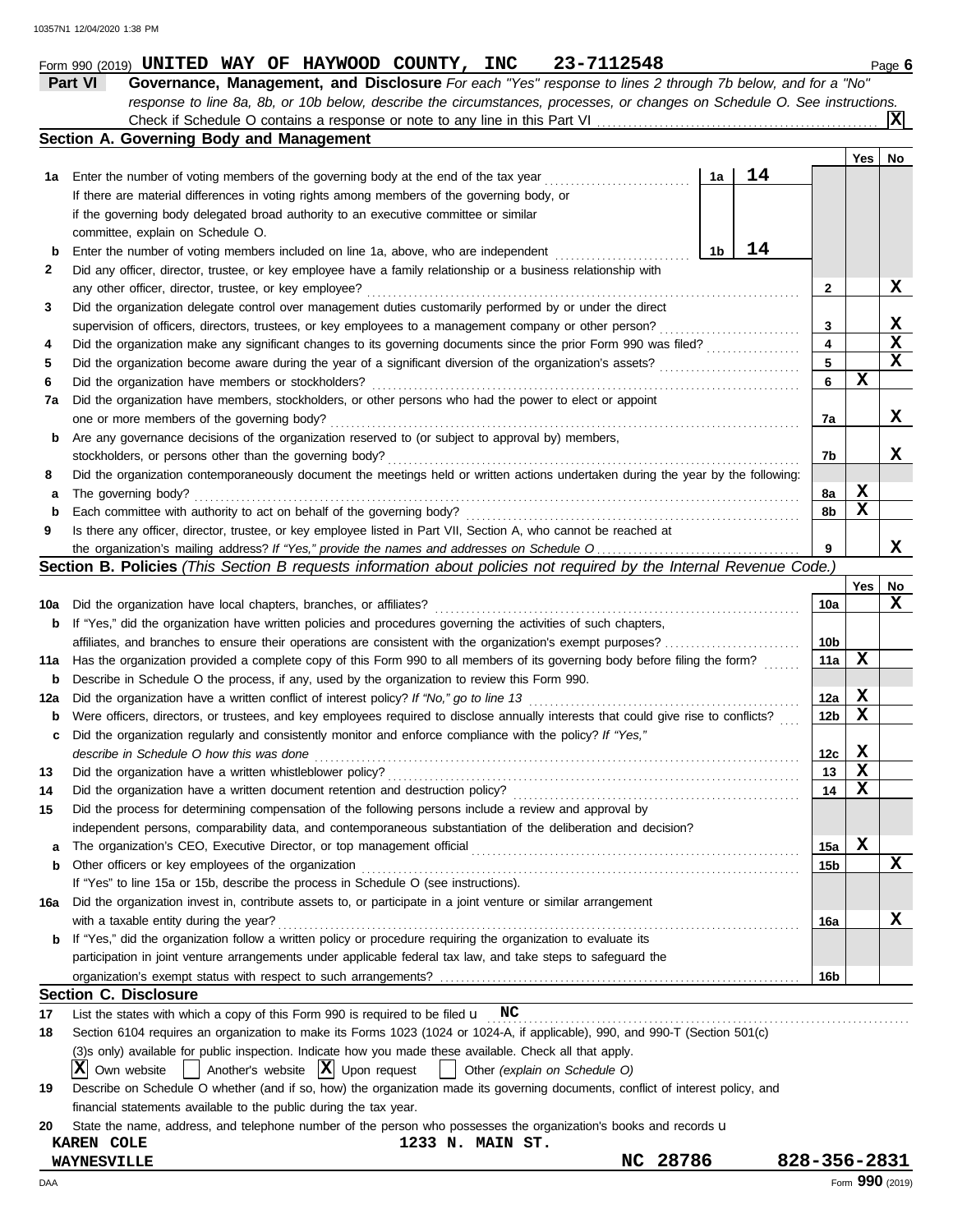| 23-7112548<br>Form 990 (2019) UNITED WAY OF HAYWOOD COUNTY, INC                                                                                                                                                                                                                                            | Page 7 |
|------------------------------------------------------------------------------------------------------------------------------------------------------------------------------------------------------------------------------------------------------------------------------------------------------------|--------|
| Compensation of Officers, Directors, Trustees, Key Employees, Highest Compensated Employees, and<br><b>Part VII</b>                                                                                                                                                                                        |        |
| <b>Independent Contractors</b>                                                                                                                                                                                                                                                                             |        |
|                                                                                                                                                                                                                                                                                                            |        |
| Officers, Directors, Trustees, Key Employees, and Highest Compensated Employees<br>Section A.                                                                                                                                                                                                              |        |
| 1a Complete this table for all persons required to be listed. Report compensation for the calendar year ending with or within the<br>organization's tax year.                                                                                                                                              |        |
| • List all of the organization's <b>current</b> officers, directors, trustees (whether individuals or organizations), regardless of amount of<br>compensation. Enter -0- in columns $(D)$ , $(E)$ , and $(F)$ if no compensation was paid.                                                                 |        |
| • List all of the organization's current key employees, if any. See instructions for definition of "key employee."                                                                                                                                                                                         |        |
| • List the organization's five current highest compensated employees (other than an officer, director, trustee, or key employee)<br>who received reportable compensation (Box 5 of Form W-2 and/or Box 7 of Form 1099-MISC) of more than \$100,000 from the<br>organization and any related organizations. |        |
| • List all of the organization's former officers, key employees, and highest compensated employees who received more than<br>\$100,000 of reportable compensation from the organization and any related organizations.                                                                                     |        |

List all of the organization's **former directors or trustees** that received, in the capacity as a former director or trustee of the **•**

organization, more than \$10,000 of reportable compensation from the organization and any related organizations.

See instructions for the order in which to list the persons above.

Check this box if neither the organization nor any related organization compensated any current officer, director, or trustee.

| (A)<br>Name and title          | (B)<br>Average                                                 |                                   |                       |                | (C)<br>Position |                                                                                                 |        | (D)<br>Reportable                        | (F)<br>Reportable                             | (F)<br>Estimated amount                   |
|--------------------------------|----------------------------------------------------------------|-----------------------------------|-----------------------|----------------|-----------------|-------------------------------------------------------------------------------------------------|--------|------------------------------------------|-----------------------------------------------|-------------------------------------------|
|                                | hours<br>per week<br>(list any                                 |                                   |                       |                |                 | (do not check more than one<br>box, unless person is both an<br>officer and a director/trustee) |        | compensation<br>from the<br>organization | compensation<br>from related<br>organizations | of other<br>compensation<br>from the      |
|                                | hours for<br>related<br>organizations<br>below<br>dotted line) | Individual trustee<br>or director | Institutional trustee | <b>Officer</b> | Key<br>employee | Highest compensated<br>employee                                                                 | Former | (W-2/1099-MISC)                          | (W-2/1099-MISC)                               | organization and<br>related organizations |
| (1) CHAD MCMAHON               | 1.00                                                           |                                   |                       |                |                 |                                                                                                 |        |                                          |                                               |                                           |
| PRESIDENT                      | 0.00                                                           | $\mathbf x$                       |                       | $\mathbf x$    |                 |                                                                                                 |        | 0                                        | 0                                             | 0                                         |
| (2) HOLLY ROGERS               |                                                                |                                   |                       |                |                 |                                                                                                 |        |                                          |                                               |                                           |
|                                | 1.00                                                           |                                   |                       |                |                 |                                                                                                 |        |                                          |                                               |                                           |
| VICE PRESIDENT                 | 0.00                                                           | $\mathbf x$                       |                       | X              |                 |                                                                                                 |        | 0                                        | 0                                             | $\pmb{0}$                                 |
| (3) AUDREY GADDIS              |                                                                |                                   |                       |                |                 |                                                                                                 |        |                                          |                                               |                                           |
|                                | 1.00                                                           |                                   |                       |                |                 |                                                                                                 |        |                                          |                                               |                                           |
| <b>SECRETARY</b>               | 0.00                                                           | $\mathbf x$                       |                       | $\mathbf x$    |                 |                                                                                                 |        | 0                                        | 0                                             | $\pmb{0}$                                 |
| $(4)$ DENISE<br><b>COLEMAN</b> |                                                                |                                   |                       |                |                 |                                                                                                 |        |                                          |                                               |                                           |
|                                | 1.00                                                           |                                   |                       |                |                 |                                                                                                 |        |                                          |                                               |                                           |
| TREASURER                      | 0.00                                                           | $\mathbf x$                       |                       | $\mathbf x$    |                 |                                                                                                 |        | 0                                        | 0                                             | $\mathbf 0$                               |
| (5) PAIGE BRIDGE               | 1.00                                                           |                                   |                       |                |                 |                                                                                                 |        |                                          |                                               |                                           |
| <b>DIRECTOR</b>                | 0.00                                                           | $\mathbf x$                       |                       |                |                 |                                                                                                 |        | 0                                        | 0                                             | $\mathbf 0$                               |
| (6) LEWIS CLARK                |                                                                |                                   |                       |                |                 |                                                                                                 |        |                                          |                                               |                                           |
|                                | 1.00                                                           |                                   |                       |                |                 |                                                                                                 |        |                                          |                                               |                                           |
| <b>DIRECTOR</b>                | 0.00                                                           | $\mathbf x$                       |                       |                |                 |                                                                                                 |        | 0                                        | 0                                             | $\mathbf 0$                               |
| (7) WENDY HINES                |                                                                |                                   |                       |                |                 |                                                                                                 |        |                                          |                                               |                                           |
|                                | 1.00                                                           |                                   |                       |                |                 |                                                                                                 |        |                                          |                                               |                                           |
| <b>DIRECTOR</b>                | 0.00                                                           | $\mathbf x$                       |                       |                |                 |                                                                                                 |        | 0                                        | 0                                             | $\mathbf 0$                               |
| (8) TARA KEILBERG              |                                                                |                                   |                       |                |                 |                                                                                                 |        |                                          |                                               |                                           |
|                                | 1.00                                                           |                                   |                       |                |                 |                                                                                                 |        |                                          |                                               |                                           |
| <b>DIRECTOR</b>                | 0.00                                                           | $\mathbf x$                       |                       |                |                 |                                                                                                 |        | 0                                        | 0                                             | $\mathbf 0$                               |
| LANNING<br>$(9)$ SHARON        |                                                                |                                   |                       |                |                 |                                                                                                 |        |                                          |                                               |                                           |
|                                | 1.00                                                           |                                   |                       |                |                 |                                                                                                 |        |                                          |                                               |                                           |
| <b>DIRECTOR</b>                | 0.00                                                           | $\mathbf x$                       |                       |                |                 |                                                                                                 |        | 0                                        | 0                                             | $\mathbf 0$                               |
| PHILLIPS<br>(10) JEREMY        |                                                                |                                   |                       |                |                 |                                                                                                 |        |                                          |                                               |                                           |
|                                | 1.00                                                           |                                   |                       |                |                 |                                                                                                 |        |                                          |                                               |                                           |
| <b>DIRECTOR</b>                | 0.00                                                           | $\mathbf x$                       |                       |                |                 |                                                                                                 |        | 0                                        | 0                                             | 0                                         |
| <b>SCHANDEVEL</b><br>(11) JEFF |                                                                |                                   |                       |                |                 |                                                                                                 |        |                                          |                                               |                                           |
|                                | 1.00<br>0.00                                                   | $\mathbf x$                       |                       |                |                 |                                                                                                 |        | 0                                        | 0                                             | 0                                         |
| <b>DIRECTOR</b>                |                                                                |                                   |                       |                |                 |                                                                                                 |        |                                          |                                               |                                           |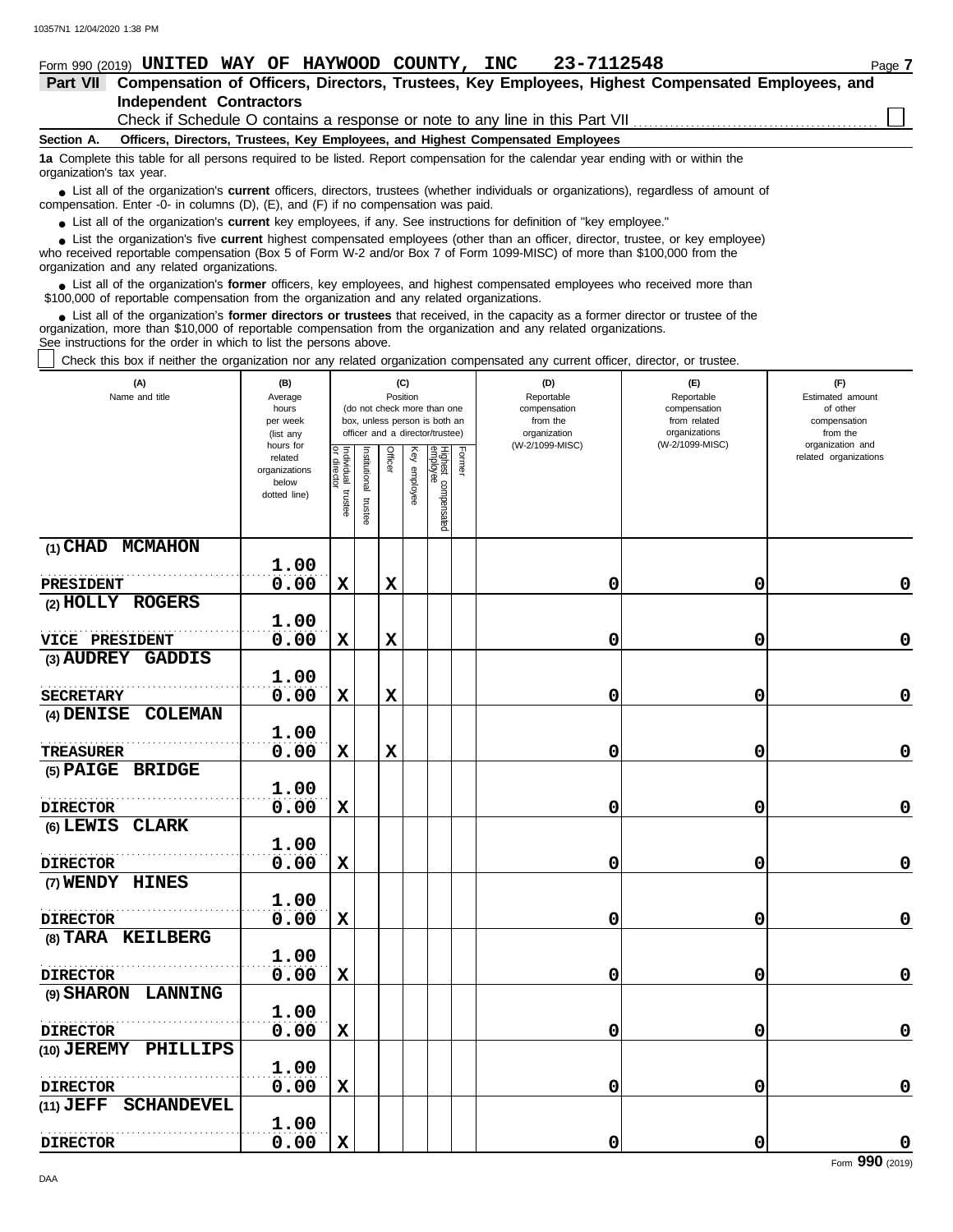| 10357N1 12/04/2020 1:38 PM<br>Form 990 (2019) UNITED WAY OF HAYWOOD COUNTY, INC<br><b>Part VII</b>                                                                                                                        |                                                                                                                                                                        |                                   |                         |         |                 |                                 |                   | 23-7112548<br>Section A. Officers, Directors, Trustees, Key Employees, and Highest Compensated Employees (continued) |                                                                    |                                                                 | Page 8         |  |
|---------------------------------------------------------------------------------------------------------------------------------------------------------------------------------------------------------------------------|------------------------------------------------------------------------------------------------------------------------------------------------------------------------|-----------------------------------|-------------------------|---------|-----------------|---------------------------------|-------------------|----------------------------------------------------------------------------------------------------------------------|--------------------------------------------------------------------|-----------------------------------------------------------------|----------------|--|
| (A)<br>Name and title                                                                                                                                                                                                     | (C)<br>(B)<br>Position<br>Average<br>(do not check more than one<br>hours<br>box, unless person is both an<br>per week<br>officer and a director/trustee)<br>(list any |                                   |                         |         |                 |                                 |                   | (D)<br>Reportable<br>compensation<br>from the<br>organization                                                        | (E)<br>Reportable<br>compensation<br>from related<br>organizations | (F)<br>Estimated amount<br>of other<br>compensation<br>from the |                |  |
|                                                                                                                                                                                                                           | hours for<br>related<br>organizations<br>below<br>dotted line)                                                                                                         | Individual trustee<br>or director | nstitutional<br>trustee | Officer | Key<br>employee | Highest compensated<br>employee | Former            | (W-2/1099-MISC)                                                                                                      | (W-2/1099-MISC)                                                    | organization and<br>related organizations                       |                |  |
| (12)<br>FRED WARING                                                                                                                                                                                                       | 1.00                                                                                                                                                                   |                                   |                         |         |                 |                                 |                   |                                                                                                                      |                                                                    |                                                                 |                |  |
| <b>DIRECTOR</b>                                                                                                                                                                                                           | 0.00                                                                                                                                                                   | X                                 |                         |         |                 |                                 |                   | 0                                                                                                                    | 0                                                                  |                                                                 | 0              |  |
| <b>JOEY WEBB</b><br>(13)                                                                                                                                                                                                  | 1.00                                                                                                                                                                   |                                   |                         |         |                 |                                 |                   |                                                                                                                      |                                                                    |                                                                 |                |  |
| <b>DIRECTOR</b>                                                                                                                                                                                                           | 0.00                                                                                                                                                                   | X                                 |                         |         |                 |                                 |                   | 0                                                                                                                    | 0                                                                  |                                                                 | 0              |  |
| DANIELLE WITTEKIND<br>(14)                                                                                                                                                                                                | 1.00                                                                                                                                                                   |                                   |                         |         |                 |                                 |                   |                                                                                                                      |                                                                    |                                                                 |                |  |
| <b>DIRECTOR</b>                                                                                                                                                                                                           | 0.00                                                                                                                                                                   | X                                 |                         |         |                 |                                 |                   | 0                                                                                                                    | 0                                                                  |                                                                 | 0              |  |
| <b>CAITLIN HEISE</b><br>(15)                                                                                                                                                                                              | 1.00                                                                                                                                                                   |                                   |                         |         |                 |                                 |                   |                                                                                                                      |                                                                    |                                                                 |                |  |
| DIRECTOR THRU 02/19                                                                                                                                                                                                       | 0.00                                                                                                                                                                   | X                                 |                         |         |                 |                                 |                   | 0                                                                                                                    | 0                                                                  |                                                                 | 0              |  |
| <b>CELESA</b><br>WILLETT<br>(16)                                                                                                                                                                                          |                                                                                                                                                                        |                                   |                         |         |                 |                                 |                   |                                                                                                                      |                                                                    |                                                                 |                |  |
| EXECUTIVE DIRECTOR                                                                                                                                                                                                        | 40.00<br>0.00                                                                                                                                                          |                                   |                         | X       |                 |                                 |                   | 46,800                                                                                                               | 0                                                                  |                                                                 | 5,802          |  |
|                                                                                                                                                                                                                           |                                                                                                                                                                        |                                   |                         |         |                 |                                 |                   |                                                                                                                      |                                                                    |                                                                 |                |  |
|                                                                                                                                                                                                                           |                                                                                                                                                                        |                                   |                         |         |                 |                                 |                   |                                                                                                                      |                                                                    |                                                                 |                |  |
| 1b.                                                                                                                                                                                                                       |                                                                                                                                                                        |                                   |                         |         |                 |                                 | u                 | 46,800                                                                                                               |                                                                    |                                                                 | 5,802          |  |
| Total from continuation sheets to Part VII, Section A<br>c<br>d                                                                                                                                                           |                                                                                                                                                                        |                                   |                         |         |                 |                                 | u<br>$\mathbf{u}$ | 46,800                                                                                                               |                                                                    |                                                                 | 5,802          |  |
| Total number of individuals (including but not limited to those listed above) who received more than \$100,000 of<br>$\mathbf{2}$<br>reportable compensation from the organization $\mathbf u$ 0                          |                                                                                                                                                                        |                                   |                         |         |                 |                                 |                   |                                                                                                                      |                                                                    |                                                                 |                |  |
|                                                                                                                                                                                                                           |                                                                                                                                                                        |                                   |                         |         |                 |                                 |                   |                                                                                                                      |                                                                    | Yes                                                             | $\overline{N}$ |  |
| Did the organization list any former officer, director, trustee, key employee, or highest compensated<br>3<br>employee on line 1a? If "Yes," complete Schedule J for such individual                                      |                                                                                                                                                                        |                                   |                         |         |                 |                                 |                   |                                                                                                                      |                                                                    | 3                                                               | X              |  |
| For any individual listed on line 1a, is the sum of reportable compensation and other compensation from the<br>4<br>organization and related organizations greater than \$150,000? If "Yes," complete Schedule J for such |                                                                                                                                                                        |                                   |                         |         |                 |                                 |                   |                                                                                                                      |                                                                    |                                                                 |                |  |
| individual<br>Did any person listed on line 1a receive or accrue compensation from any unrelated organization or individual<br>5                                                                                          |                                                                                                                                                                        |                                   |                         |         |                 |                                 |                   |                                                                                                                      |                                                                    | 4                                                               | X              |  |
|                                                                                                                                                                                                                           |                                                                                                                                                                        |                                   |                         |         |                 |                                 |                   |                                                                                                                      |                                                                    | 5                                                               | x              |  |
| Section B. Independent Contractors<br>Complete this table for your five highest compensated independent contractors that received more than \$100,000 of<br>1                                                             |                                                                                                                                                                        |                                   |                         |         |                 |                                 |                   |                                                                                                                      |                                                                    |                                                                 |                |  |
| compensation from the organization. Report compensation for the calendar year ending with or within the organization's tax year.                                                                                          | (A)<br>Name and business address                                                                                                                                       |                                   |                         |         |                 |                                 |                   |                                                                                                                      | (B)                                                                | (C)                                                             |                |  |
|                                                                                                                                                                                                                           |                                                                                                                                                                        |                                   |                         |         |                 |                                 |                   |                                                                                                                      | Description of services                                            | Compensation                                                    |                |  |
|                                                                                                                                                                                                                           |                                                                                                                                                                        |                                   |                         |         |                 |                                 |                   |                                                                                                                      |                                                                    |                                                                 |                |  |
|                                                                                                                                                                                                                           |                                                                                                                                                                        |                                   |                         |         |                 |                                 |                   |                                                                                                                      |                                                                    |                                                                 |                |  |
|                                                                                                                                                                                                                           |                                                                                                                                                                        |                                   |                         |         |                 |                                 |                   |                                                                                                                      |                                                                    |                                                                 |                |  |
|                                                                                                                                                                                                                           |                                                                                                                                                                        |                                   |                         |         |                 |                                 |                   |                                                                                                                      |                                                                    |                                                                 |                |  |
|                                                                                                                                                                                                                           |                                                                                                                                                                        |                                   |                         |         |                 |                                 |                   |                                                                                                                      |                                                                    |                                                                 |                |  |
|                                                                                                                                                                                                                           |                                                                                                                                                                        |                                   |                         |         |                 |                                 |                   |                                                                                                                      |                                                                    |                                                                 |                |  |
| Total number of independent contractors (including but not limited to those listed above) who<br>2<br>received more than \$100,000 of compensation from the organization u                                                |                                                                                                                                                                        |                                   |                         |         |                 |                                 |                   |                                                                                                                      | 0                                                                  |                                                                 |                |  |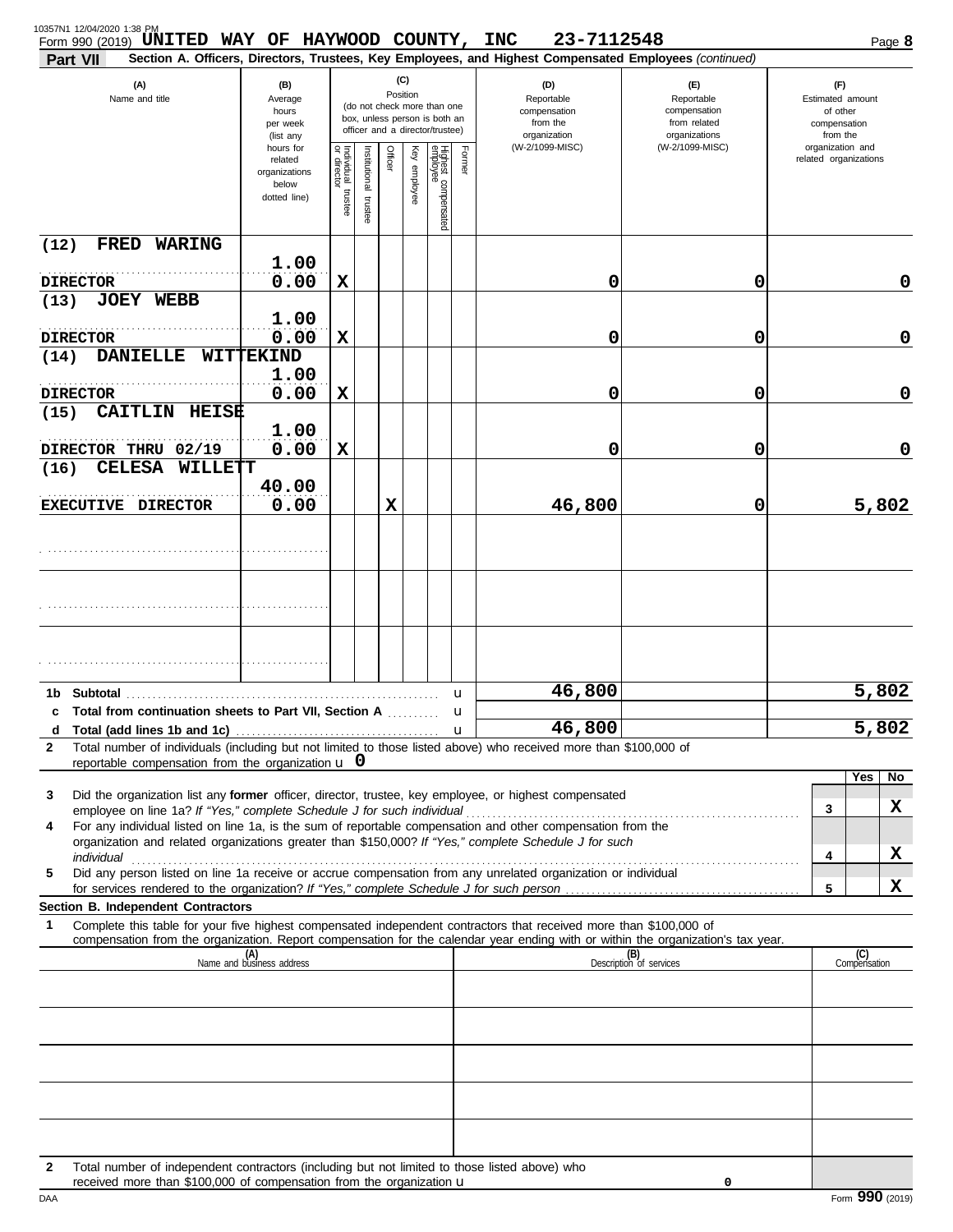# **Form 990 (2019) UNITED WAY OF HAYWOOD COUNTY, INC 23-7112548** Page 9

## **Part VIII Statement of Revenue**

Check if Schedule O contains a response or note to any line in this Part VIII . . . . . . . . . . . . . . . . . . . . . . . . . . . . . . . . . . . . . . . . . . . .

|                                                           |     |                                                       |    |                |                 |                      |              | (A)<br>Total revenue | (B)<br>Related or exempt<br>function revenue | (C)<br>Unrelated<br>business revenue | (D)<br>Revenue excluded<br>from tax under |
|-----------------------------------------------------------|-----|-------------------------------------------------------|----|----------------|-----------------|----------------------|--------------|----------------------|----------------------------------------------|--------------------------------------|-------------------------------------------|
|                                                           |     |                                                       |    |                |                 |                      |              |                      |                                              |                                      | sections 512-514                          |
| Contributions, Gifts, Grants<br>and Other Similar Amounts |     | 1a Federated campaigns                                |    |                | 1a              |                      |              |                      |                                              |                                      |                                           |
|                                                           |     | <b>b</b> Membership dues                              |    |                | 1 <sub>b</sub>  |                      |              |                      |                                              |                                      |                                           |
|                                                           |     | c Fundraising events                                  |    |                | 1 <sub>c</sub>  |                      |              |                      |                                              |                                      |                                           |
|                                                           |     | d Related organizations                               |    |                | 1 <sub>d</sub>  |                      |              |                      |                                              |                                      |                                           |
|                                                           |     | Government grants (contributions)                     |    |                | 1e              |                      |              |                      |                                              |                                      |                                           |
|                                                           |     | <b>f</b> All other contributions, gifts, grants,      |    |                |                 |                      |              |                      |                                              |                                      |                                           |
|                                                           |     | and similar amounts not included above                |    |                | 1f              | 260,092              |              |                      |                                              |                                      |                                           |
|                                                           |     | g Noncash contributions included in lines 1a-1f       |    |                | 1g $\sqrt{3}$   |                      |              |                      |                                              |                                      |                                           |
|                                                           |     |                                                       |    |                |                 |                      | $\mathbf{u}$ | 260,092              |                                              |                                      |                                           |
|                                                           |     |                                                       |    |                |                 | <b>Business Code</b> |              |                      |                                              |                                      |                                           |
|                                                           |     |                                                       |    |                |                 |                      |              |                      |                                              |                                      |                                           |
|                                                           | 2a  |                                                       |    |                |                 |                      |              |                      |                                              |                                      |                                           |
|                                                           | b   |                                                       |    |                |                 |                      |              |                      |                                              |                                      |                                           |
| Program Service<br>Revenue                                | с   |                                                       |    |                |                 |                      |              |                      |                                              |                                      |                                           |
|                                                           |     |                                                       |    |                |                 |                      |              |                      |                                              |                                      |                                           |
|                                                           |     |                                                       |    |                |                 |                      |              |                      |                                              |                                      |                                           |
|                                                           |     | f All other program service revenue                   |    |                |                 |                      |              |                      |                                              |                                      |                                           |
|                                                           |     |                                                       |    |                |                 |                      | $\mathbf{u}$ |                      |                                              |                                      |                                           |
|                                                           | 3   | Investment income (including dividends, interest, and |    |                |                 |                      |              |                      |                                              |                                      |                                           |
|                                                           |     |                                                       |    |                |                 |                      | u            | 1,489                |                                              |                                      | 1,489                                     |
|                                                           | 4   | Income from investment of tax-exempt bond proceeds    |    |                |                 |                      | u            |                      |                                              |                                      |                                           |
|                                                           | 5   |                                                       |    |                |                 |                      | u            |                      |                                              |                                      |                                           |
|                                                           |     |                                                       |    | (i) Real       |                 | (ii) Personal        |              |                      |                                              |                                      |                                           |
|                                                           |     | 6a Gross rents                                        | 6а |                |                 |                      |              |                      |                                              |                                      |                                           |
|                                                           | b   | Less: rental expenses                                 | 6b |                |                 |                      |              |                      |                                              |                                      |                                           |
|                                                           | С   | Rental inc. or (loss)                                 | 6c |                |                 |                      |              |                      |                                              |                                      |                                           |
|                                                           | d   | Net rental income or (loss)                           |    |                |                 |                      | u            |                      |                                              |                                      |                                           |
|                                                           |     | <b>7a</b> Gross amount from                           |    | (i) Securities |                 | (ii) Other           |              |                      |                                              |                                      |                                           |
|                                                           |     | sales of assets<br>other than inventory               | 7a |                |                 |                      |              |                      |                                              |                                      |                                           |
|                                                           |     | <b>b</b> Less: cost or other                          |    |                |                 |                      |              |                      |                                              |                                      |                                           |
| Revenue                                                   |     | basis and sales exps.                                 | 7b |                |                 |                      |              |                      |                                              |                                      |                                           |
|                                                           |     | c Gain or (loss)                                      | 7c |                |                 |                      |              |                      |                                              |                                      |                                           |
|                                                           | d   |                                                       |    |                |                 |                      |              |                      |                                              |                                      |                                           |
| Other                                                     |     | 8a Gross income from fundraising events               |    |                |                 |                      | u            |                      |                                              |                                      |                                           |
|                                                           |     |                                                       |    |                |                 |                      |              |                      |                                              |                                      |                                           |
|                                                           |     | of contributions reported on line 1c).                |    |                |                 |                      |              |                      |                                              |                                      |                                           |
|                                                           |     |                                                       |    |                |                 |                      |              |                      |                                              |                                      |                                           |
|                                                           |     | See Part IV, line 18                                  |    |                | 8a              |                      |              |                      |                                              |                                      |                                           |
|                                                           |     | <b>b</b> Less: direct expenses                        |    |                | 8b              |                      |              |                      |                                              |                                      |                                           |
|                                                           |     | c Net income or (loss) from fundraising events        |    |                |                 |                      | u            |                      |                                              |                                      |                                           |
|                                                           |     | 9a Gross income from gaming activities.               |    |                |                 |                      |              |                      |                                              |                                      |                                           |
|                                                           |     | See Part IV, line 19                                  |    |                | 9a              |                      |              |                      |                                              |                                      |                                           |
|                                                           |     | <b>b</b> Less: direct expenses                        |    |                | 9 <sub>b</sub>  |                      |              |                      |                                              |                                      |                                           |
|                                                           |     | c Net income or (loss) from gaming activities         |    |                |                 |                      | u            |                      |                                              |                                      |                                           |
|                                                           |     | <b>10a</b> Gross sales of inventory, less             |    |                |                 |                      |              |                      |                                              |                                      |                                           |
|                                                           |     | returns and allowances                                |    |                | 10a             |                      |              |                      |                                              |                                      |                                           |
|                                                           |     | <b>b</b> Less: cost of goods sold                     |    |                | 10 <sub>b</sub> |                      |              |                      |                                              |                                      |                                           |
|                                                           |     | c Net income or (loss) from sales of inventory        |    |                |                 |                      | u            |                      |                                              |                                      |                                           |
|                                                           |     |                                                       |    |                |                 | <b>Business Code</b> |              |                      |                                              |                                      |                                           |
|                                                           | 11a |                                                       |    |                |                 |                      |              |                      |                                              |                                      |                                           |
| Miscellaneous<br>Revenue                                  | b   |                                                       |    |                |                 |                      |              |                      |                                              |                                      |                                           |
|                                                           | c   |                                                       |    |                |                 |                      |              |                      |                                              |                                      |                                           |
|                                                           | a   |                                                       |    |                |                 |                      |              |                      |                                              |                                      |                                           |
|                                                           | е   |                                                       |    |                |                 |                      | u            |                      |                                              |                                      |                                           |
|                                                           |     |                                                       |    |                |                 |                      | $\mathbf{u}$ | 261,581              | 0                                            | 0                                    | 1,489                                     |
|                                                           |     |                                                       |    |                |                 |                      |              |                      |                                              |                                      |                                           |

DAA

 $\blacksquare$ 

Form **990** (2019)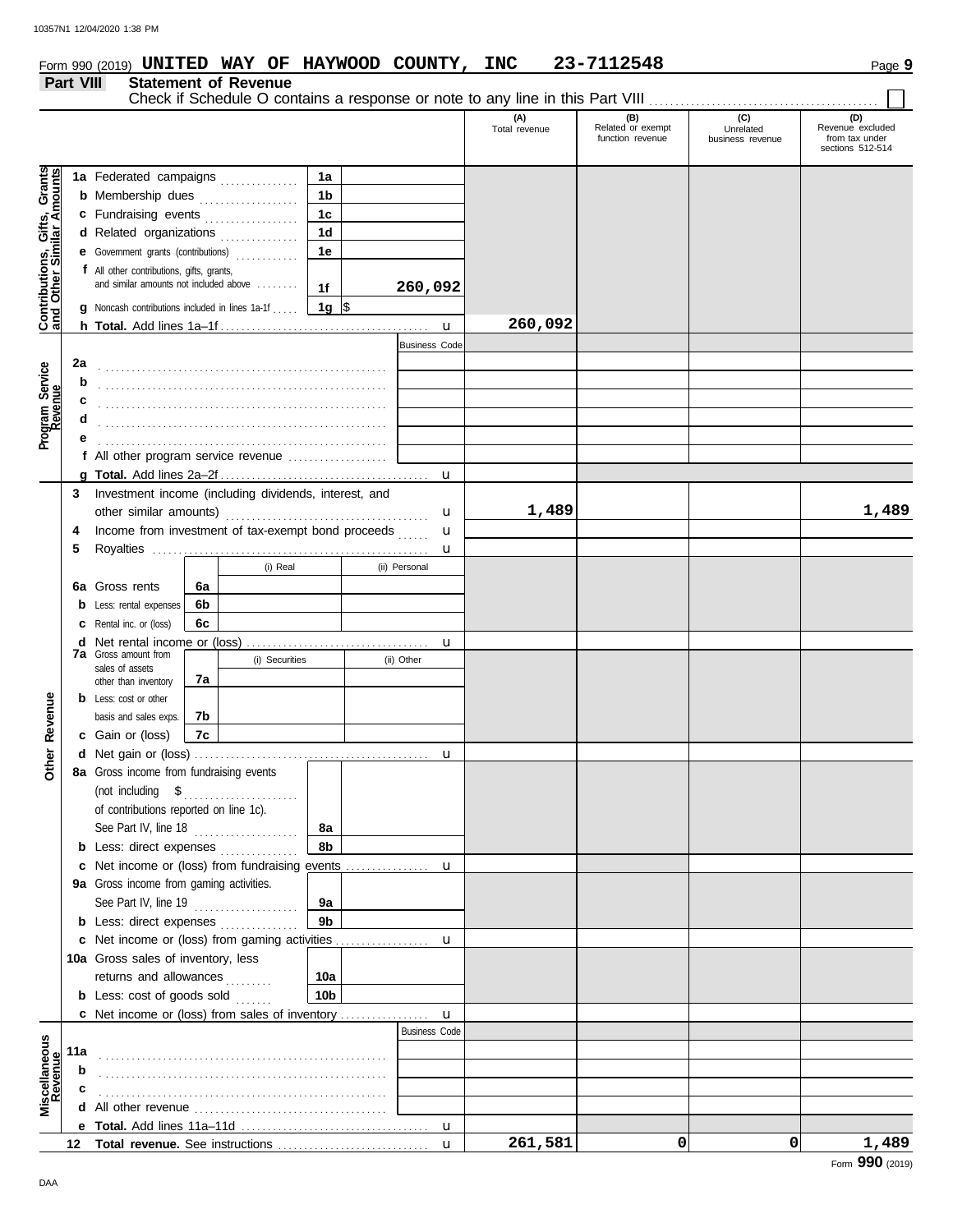## **Form 990 (2019) UNITED WAY OF HAYWOOD COUNTY, INC 23-7112548** Page 10

### **Part IX Statement of Functional Expenses**

n

*Section 501(c)(3) and 501(c)(4) organizations must complete all columns. All other organizations must complete column (A).* Check if Schedule O contains a response or note to any line in this Part IX

|    | Do not include amounts reported on lines 6b,                                                                                                                                                                                                                                                                                                                                                                                                                                                                                | (A)<br>Total expenses | (B)<br>Program service | (C)<br>Management and | (D)<br>Fundraising |
|----|-----------------------------------------------------------------------------------------------------------------------------------------------------------------------------------------------------------------------------------------------------------------------------------------------------------------------------------------------------------------------------------------------------------------------------------------------------------------------------------------------------------------------------|-----------------------|------------------------|-----------------------|--------------------|
|    | 7b, 8b, 9b, and 10b of Part VIII.                                                                                                                                                                                                                                                                                                                                                                                                                                                                                           |                       | expenses               | general expenses      | expenses           |
|    | 1 Grants and other assistance to domestic organizations                                                                                                                                                                                                                                                                                                                                                                                                                                                                     |                       |                        |                       |                    |
|    | and domestic governments. See Part IV, line 21                                                                                                                                                                                                                                                                                                                                                                                                                                                                              | 154,259               | 154,259                |                       |                    |
|    | 2 Grants and other assistance to domestic                                                                                                                                                                                                                                                                                                                                                                                                                                                                                   |                       |                        |                       |                    |
|    | individuals. See Part IV, line 22                                                                                                                                                                                                                                                                                                                                                                                                                                                                                           |                       |                        |                       |                    |
| 3  | Grants and other assistance to foreign                                                                                                                                                                                                                                                                                                                                                                                                                                                                                      |                       |                        |                       |                    |
|    | organizations, foreign governments, and foreign                                                                                                                                                                                                                                                                                                                                                                                                                                                                             |                       |                        |                       |                    |
|    | individuals. See Part IV, lines 15 and 16                                                                                                                                                                                                                                                                                                                                                                                                                                                                                   |                       |                        |                       |                    |
| 4  | Benefits paid to or for members                                                                                                                                                                                                                                                                                                                                                                                                                                                                                             |                       |                        |                       |                    |
| 5  | Compensation of current officers, directors,                                                                                                                                                                                                                                                                                                                                                                                                                                                                                |                       |                        |                       |                    |
|    |                                                                                                                                                                                                                                                                                                                                                                                                                                                                                                                             | 53,203                | 13,656                 | 12,945                | 26,602             |
| 6  | Compensation not included above to disqualified                                                                                                                                                                                                                                                                                                                                                                                                                                                                             |                       |                        |                       |                    |
|    | persons (as defined under section 4958(f)(1)) and                                                                                                                                                                                                                                                                                                                                                                                                                                                                           |                       |                        |                       |                    |
|    | persons described in section 4958(c)(3)(B)                                                                                                                                                                                                                                                                                                                                                                                                                                                                                  |                       |                        |                       |                    |
| 7  | Other salaries and wages                                                                                                                                                                                                                                                                                                                                                                                                                                                                                                    | 20,700                | 8,352                  | 1,263                 | 11,085             |
| 8  | Pension plan accruals and contributions (include                                                                                                                                                                                                                                                                                                                                                                                                                                                                            |                       |                        |                       |                    |
|    | section 401(k) and 403(b) employer contributions)                                                                                                                                                                                                                                                                                                                                                                                                                                                                           |                       |                        |                       |                    |
| 9  | Other employee benefits                                                                                                                                                                                                                                                                                                                                                                                                                                                                                                     | 1,254                 | 554                    | 153                   | 547                |
| 10 |                                                                                                                                                                                                                                                                                                                                                                                                                                                                                                                             | 5,209                 | 1,546                  | 1,002                 | 2,661              |
| 11 | Fees for services (nonemployees):                                                                                                                                                                                                                                                                                                                                                                                                                                                                                           |                       |                        |                       |                    |
| a  |                                                                                                                                                                                                                                                                                                                                                                                                                                                                                                                             |                       |                        |                       |                    |
| b  |                                                                                                                                                                                                                                                                                                                                                                                                                                                                                                                             |                       |                        |                       |                    |
| c  |                                                                                                                                                                                                                                                                                                                                                                                                                                                                                                                             | 5,442                 | 1,523                  | 1,165                 | 2,754              |
| d  |                                                                                                                                                                                                                                                                                                                                                                                                                                                                                                                             |                       |                        |                       |                    |
| е  | Professional fundraising services. See Part IV, line 17                                                                                                                                                                                                                                                                                                                                                                                                                                                                     |                       |                        |                       |                    |
| f. | Investment management fees                                                                                                                                                                                                                                                                                                                                                                                                                                                                                                  |                       |                        |                       |                    |
| a  | Other. (If line 11g amount exceeds 10% of line 25, column                                                                                                                                                                                                                                                                                                                                                                                                                                                                   |                       |                        |                       |                    |
|    | (A) amount, list line 11g expenses on Schedule O.)                                                                                                                                                                                                                                                                                                                                                                                                                                                                          |                       |                        |                       |                    |
| 12 | Advertising and promotion                                                                                                                                                                                                                                                                                                                                                                                                                                                                                                   | 3,866                 | 1,082                  | 828                   | 1,956              |
| 13 |                                                                                                                                                                                                                                                                                                                                                                                                                                                                                                                             | 6,578                 | 1,843                  | 1,407                 | 3,328              |
| 14 | Information technology                                                                                                                                                                                                                                                                                                                                                                                                                                                                                                      | 3,729                 | 1,044                  | 798                   | 1,887              |
| 15 |                                                                                                                                                                                                                                                                                                                                                                                                                                                                                                                             |                       |                        |                       |                    |
| 16 |                                                                                                                                                                                                                                                                                                                                                                                                                                                                                                                             |                       |                        |                       |                    |
| 17 | $\begin{minipage}[c]{0.9\linewidth} \begin{tabular}{l} \textbf{Travel} \end{tabular} \end{minipage} \end{minipage} \begin{minipage}[c]{0.9\linewidth} \begin{tabular}{l} \textbf{True} \end{tabular} \end{minipage} \end{minipage} \begin{minipage}[c]{0.9\linewidth} \begin{tabular}{l} \textbf{True} \end{tabular} \end{minipage} \end{minipage} \begin{minipage}[c]{0.9\linewidth} \begin{tabular}{l} \textbf{True} \end{tabular} \end{minipage} \end{minipage} \begin{minipage}[c]{0.9\linewidth} \begin{tabular}{l} \$ | 343                   | 96                     | 73                    | 174                |
| 18 | Payments of travel or entertainment expenses                                                                                                                                                                                                                                                                                                                                                                                                                                                                                |                       |                        |                       |                    |
|    | for any federal, state, or local public officials                                                                                                                                                                                                                                                                                                                                                                                                                                                                           |                       |                        |                       |                    |
| 19 | Conferences, conventions, and meetings                                                                                                                                                                                                                                                                                                                                                                                                                                                                                      |                       |                        |                       |                    |
| 20 | Interest                                                                                                                                                                                                                                                                                                                                                                                                                                                                                                                    |                       |                        |                       |                    |
| 21 | Payments to affiliates                                                                                                                                                                                                                                                                                                                                                                                                                                                                                                      | 3,290                 | 3,290                  |                       |                    |
| 22 | Depreciation, depletion, and amortization                                                                                                                                                                                                                                                                                                                                                                                                                                                                                   |                       |                        |                       |                    |
| 23 | $\begin{minipage}{0.5\textwidth} \centering \begin{tabular}{ c c c } \hline \textbf{Insurance} & \textbf{Insur} & \textbf{Insur} \\ \hline \textbf{Insur} & \textbf{Insur} & \textbf{Insur} \\ \hline \textbf{Insur} & \textbf{Insur} & \textbf{Insur} \\ \hline \end{tabular} \end{minipage}$                                                                                                                                                                                                                              | 3,740                 | 1,047                  | 801                   | 1,892              |
| 24 | Other expenses. Itemize expenses not covered                                                                                                                                                                                                                                                                                                                                                                                                                                                                                |                       |                        |                       |                    |
|    | above (List miscellaneous expenses on line 24e. If                                                                                                                                                                                                                                                                                                                                                                                                                                                                          |                       |                        |                       |                    |
|    | line 24e amount exceeds 10% of line 25, column                                                                                                                                                                                                                                                                                                                                                                                                                                                                              |                       |                        |                       |                    |
|    | (A) amount, list line 24e expenses on Schedule O.)                                                                                                                                                                                                                                                                                                                                                                                                                                                                          |                       |                        |                       |                    |
| a  | DAY OF CARING SUPPLIES                                                                                                                                                                                                                                                                                                                                                                                                                                                                                                      | 14,157                | 14,157                 |                       |                    |
| b  | NORTH CAROLINA 2-1-1                                                                                                                                                                                                                                                                                                                                                                                                                                                                                                        | 2,500                 | 2,500                  |                       |                    |
| c  |                                                                                                                                                                                                                                                                                                                                                                                                                                                                                                                             |                       |                        |                       |                    |
| d  |                                                                                                                                                                                                                                                                                                                                                                                                                                                                                                                             |                       |                        |                       |                    |
| е  |                                                                                                                                                                                                                                                                                                                                                                                                                                                                                                                             |                       |                        |                       |                    |
| 25 | Total functional expenses. Add lines 1 through 24e.                                                                                                                                                                                                                                                                                                                                                                                                                                                                         | 278,270               | 204,949                | 20,435                | 52,886             |
| 26 | Joint costs. Complete this line only if the<br>organization reported in column (B) joint costs<br>from a combined educational campaign and<br>fundraising solicitation. Check here $\mathbf{u}$<br>if<br>following SOP 98-2 (ASC 958-720)                                                                                                                                                                                                                                                                                   |                       |                        |                       |                    |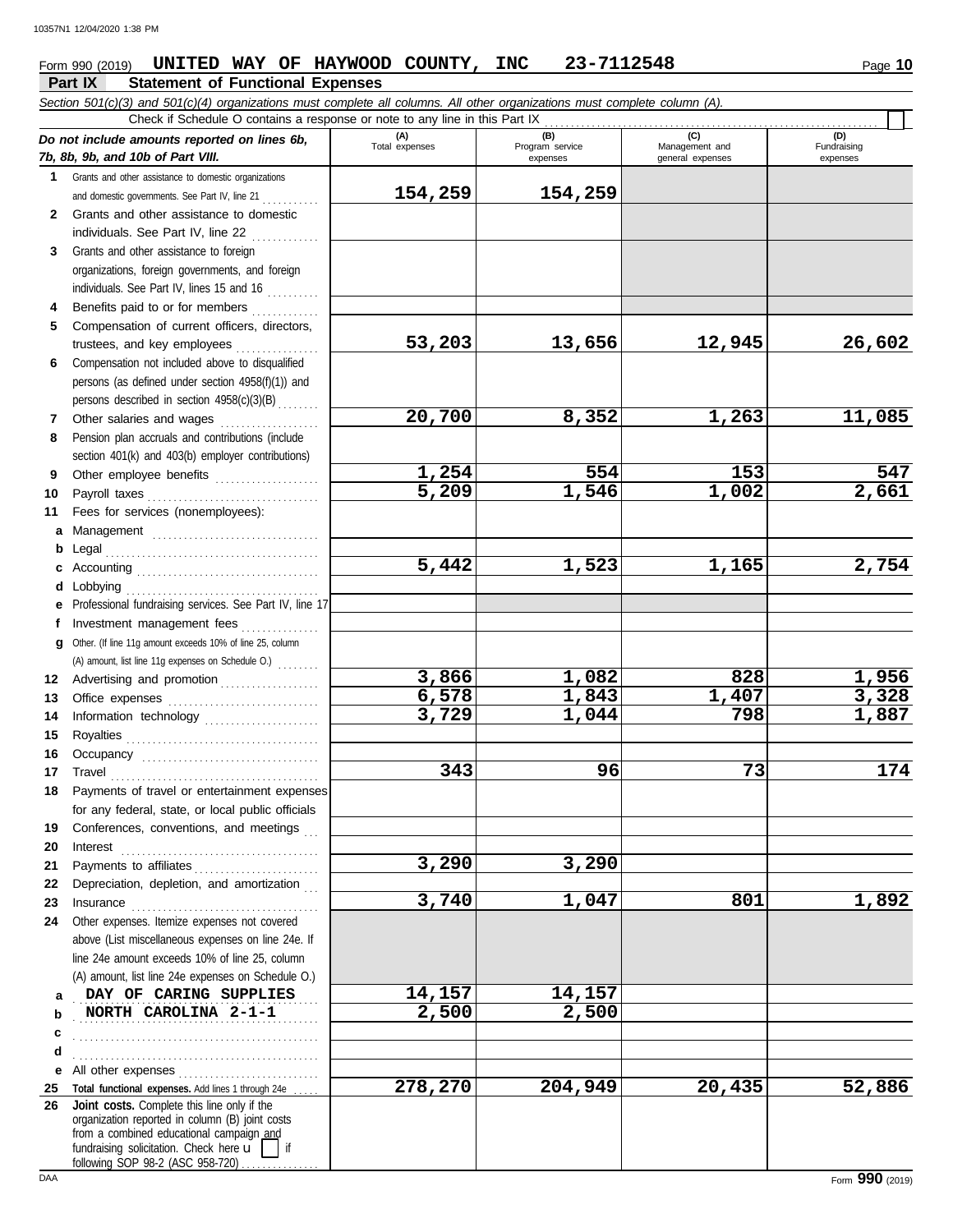| Form 990 (2019) | UNITED |  | <b>WAY OF HAYWOOD</b> | COUNTY, | <b>INC</b> | $-7112548$ | Page |
|-----------------|--------|--|-----------------------|---------|------------|------------|------|
|                 |        |  |                       |         |            |            |      |

|                 | Part X | <b>Balance Sheet</b>                                                                                                                                                                                                                |                 |                |                          |              |                    |
|-----------------|--------|-------------------------------------------------------------------------------------------------------------------------------------------------------------------------------------------------------------------------------------|-----------------|----------------|--------------------------|--------------|--------------------|
|                 |        | Check if Schedule O contains a response or note to any line in this Part X                                                                                                                                                          |                 |                |                          |              |                    |
|                 |        |                                                                                                                                                                                                                                     |                 |                | (A)<br>Beginning of year |              | (B)<br>End of year |
|                 | 1      | Cash-non-interest-bearing                                                                                                                                                                                                           |                 |                | 239,617                  | $\mathbf{1}$ | 360,865            |
|                 | 2      |                                                                                                                                                                                                                                     | 255,515         | $\overline{2}$ | 116,928                  |              |                    |
|                 | 3      |                                                                                                                                                                                                                                     |                 | 46,186         | 3                        | 41,050       |                    |
|                 | 4      | Accounts receivable, net                                                                                                                                                                                                            |                 | 4              |                          |              |                    |
|                 | 5      | Loans and other receivables from any current or former officer, director,                                                                                                                                                           |                 |                |                          |              |                    |
|                 |        | trustee, key employee, creator or founder, substantial contributor, or 35%                                                                                                                                                          |                 |                |                          |              |                    |
|                 |        | controlled entity or family member of any of these persons                                                                                                                                                                          |                 | 5              |                          |              |                    |
|                 | 6      | Loans and other receivables from other disqualified persons (as defined                                                                                                                                                             |                 |                |                          |              |                    |
|                 |        | under section 4958(f)(1)), and persons described in section 4958(c)(3)(B)                                                                                                                                                           |                 |                |                          | 6            |                    |
| Assets          | 7      |                                                                                                                                                                                                                                     |                 |                |                          | 7            |                    |
|                 | 8      | Inventories for sale or use <i>communication</i> and the state of the state of the state of the state of the state of the state of the state of the state of the state of the state of the state of the state of the state of the s |                 |                |                          | 8            |                    |
|                 | 9      |                                                                                                                                                                                                                                     |                 |                |                          | 9            |                    |
|                 | 10a    | Land, buildings, and equipment: cost or other                                                                                                                                                                                       |                 |                |                          |              |                    |
|                 |        |                                                                                                                                                                                                                                     | 10a             | 10,191         |                          |              |                    |
|                 | b      | Less: accumulated depreciation                                                                                                                                                                                                      | 10 <sub>b</sub> | 10,191         |                          | 10c          |                    |
|                 | 11     |                                                                                                                                                                                                                                     |                 |                |                          | 11           |                    |
|                 | 12     |                                                                                                                                                                                                                                     |                 |                | 17,169                   | 12           | 19,948             |
|                 | 13     |                                                                                                                                                                                                                                     |                 |                | 13                       |              |                    |
|                 | 14     | Intangible assets                                                                                                                                                                                                                   |                 | 14             |                          |              |                    |
|                 | 15     |                                                                                                                                                                                                                                     |                 |                |                          | 15           |                    |
|                 | 16     |                                                                                                                                                                                                                                     |                 |                | 558,487                  | 16           | 538,791            |
|                 | 17     |                                                                                                                                                                                                                                     |                 |                | 9,329                    | 17           | 9,330              |
|                 | 18     | Grants payable                                                                                                                                                                                                                      | 175,341         | 18             | 153,560                  |              |                    |
|                 | 19     |                                                                                                                                                                                                                                     |                 |                |                          | 19           |                    |
|                 | 20     |                                                                                                                                                                                                                                     |                 |                |                          | 20           |                    |
|                 | 21     | Escrow or custodial account liability. Complete Part IV of Schedule D                                                                                                                                                               |                 |                |                          | 21           |                    |
|                 | 22     | Loans and other payables to any current or former officer, director,                                                                                                                                                                |                 |                |                          |              |                    |
| Liabilities     |        | trustee, key employee, creator or founder, substantial contributor, or 35%                                                                                                                                                          |                 |                |                          |              |                    |
|                 |        | controlled entity or family member of any of these persons                                                                                                                                                                          |                 |                |                          | 22           |                    |
|                 | 23     |                                                                                                                                                                                                                                     |                 |                |                          | 23           |                    |
|                 | 24     | Unsecured notes and loans payable to unrelated third parties                                                                                                                                                                        |                 |                |                          | 24           | 13,500             |
|                 | 25     | Other liabilities (including federal income tax, payables to related third                                                                                                                                                          |                 |                |                          |              |                    |
|                 |        | parties, and other liabilities not included on lines 17-24). Complete Part X                                                                                                                                                        |                 |                |                          |              |                    |
|                 |        | of Schedule D                                                                                                                                                                                                                       |                 |                | 184,670                  | 25<br>26     | 176,390            |
|                 | 26     | Organizations that follow FASB ASC 958, check here $\mathbf{u} \mathbf{X} $                                                                                                                                                         |                 |                |                          |              |                    |
|                 |        | and complete lines 27, 28, 32, and 33.                                                                                                                                                                                              |                 |                |                          |              |                    |
|                 | 27     | Net assets without donor restrictions                                                                                                                                                                                               |                 |                | 310,462                  | 27           | 301,403            |
| <b>Balances</b> | 28     | Net assets with donor restrictions                                                                                                                                                                                                  |                 |                | 63,355                   | 28           | 60,998             |
|                 |        | Organizations that do not follow FASB ASC 958, check here u                                                                                                                                                                         |                 |                |                          |              |                    |
| Fund            |        | and complete lines 29 through 33.                                                                                                                                                                                                   |                 |                |                          |              |                    |
| ŏ               | 29     | Capital stock or trust principal, or current funds                                                                                                                                                                                  |                 |                |                          | 29           |                    |
|                 | 30     |                                                                                                                                                                                                                                     |                 |                |                          | 30           |                    |
| Assets          | 31     | Retained earnings, endowment, accumulated income, or other funds                                                                                                                                                                    |                 |                |                          | 31           |                    |
| $\frac{1}{2}$   | 32     |                                                                                                                                                                                                                                     |                 |                | 373,817                  | 32           | 362,401            |
|                 | 33     |                                                                                                                                                                                                                                     |                 |                | 558,487                  | 33           | 538,791            |

Form **990** (2019)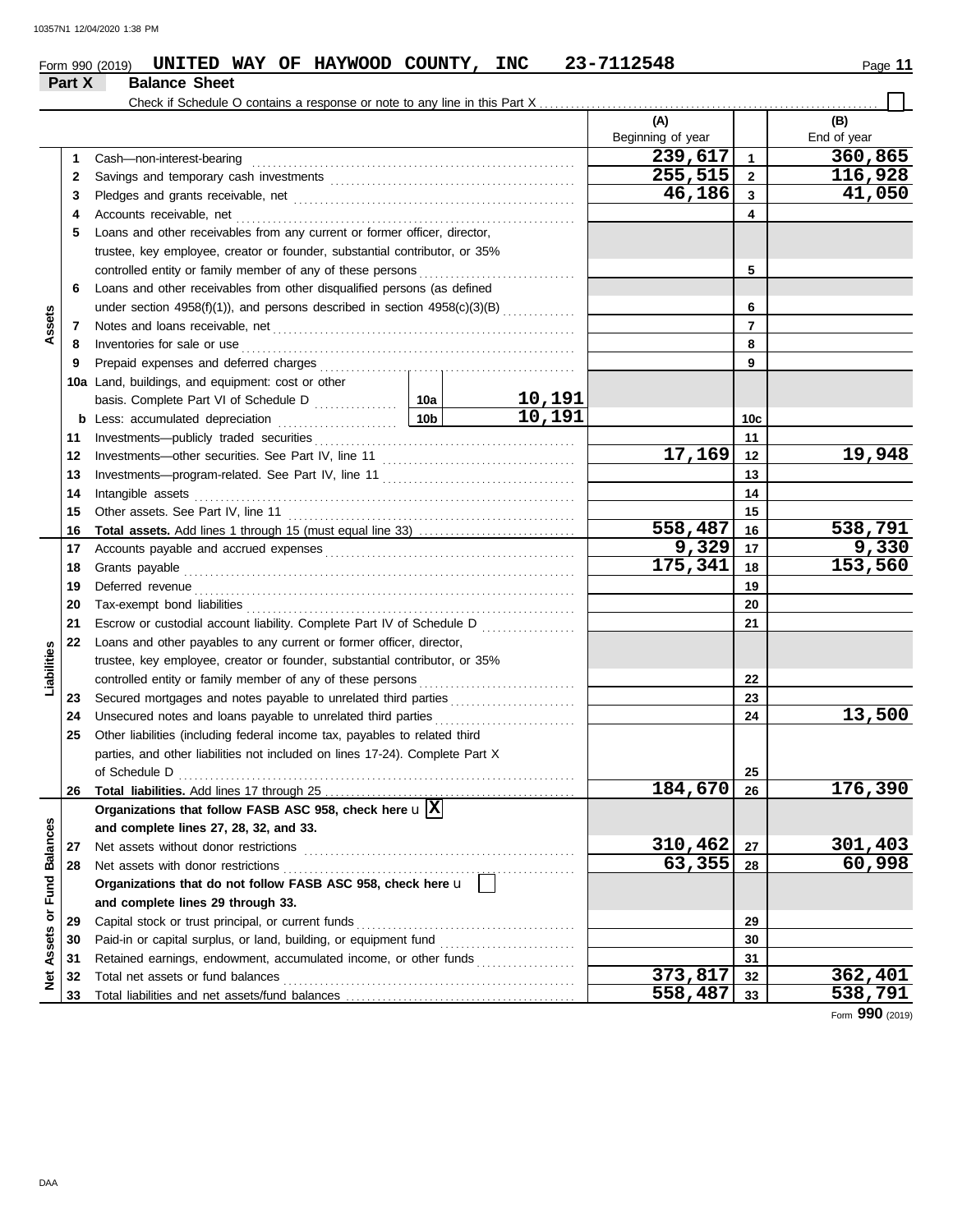|    | 23-7112548<br>Form 990 (2019) UNITED WAY OF HAYWOOD COUNTY, INC                                                                                                                                                                     |                |           | Page 12     |
|----|-------------------------------------------------------------------------------------------------------------------------------------------------------------------------------------------------------------------------------------|----------------|-----------|-------------|
|    | Part XI<br><b>Reconciliation of Net Assets</b>                                                                                                                                                                                      |                |           |             |
|    |                                                                                                                                                                                                                                     |                |           |             |
| 1  |                                                                                                                                                                                                                                     |                | 261,581   |             |
| 2  | $\mathbf{2}$                                                                                                                                                                                                                        |                | 278,270   |             |
| 3  | $\overline{\mathbf{3}}$                                                                                                                                                                                                             |                | $-16,689$ |             |
| 4  | 4                                                                                                                                                                                                                                   |                | 373,817   |             |
| 5  | 5                                                                                                                                                                                                                                   |                |           | 5,273       |
| 6  | 6<br>Donated services and use of facilities <b>constructs</b> and the construction of the service of facilities <b>constructs</b>                                                                                                   |                |           |             |
| 7  | $\overline{7}$<br>Investment expenses                                                                                                                                                                                               |                |           |             |
| 8  | 8<br>Prior period adjustments [11, 12] and the contract of the contract of the contract of the contract of the contract of the contract of the contract of the contract of the contract of the contract of the contract of the cont |                |           |             |
| 9  | Other changes in net assets or fund balances (explain on Schedule O)<br>9                                                                                                                                                           |                |           |             |
| 10 | Net assets or fund balances at end of year. Combine lines 3 through 9 (must equal Part X, line                                                                                                                                      |                |           |             |
|    | 32. column (B))<br>10                                                                                                                                                                                                               |                | 362,401   |             |
|    | <b>Financial Statements and Reporting</b><br>Part XII                                                                                                                                                                               |                |           |             |
|    |                                                                                                                                                                                                                                     |                |           |             |
|    |                                                                                                                                                                                                                                     |                | Yes       | No          |
| 1  | $\vert x \vert$<br>Accounting method used to prepare the Form 990:<br>Cash<br>Accrual<br>Other                                                                                                                                      |                |           |             |
|    | If the organization changed its method of accounting from a prior year or checked "Other," explain in                                                                                                                               |                |           |             |
|    | Schedule O.                                                                                                                                                                                                                         |                |           |             |
|    | 2a Were the organization's financial statements compiled or reviewed by an independent accountant?                                                                                                                                  | 2a             | x         |             |
|    | If "Yes," check a box below to indicate whether the financial statements for the year were compiled or                                                                                                                              |                |           |             |
|    | reviewed on a separate basis, consolidated basis, or both:                                                                                                                                                                          |                |           |             |
|    | $ \mathbf{X} $ Separate basis<br>  Consolidated basis<br>  Both consolidated and separate basis                                                                                                                                     |                |           |             |
|    | <b>b</b> Were the organization's financial statements audited by an independent accountant?                                                                                                                                         | 2b             |           | $\mathbf x$ |
|    | If "Yes," check a box below to indicate whether the financial statements for the year were audited on a                                                                                                                             |                |           |             |
|    | separate basis, consolidated basis, or both:                                                                                                                                                                                        |                |           |             |
|    | Separate basis<br>  Consolidated basis<br>Both consolidated and separate basis                                                                                                                                                      |                |           |             |
|    | c If "Yes" to line 2a or 2b, does the organization have a committee that assumes responsibility for oversight of                                                                                                                    |                |           |             |
|    | the audit, review, or compilation of its financial statements and selection of an independent accountant?                                                                                                                           | 2c             |           | x           |
|    | If the organization changed either its oversight process or selection process during the tax year, explain on                                                                                                                       |                |           |             |
|    | Schedule O.                                                                                                                                                                                                                         |                |           |             |
|    | 3a As a result of a federal award, was the organization required to undergo an audit or audits as set forth in the                                                                                                                  |                |           |             |
|    | Single Audit Act and OMB Circular A-133?                                                                                                                                                                                            | За             |           | x           |
|    | b If "Yes," did the organization undergo the required audit or audits? If the organization did not undergo the                                                                                                                      |                |           |             |
|    | required audit or audits, explain why on Schedule O and describe any steps taken to undergo such audits                                                                                                                             | 3 <sub>b</sub> |           |             |

Form **990** (2019)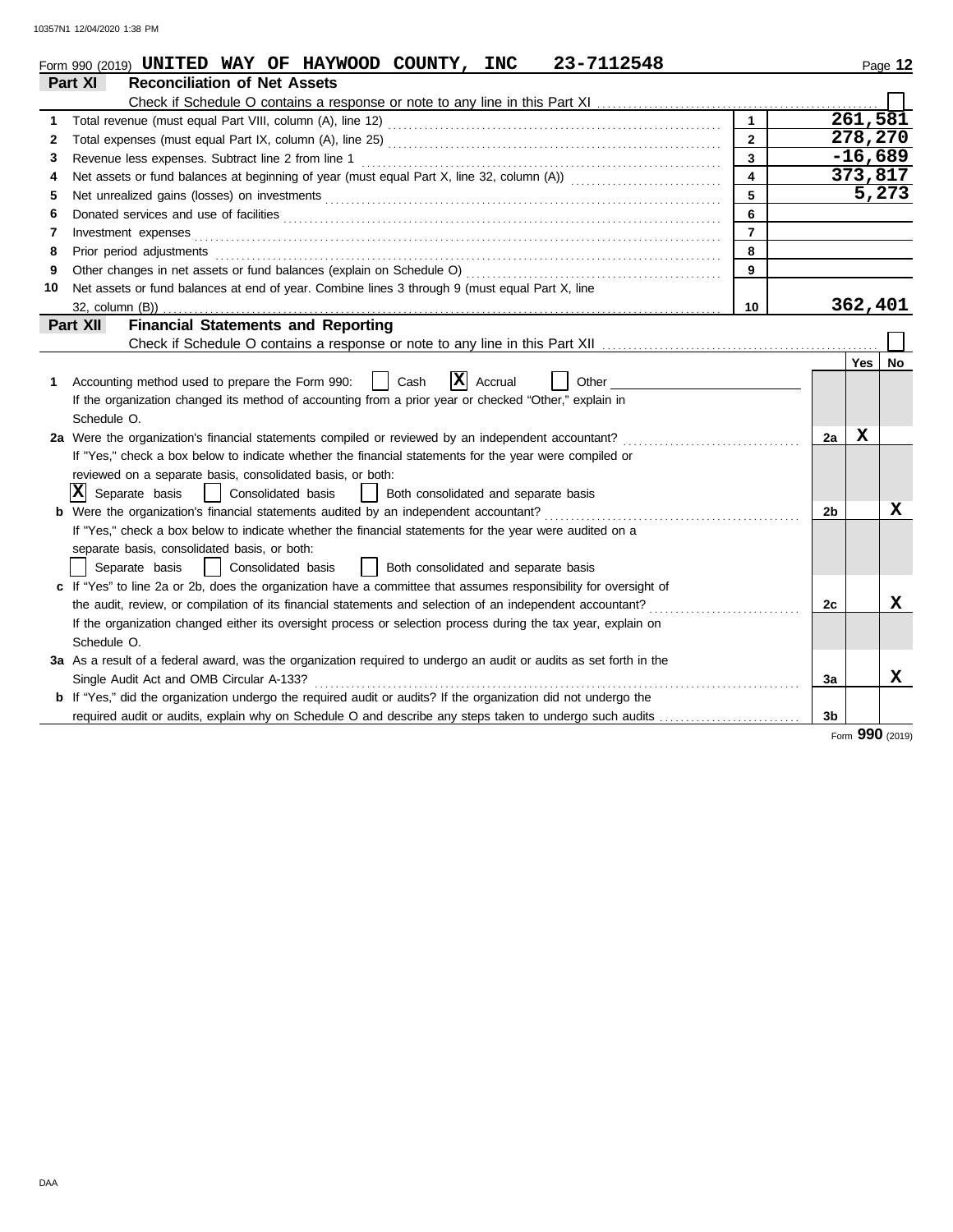| <b>SCHEDULE A</b>                                                                              |                  |                                                            | <b>Public Charity Status and Public Support</b>                                                                                                                                                                                                                |            |                                                      |                                        | OMB No. 1545-0047                    |  |  |
|------------------------------------------------------------------------------------------------|------------------|------------------------------------------------------------|----------------------------------------------------------------------------------------------------------------------------------------------------------------------------------------------------------------------------------------------------------------|------------|------------------------------------------------------|----------------------------------------|--------------------------------------|--|--|
| (Form 990 or 990-EZ)                                                                           |                  |                                                            | 2019<br>Complete if the organization is a section 501(c)(3) organization or a section 4947(a)(1) nonexempt charitable trust.                                                                                                                                   |            |                                                      |                                        |                                      |  |  |
| Department of the Treasury                                                                     |                  |                                                            | La Attach to Form 990 or Form 990-EZ.                                                                                                                                                                                                                          |            |                                                      |                                        | Open to Public                       |  |  |
| Internal Revenue Service                                                                       |                  |                                                            | <b>u</b> Go to www.irs.gov/Form990 for instructions and the latest information.                                                                                                                                                                                |            |                                                      |                                        | <b>Inspection</b>                    |  |  |
| Name of the organization                                                                       |                  |                                                            | UNITED WAY OF HAYWOOD COUNTY,                                                                                                                                                                                                                                  | <b>INC</b> |                                                      | 23-7112548                             | Employer identification number       |  |  |
| Part I                                                                                         |                  |                                                            | Reason for Public Charity Status (All organizations must complete this part.)                                                                                                                                                                                  |            |                                                      | See instructions.                      |                                      |  |  |
|                                                                                                |                  |                                                            | The organization is not a private foundation because it is: (For lines 1 through 12, check only one box.)                                                                                                                                                      |            |                                                      |                                        |                                      |  |  |
| 1                                                                                              |                  |                                                            | A church, convention of churches, or association of churches described in <b>section 170(b)(1)(A)(i).</b>                                                                                                                                                      |            |                                                      |                                        |                                      |  |  |
| 2<br>A school described in section 170(b)(1)(A)(ii). (Attach Schedule E (Form 990 or 990-EZ).) |                  |                                                            |                                                                                                                                                                                                                                                                |            |                                                      |                                        |                                      |  |  |
| 3                                                                                              |                  |                                                            | A hospital or a cooperative hospital service organization described in section 170(b)(1)(A)(iii).                                                                                                                                                              |            |                                                      |                                        |                                      |  |  |
| 4                                                                                              | city, and state: |                                                            | A medical research organization operated in conjunction with a hospital described in section 170(b)(1)(A)(iii). Enter the hospital's name,                                                                                                                     |            |                                                      |                                        |                                      |  |  |
| 5                                                                                              |                  |                                                            | An organization operated for the benefit of a college or university owned or operated by a governmental unit described in                                                                                                                                      |            |                                                      |                                        |                                      |  |  |
|                                                                                                |                  | section 170(b)(1)(A)(iv). (Complete Part II.)              |                                                                                                                                                                                                                                                                |            |                                                      |                                        |                                      |  |  |
| 6                                                                                              |                  |                                                            | A federal, state, or local government or governmental unit described in section 170(b)(1)(A)(v).                                                                                                                                                               |            |                                                      |                                        |                                      |  |  |
| X<br>7                                                                                         |                  | described in section 170(b)(1)(A)(vi). (Complete Part II.) | An organization that normally receives a substantial part of its support from a governmental unit or from the general public                                                                                                                                   |            |                                                      |                                        |                                      |  |  |
| 8                                                                                              |                  |                                                            | A community trust described in section 170(b)(1)(A)(vi). (Complete Part II.)                                                                                                                                                                                   |            |                                                      |                                        |                                      |  |  |
| 9                                                                                              |                  |                                                            | An agricultural research organization described in section 170(b)(1)(A)(ix) operated in conjunction with a land-grant college                                                                                                                                  |            |                                                      |                                        |                                      |  |  |
|                                                                                                | university:      |                                                            | or university or a non-land-grant college of agriculture (see instructions). Enter the name, city, and state of the college or                                                                                                                                 |            |                                                      |                                        |                                      |  |  |
| 10                                                                                             |                  |                                                            | An organization that normally receives: (1) more than 33 1/3% of its support from contributions, membership fees, and gross                                                                                                                                    |            |                                                      |                                        |                                      |  |  |
|                                                                                                |                  |                                                            | receipts from activities related to its exempt functions—subject to certain exceptions, and (2) no more than 33 1/3% of its<br>support from gross investment income and unrelated business taxable income (less section 511 tax) from businesses               |            |                                                      |                                        |                                      |  |  |
|                                                                                                |                  |                                                            | acquired by the organization after June 30, 1975. See section 509(a)(2). (Complete Part III.)                                                                                                                                                                  |            |                                                      |                                        |                                      |  |  |
| 11                                                                                             |                  |                                                            | An organization organized and operated exclusively to test for public safety. See section 509(a)(4).                                                                                                                                                           |            |                                                      |                                        |                                      |  |  |
| 12                                                                                             |                  |                                                            | An organization organized and operated exclusively for the benefit of, to perform the functions of, or to carry out the purposes                                                                                                                               |            |                                                      |                                        |                                      |  |  |
|                                                                                                |                  |                                                            | of one or more publicly supported organizations described in section 509(a)(1) or section 509(a)(2). See section 509(a)(3).<br>Check the box in lines 12a through 12d that describes the type of supporting organization and complete lines 12e, 12f, and 12g. |            |                                                      |                                        |                                      |  |  |
| a                                                                                              |                  |                                                            | Type I. A supporting organization operated, supervised, or controlled by its supported organization(s), typically by giving                                                                                                                                    |            |                                                      |                                        |                                      |  |  |
|                                                                                                |                  |                                                            | the supported organization(s) the power to regularly appoint or elect a majority of the directors or trustees of the<br>supporting organization. You must complete Part IV, Sections A and B.                                                                  |            |                                                      |                                        |                                      |  |  |
| b                                                                                              |                  |                                                            | Type II. A supporting organization supervised or controlled in connection with its supported organization(s), by having                                                                                                                                        |            |                                                      |                                        |                                      |  |  |
|                                                                                                |                  |                                                            | control or management of the supporting organization vested in the same persons that control or manage the supported                                                                                                                                           |            |                                                      |                                        |                                      |  |  |
| c                                                                                              |                  |                                                            | organization(s). You must complete Part IV, Sections A and C.<br>Type III functionally integrated. A supporting organization operated in connection with, and functionally integrated with,                                                                    |            |                                                      |                                        |                                      |  |  |
|                                                                                                |                  |                                                            | its supported organization(s) (see instructions). You must complete Part IV, Sections A, D, and E.                                                                                                                                                             |            |                                                      |                                        |                                      |  |  |
| d                                                                                              |                  |                                                            | Type III non-functionally integrated. A supporting organization operated in connection with its supported organization(s)<br>that is not functionally integrated. The organization generally must satisfy a distribution requirement and an attentiveness      |            |                                                      |                                        |                                      |  |  |
|                                                                                                |                  |                                                            | requirement (see instructions). You must complete Part IV, Sections A and D, and Part V.                                                                                                                                                                       |            |                                                      |                                        |                                      |  |  |
| е                                                                                              |                  |                                                            | Check this box if the organization received a written determination from the IRS that it is a Type I, Type II, Type III                                                                                                                                        |            |                                                      |                                        |                                      |  |  |
| f                                                                                              |                  | Enter the number of supported organizations                | functionally integrated, or Type III non-functionally integrated supporting organization.                                                                                                                                                                      |            |                                                      |                                        |                                      |  |  |
| g                                                                                              |                  |                                                            | Provide the following information about the supported organization(s).                                                                                                                                                                                         |            |                                                      |                                        |                                      |  |  |
| (i) Name of supported<br>organization                                                          |                  | (ii) EIN                                                   | (iii) Type of organization<br>(described on lines 1-10                                                                                                                                                                                                         |            | (iv) Is the organization<br>listed in your governing | (v) Amount of monetary<br>support (see | (vi) Amount of<br>other support (see |  |  |
|                                                                                                |                  |                                                            | above (see instructions))                                                                                                                                                                                                                                      |            | document?                                            | instructions)                          | instructions)                        |  |  |
|                                                                                                |                  |                                                            |                                                                                                                                                                                                                                                                | Yes        | No                                                   |                                        |                                      |  |  |
| (A)                                                                                            |                  |                                                            |                                                                                                                                                                                                                                                                |            |                                                      |                                        |                                      |  |  |
| (B)                                                                                            |                  |                                                            |                                                                                                                                                                                                                                                                |            |                                                      |                                        |                                      |  |  |
| (C)                                                                                            |                  |                                                            |                                                                                                                                                                                                                                                                |            |                                                      |                                        |                                      |  |  |
|                                                                                                |                  |                                                            |                                                                                                                                                                                                                                                                |            |                                                      |                                        |                                      |  |  |
| (D)                                                                                            |                  |                                                            |                                                                                                                                                                                                                                                                |            |                                                      |                                        |                                      |  |  |
| (E)                                                                                            |                  |                                                            |                                                                                                                                                                                                                                                                |            |                                                      |                                        |                                      |  |  |
|                                                                                                |                  |                                                            |                                                                                                                                                                                                                                                                |            |                                                      |                                        |                                      |  |  |
| Total                                                                                          |                  |                                                            |                                                                                                                                                                                                                                                                |            |                                                      |                                        |                                      |  |  |

**For Paperwork Reduction Act Notice, see the Instructions for Form 990 or 990-EZ.**

**Schedule A (Form 990 or 990-EZ) 2019**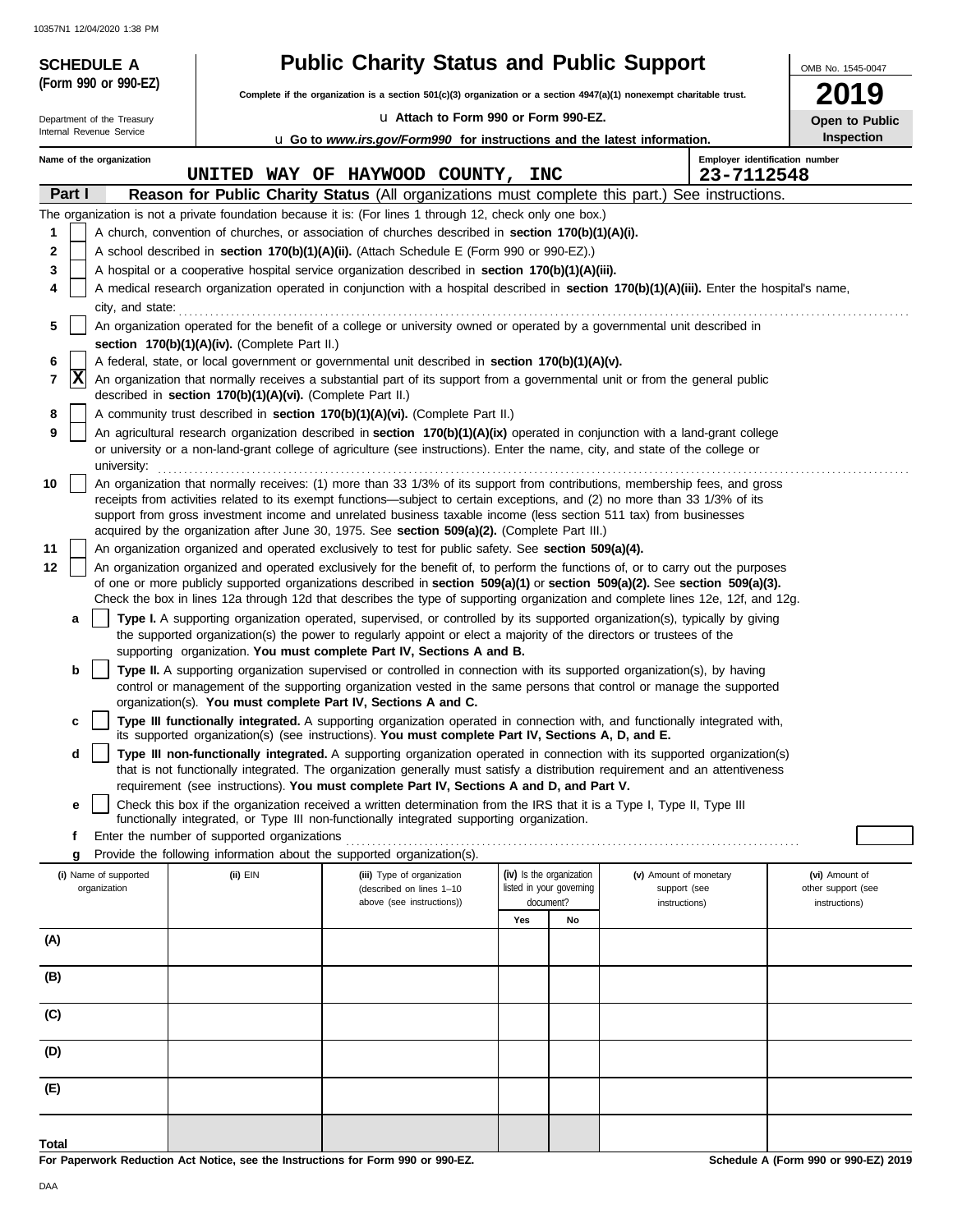|                         | Schedule A (Form 990 or 990-EZ) 2019                                                                                                                                                      |            | UNITED WAY OF HAYWOOD COUNTY, INC |          |            | 23-7112548 | Page 2    |
|-------------------------|-------------------------------------------------------------------------------------------------------------------------------------------------------------------------------------------|------------|-----------------------------------|----------|------------|------------|-----------|
|                         | Part II<br>Support Schedule for Organizations Described in Sections 170(b)(1)(A)(iv) and 170(b)(1)(A)(vi)                                                                                 |            |                                   |          |            |            |           |
|                         | (Complete only if you checked the box on line 5, 7, or 8 of Part I or if the organization failed to qualify under                                                                         |            |                                   |          |            |            |           |
|                         | Part III. If the organization fails to qualify under the tests listed below, please complete Part III.)                                                                                   |            |                                   |          |            |            |           |
|                         | Section A. Public Support                                                                                                                                                                 |            |                                   |          |            |            |           |
|                         | Calendar year (or fiscal year beginning in)<br>$\mathbf{u}$                                                                                                                               | (a) 2015   | (b) 2016                          | (c) 2017 | $(d)$ 2018 | (e) $2019$ | (f) Total |
| $\mathbf{1}$            | Gifts, grants, contributions, and<br>membership fees received. (Do not<br>include any "unusual grants.")                                                                                  | 302,935    | 317,544                           | 293,849  | 236,162    | 260,092    | 1,410,582 |
| $\mathbf{2}$            | Tax revenues levied for the<br>organization's benefit and either paid<br>to or expended on its behalf                                                                                     |            |                                   |          |            |            |           |
| 3                       | The value of services or facilities<br>furnished by a governmental unit to the<br>organization without charge                                                                             |            |                                   |          |            |            |           |
| 4                       | Total. Add lines 1 through 3                                                                                                                                                              | 302,935    | 317,544                           | 293,849  | 236,162    | 260,092    | 1,410,582 |
| 5                       | The portion of total contributions by<br>each person (other than a<br>governmental unit or publicly<br>supported organization) included on<br>line 1 that exceeds 2% of the amount        |            |                                   |          |            |            |           |
|                         | shown on line 11, column (f) $\ldots$<br>Public support. Subtract line 5 from line 4                                                                                                      |            |                                   |          |            |            | 193,025   |
| 6                       | <b>Section B. Total Support</b>                                                                                                                                                           |            |                                   |          |            |            | 1,217,557 |
|                         | Calendar year (or fiscal year beginning in)<br>$\mathbf{u}$                                                                                                                               | (a) $2015$ | (b) 2016                          | (c) 2017 | $(d)$ 2018 | (e) $2019$ | (f) Total |
| $\overline{\mathbf{r}}$ | Amounts from line 4                                                                                                                                                                       | 302,935    | 317,544                           | 293,849  | 236,162    | 260,092    | 1,410,582 |
| 8                       | Gross income from interest, dividends,<br>payments received on securities loans,<br>rents, royalties, and income from<br>similar sources $\ldots, \ldots, \ldots, \ldots, \ldots, \ldots$ | 1,078      | 1,175                             | 1,145    | 1,696      | 1,489      | 6,583     |
| 9                       | Net income from unrelated business<br>activities, whether or not the business<br>is regularly carried on                                                                                  |            |                                   |          |            |            |           |
| 10<br>11                | Other income. Do not include gain or<br>loss from the sale of capital assets<br>Total support. Add lines 7 through 10                                                                     |            |                                   |          |            |            | 1,417,165 |
| 12                      |                                                                                                                                                                                           |            |                                   |          |            | 12         |           |
|                         |                                                                                                                                                                                           |            |                                   |          |            |            |           |

|     | 16a 33 1/3% support test—2019. If the organization did not check the box on line 13, and line 14 is 33 1/3% or more, check this                                                                                                |
|-----|--------------------------------------------------------------------------------------------------------------------------------------------------------------------------------------------------------------------------------|
|     | box and stop here. The organization qualifies as a publicly supported organization [11] content content content content or space and stop here. The organization content of the state of the state of the state of the state o |
|     | <b>b</b> 33 1/3% support test-2018. If the organization did not check a box on line 13 or 16a, and line 15 is 33 1/3% or more, check                                                                                           |
|     | this box and stop here. The organization qualifies as a publicly supported organization [11] [11] [11] [11] [1                                                                                                                 |
| 17a | 10%-facts-and-circumstances test-2019. If the organization did not check a box on line 13, 16a, or 16b, and line 14 is                                                                                                         |
|     | 10% or more, and if the organization meets the "facts-and-circumstances" test, check this box and <b>stop here.</b> Explain in                                                                                                 |
|     | Part VI how the organization meets the "facts-and-circumstances" test. The organization qualifies as a publicly supported                                                                                                      |
| b   | 10%-facts-and-circumstances test-2018. If the organization did not check a box on line 13, 16a, 16b, or 17a, and line                                                                                                          |
|     | 15 is 10% or more, and if the organization meets the "facts-and-circumstances" test, check this box and stop here.                                                                                                             |
|     | Explain in Part VI how the organization meets the "facts-and-circumstances" test. The organization qualifies as a publicly                                                                                                     |
|     |                                                                                                                                                                                                                                |
| 18  | <b>Private foundation.</b> If the organization did not check a box on line 13, 16a, 16b, 17a, or 17b, check this box and see                                                                                                   |

instructions . . . . . . . . . . . . . . . . . . . . . . . . . . . . . . . . . . . . . . . . . . . . . . . . . . . . . . . . . . . . . . . . . . . . . . . . . . . . . . . . . . . . . . . . . . . . . . . . . . . . . . . . . . . . . . . . . . . . . . . . . . . . . . . . . . . . . . . . . . . .

**14** Public support percentage for 2019 (line 6, column (f) divided by line 11, column (f)) . . . . . . . . . . . . . . . . . . . . . . . . . . . . . . . . . . . . . . . . . . . . Public support percentage from 2018 Schedule A, Part II, line 14 . . . . . . . . . . . . . . . . . . . . . . . . . . . . . . . . . . . . . . . . . . . . . . . . . . . . . . . . . . . . . . . .

**Schedule A (Form 990 or 990-EZ) 2019**

**14 15**

**% 85.91 % 84.26**

**X**

 $\blacktriangleright \Box$ 

 $\blacktriangleright \Box$ 

 $\blacktriangleright$   $\Box$ 

▶ Γ

**15**

organization, check this box and stop here

**Section C. Computation of Public Support Percentage**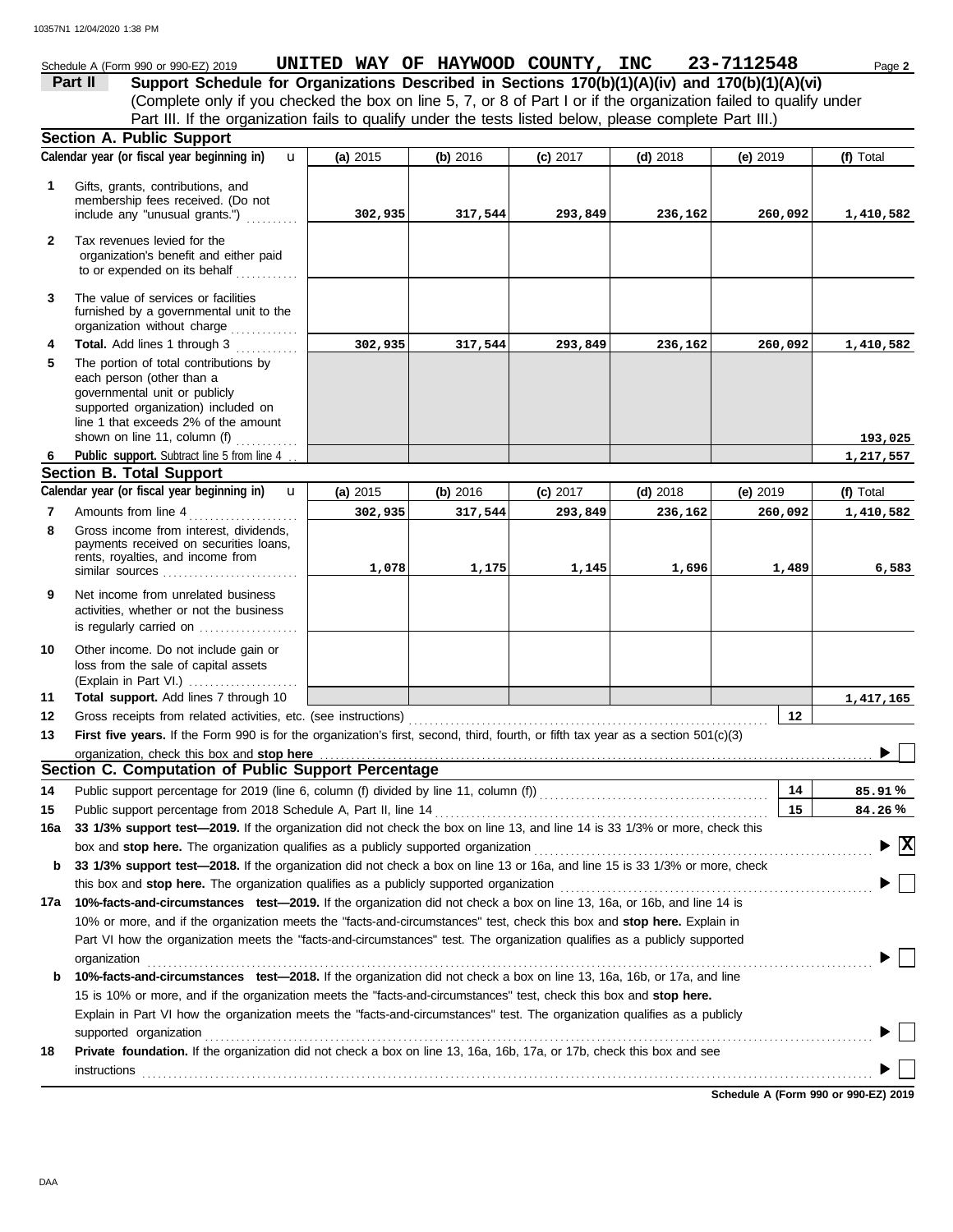|              | Schedule A (Form 990 or 990-EZ) 2019                                                                                                                                              |          |          | UNITED WAY OF HAYWOOD COUNTY, INC |            | 23-7112548 | Page 3    |
|--------------|-----------------------------------------------------------------------------------------------------------------------------------------------------------------------------------|----------|----------|-----------------------------------|------------|------------|-----------|
|              | Support Schedule for Organizations Described in Section 509(a)(2)<br>Part III                                                                                                     |          |          |                                   |            |            |           |
|              | (Complete only if you checked the box on line 10 of Part I or if the organization failed to qualify under Part II.                                                                |          |          |                                   |            |            |           |
|              | If the organization fails to qualify under the tests listed below, please complete Part II.)                                                                                      |          |          |                                   |            |            |           |
|              | <b>Section A. Public Support</b>                                                                                                                                                  |          |          |                                   |            |            |           |
|              | Calendar year (or fiscal year beginning in)<br>$\mathbf{u}$                                                                                                                       | (a) 2015 | (b) 2016 | (c) 2017                          | $(d)$ 2018 | (e) 2019   | (f) Total |
| 1            | Gifts, grants, contributions, and membership fees                                                                                                                                 |          |          |                                   |            |            |           |
|              | received. (Do not include any "unusual grants.")<br>.                                                                                                                             |          |          |                                   |            |            |           |
| $\mathbf{2}$ | Gross receipts from admissions, merchandise<br>sold or services performed, or facilities<br>furnished in any activity that is related to the<br>organization's tax-exempt purpose |          |          |                                   |            |            |           |
| 3            | Gross receipts from activities that are not an<br>unrelated trade or business under section 513                                                                                   |          |          |                                   |            |            |           |
| 4            | Tax revenues levied for the<br>organization's benefit and either paid<br>to or expended on its behalf                                                                             |          |          |                                   |            |            |           |
| 5            | The value of services or facilities<br>furnished by a governmental unit to the<br>organization without charge                                                                     |          |          |                                   |            |            |           |
| 6            | Total. Add lines 1 through 5                                                                                                                                                      |          |          |                                   |            |            |           |
|              | <b>7a</b> Amounts included on lines 1, 2, and 3<br>received from disqualified persons                                                                                             |          |          |                                   |            |            |           |
| b            | Amounts included on lines 2 and 3<br>received from other than disqualified<br>persons that exceed the greater of \$5,000<br>or 1% of the amount on line 13 for the year.          |          |          |                                   |            |            |           |
| c            | Add lines 7a and 7b                                                                                                                                                               |          |          |                                   |            |            |           |
| 8            | Public support. (Subtract line 7c from                                                                                                                                            |          |          |                                   |            |            |           |
|              | <b>Section B. Total Support</b>                                                                                                                                                   |          |          |                                   |            |            |           |
|              | Calendar year (or fiscal year beginning in)<br>$\mathbf{u}$                                                                                                                       | (a) 2015 | (b) 2016 | (c) 2017                          | $(d)$ 2018 | (e) 2019   | (f) Total |
| 9            | Amounts from line 6                                                                                                                                                               |          |          |                                   |            |            |           |
| 10a          | Gross income from interest, dividends,<br>payments received on securities loans, rents,<br>royalties, and income from similar sources                                             |          |          |                                   |            |            |           |
|              | Unrelated business taxable income (less<br>section 511 taxes) from businesses<br>acquired after June 30, 1975                                                                     |          |          |                                   |            |            |           |
|              | c Add lines 10a and 10b $\ldots$                                                                                                                                                  |          |          |                                   |            |            |           |
| 11           | Net income from unrelated business<br>activities not included in line 10b, whether<br>or not the business is regularly carried on                                                 |          |          |                                   |            |            |           |
| 12           | Other income. Do not include gain or<br>loss from the sale of capital assets<br>(Explain in Part VI.)<br>.                                                                        |          |          |                                   |            |            |           |
| 13           | Total support. (Add lines 9, 10c, 11,                                                                                                                                             |          |          |                                   |            |            |           |
|              | and 12.) $\ldots$                                                                                                                                                                 |          |          |                                   |            |            |           |
| 14           | First five years. If the Form 990 is for the organization's first, second, third, fourth, or fifth tax year as a section 501(c)(3)                                                |          |          |                                   |            |            |           |
|              | organization, check this box and stop here                                                                                                                                        |          |          |                                   |            |            |           |
|              | Section C. Computation of Public Support Percentage                                                                                                                               |          |          |                                   |            |            |           |
| 15           |                                                                                                                                                                                   |          |          |                                   |            | 15         | %         |
| 16           |                                                                                                                                                                                   |          |          |                                   |            | 16         | %         |
|              | Section D. Computation of Investment Income Percentage                                                                                                                            |          |          |                                   |            |            |           |
| 17           | Investment income percentage for 2019 (line 10c, column (f), divided by line 13, column (f)) [[[[[[[[[[[[[[[[                                                                     |          |          |                                   |            | 17         | %         |
| 18           | Investment income percentage from 2018 Schedule A, Part III, line 17                                                                                                              |          |          |                                   |            | 18         | %         |
| 19a          | 33 1/3% support tests—2019. If the organization did not check the box on line 14, and line 15 is more than 33 1/3%, and line                                                      |          |          |                                   |            |            |           |
|              |                                                                                                                                                                                   |          |          |                                   |            |            |           |
| b            | 33 1/3% support tests-2018. If the organization did not check a box on line 14 or line 19a, and line 16 is more than 33 1/3%, and                                                 |          |          |                                   |            |            |           |
|              |                                                                                                                                                                                   |          |          |                                   |            |            |           |
| 20           |                                                                                                                                                                                   |          |          |                                   |            |            |           |

**Schedule A (Form 990 or 990-EZ) 2019**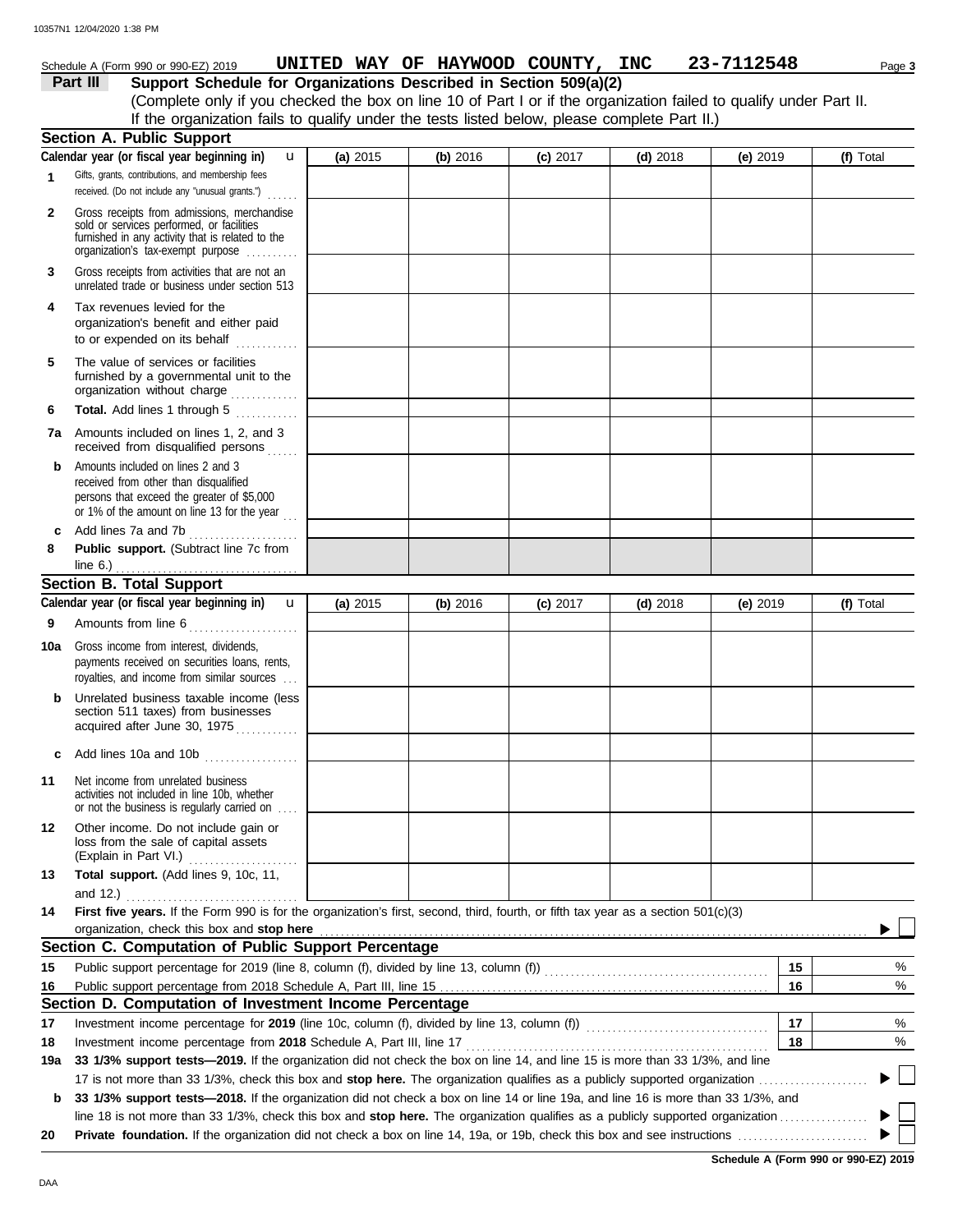|                | <b>Supporting Organizations</b>                                                                                                                                                                                                           |                                                  |     | Page 4 |
|----------------|-------------------------------------------------------------------------------------------------------------------------------------------------------------------------------------------------------------------------------------------|--------------------------------------------------|-----|--------|
| <b>Part IV</b> |                                                                                                                                                                                                                                           |                                                  |     |        |
|                | (Complete only if you checked a box in line 12 on Part I. If you checked 12a of Part I, complete Sections A                                                                                                                               |                                                  |     |        |
|                | and B. If you checked 12b of Part I, complete Sections A and C. If you checked 12c of Part I, complete                                                                                                                                    |                                                  |     |        |
|                | Sections A, D, and E. If you checked 12d of Part I, complete Sections A and D, and complete Part V.)                                                                                                                                      |                                                  |     |        |
|                | Section A. All Supporting Organizations                                                                                                                                                                                                   |                                                  |     |        |
|                |                                                                                                                                                                                                                                           |                                                  | Yes | No     |
| 1              | Are all of the organization's supported organizations listed by name in the organization's governing<br>documents? If "No," describe in Part VI how the supported organizations are designated. If designated by                          |                                                  |     |        |
|                | class or purpose, describe the designation. If historic and continuing relationship, explain.                                                                                                                                             | 1                                                |     |        |
| 2              | Did the organization have any supported organization that does not have an IRS determination of status                                                                                                                                    |                                                  |     |        |
|                | under section 509(a)(1) or (2)? If "Yes," explain in Part VI how the organization determined that the supported                                                                                                                           |                                                  |     |        |
|                | organization was described in section 509(a)(1) or (2).                                                                                                                                                                                   | $\mathbf{2}$                                     |     |        |
| За             | Did the organization have a supported organization described in section $501(c)(4)$ , (5), or (6)? If "Yes," answer                                                                                                                       |                                                  |     |        |
|                | $(b)$ and $(c)$ below.                                                                                                                                                                                                                    | 3a                                               |     |        |
| b              | Did the organization confirm that each supported organization qualified under section $501(c)(4)$ , $(5)$ , or $(6)$ and                                                                                                                  |                                                  |     |        |
|                | satisfied the public support tests under section 509(a)(2)? If "Yes," describe in Part VI when and how the                                                                                                                                |                                                  |     |        |
|                | organization made the determination.                                                                                                                                                                                                      | 3 <sub>b</sub>                                   |     |        |
| c              | Did the organization ensure that all support to such organizations was used exclusively for section $170(c)(2)(B)$                                                                                                                        |                                                  |     |        |
|                | purposes? If "Yes," explain in Part VI what controls the organization put in place to ensure such use.                                                                                                                                    | 3c                                               |     |        |
| 4a             | Was any supported organization not organized in the United States ("foreign supported organization")? If                                                                                                                                  |                                                  |     |        |
|                | "Yes," and if you checked 12a or 12b in Part I, answer (b) and (c) below.                                                                                                                                                                 | 4a                                               |     |        |
| b              | Did the organization have ultimate control and discretion in deciding whether to make grants to the foreign                                                                                                                               |                                                  |     |        |
|                | supported organization? If "Yes," describe in Part VI how the organization had such control and discretion<br>despite being controlled or supervised by or in connection with its supported organizations.                                | 4b                                               |     |        |
| c              | Did the organization support any foreign supported organization that does not have an IRS determination                                                                                                                                   |                                                  |     |        |
|                | under sections $501(c)(3)$ and $509(a)(1)$ or (2)? If "Yes," explain in Part VI what controls the organization used                                                                                                                       |                                                  |     |        |
|                | to ensure that all support to the foreign supported organization was used exclusively for section $170(c)(2)(B)$                                                                                                                          |                                                  |     |        |
|                | purposes.                                                                                                                                                                                                                                 | 4c                                               |     |        |
| 5a             | Did the organization add, substitute, or remove any supported organizations during the tax year? If "Yes,"                                                                                                                                |                                                  |     |        |
|                | answer (b) and (c) below (if applicable). Also, provide detail in Part VI, including (i) the names and EIN                                                                                                                                |                                                  |     |        |
|                | numbers of the supported organizations added, substituted, or removed; (ii) the reasons for each such action;                                                                                                                             |                                                  |     |        |
|                | (iii) the authority under the organization's organizing document authorizing such action; and (iv) how the action                                                                                                                         |                                                  |     |        |
|                | was accomplished (such as by amendment to the organizing document).                                                                                                                                                                       | 5a                                               |     |        |
| b              | Type I or Type II only. Was any added or substituted supported organization part of a class already                                                                                                                                       |                                                  |     |        |
|                | designated in the organization's organizing document?                                                                                                                                                                                     | 5b                                               |     |        |
| c              | Substitutions only. Was the substitution the result of an event beyond the organization's control?                                                                                                                                        | 5c                                               |     |        |
| 6              | Did the organization provide support (whether in the form of grants or the provision of services or facilities) to<br>anyone other than (i) its supported organizations, (ii) individuals that are part of the charitable class benefited |                                                  |     |        |
|                | by one or more of its supported organizations, or (iii) other supporting organizations that also support or                                                                                                                               |                                                  |     |        |
|                | benefit one or more of the filing organization's supported organizations? If "Yes," provide detail in Part VI.                                                                                                                            | 6                                                |     |        |
| 7              | Did the organization provide a grant, loan, compensation, or other similar payment to a substantial contributor                                                                                                                           |                                                  |     |        |
|                | (as defined in section 4958(c)(3)(C)), a family member of a substantial contributor, or a 35% controlled entity                                                                                                                           |                                                  |     |        |
|                | with regard to a substantial contributor? If "Yes," complete Part I of Schedule L (Form 990 or 990-EZ).                                                                                                                                   | 7                                                |     |        |
| 8              | Did the organization make a loan to a disqualified person (as defined in section 4958) not described in line 7?                                                                                                                           |                                                  |     |        |
|                | If "Yes," complete Part I of Schedule L (Form 990 or 990-EZ).                                                                                                                                                                             | 8                                                |     |        |
| 9a             | Was the organization controlled directly or indirectly at any time during the tax year by one or more                                                                                                                                     |                                                  |     |        |
|                | disqualified persons as defined in section 4946 (other than foundation managers and organizations described                                                                                                                               |                                                  |     |        |
|                | in section $509(a)(1)$ or (2))? If "Yes," provide detail in Part VI.                                                                                                                                                                      | 9а                                               |     |        |
| b              | Did one or more disqualified persons (as defined in line 9a) hold a controlling interest in any entity in which                                                                                                                           |                                                  |     |        |
|                | the supporting organization had an interest? If "Yes," provide detail in Part VI.                                                                                                                                                         | 9b                                               |     |        |
| c              | Did a disqualified person (as defined in line 9a) have an ownership interest in, or derive any personal benefit                                                                                                                           |                                                  |     |        |
| 10a            | from, assets in which the supporting organization also had an interest? If "Yes," provide detail in Part VI.<br>Was the organization subject to the excess business holdings rules of section 4943 because of section                     | 9c                                               |     |        |
|                | 4943(f) (regarding certain Type II supporting organizations, and all Type III non-functionally integrated                                                                                                                                 |                                                  |     |        |
|                | supporting organizations)? If "Yes," answer 10b below.                                                                                                                                                                                    | 10a                                              |     |        |
| b              | Did the organization have any excess business holdings in the tax year? (Use Schedule C, Form 4720, to                                                                                                                                    |                                                  |     |        |
|                | determine whether the organization had excess business holdings.)<br><b>Colonial</b>                                                                                                                                                      | 10 <sub>b</sub><br>$A$ (Farm 000 as 000 EZ) 2040 |     |        |

**Schedule A (Form 990 or 990-EZ) 2019**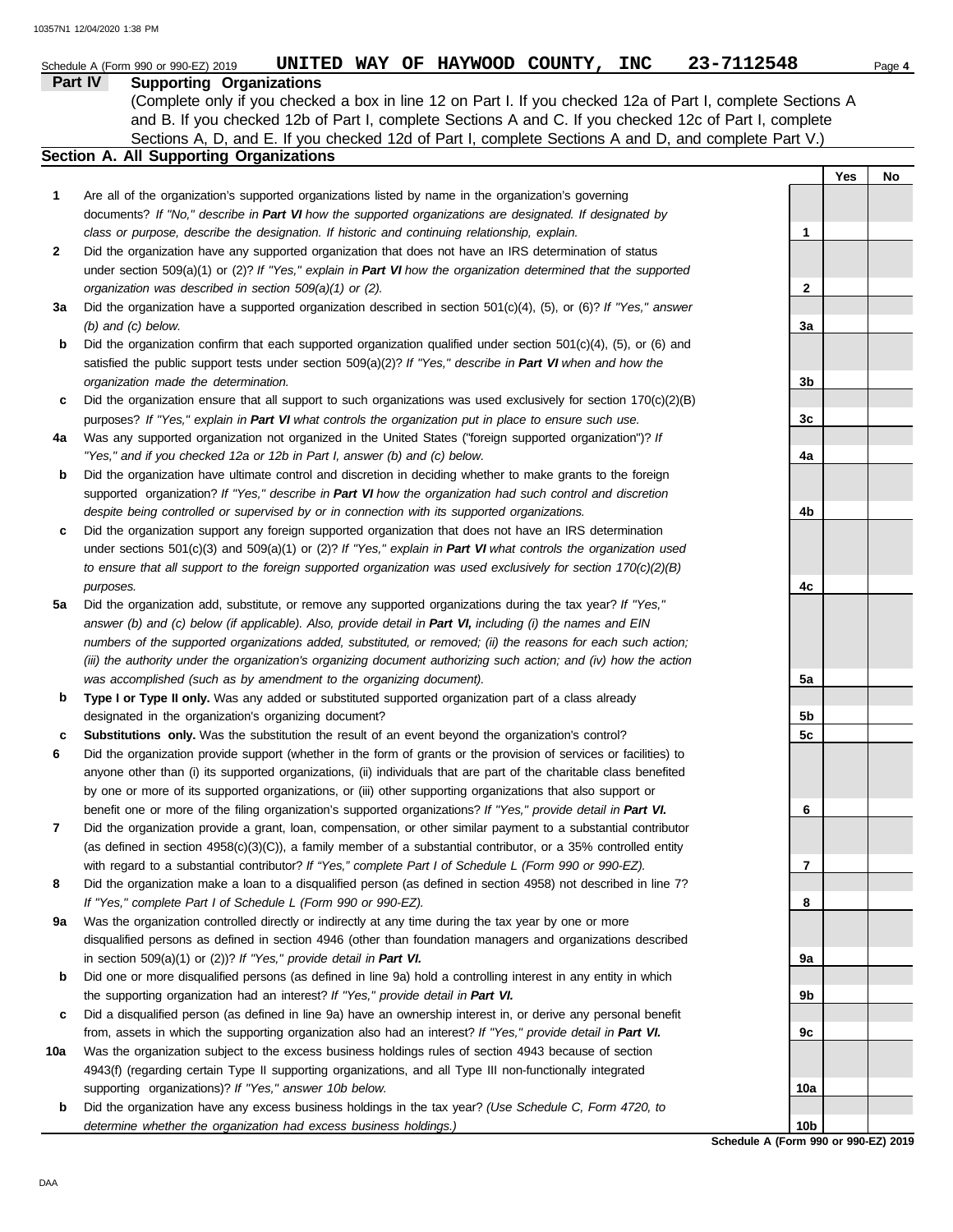|                | UNITED WAY OF HAYWOOD COUNTY,<br><b>INC</b><br>Schedule A (Form 990 or 990-EZ) 2019                                                                                                                                              | 23-7112548                                 |     | Page 5 |
|----------------|----------------------------------------------------------------------------------------------------------------------------------------------------------------------------------------------------------------------------------|--------------------------------------------|-----|--------|
| <b>Part IV</b> | <b>Supporting Organizations (continued)</b>                                                                                                                                                                                      |                                            |     |        |
|                |                                                                                                                                                                                                                                  |                                            | Yes | No     |
| 11             | Has the organization accepted a gift or contribution from any of the following persons?                                                                                                                                          |                                            |     |        |
| а              | A person who directly or indirectly controls, either alone or together with persons described in (b) and (c)                                                                                                                     |                                            |     |        |
|                | below, the governing body of a supported organization?                                                                                                                                                                           | 11a                                        |     |        |
| b              | A family member of a person described in (a) above?                                                                                                                                                                              | 11 <sub>b</sub>                            |     |        |
| c              | A 35% controlled entity of a person described in (a) or (b) above? If "Yes" to a, b, or c, provide detail in Part VI.                                                                                                            | 11c                                        |     |        |
|                | <b>Section B. Type I Supporting Organizations</b>                                                                                                                                                                                |                                            |     |        |
|                |                                                                                                                                                                                                                                  |                                            | Yes | No     |
| 1              | Did the directors, trustees, or membership of one or more supported organizations have the power to                                                                                                                              |                                            |     |        |
|                | regularly appoint or elect at least a majority of the organization's directors or trustees at all times during the                                                                                                               |                                            |     |        |
|                | tax year? If "No," describe in Part VI how the supported organization(s) effectively operated, supervised, or                                                                                                                    |                                            |     |        |
|                | controlled the organization's activities. If the organization had more than one supported organization,                                                                                                                          |                                            |     |        |
|                | describe how the powers to appoint and/or remove directors or trustees were allocated among the supported                                                                                                                        |                                            |     |        |
|                | organizations and what conditions or restrictions, if any, applied to such powers during the tax year.                                                                                                                           | 1                                          |     |        |
| $\mathbf{2}$   | Did the organization operate for the benefit of any supported organization other than the supported                                                                                                                              |                                            |     |        |
|                | organization(s) that operated, supervised, or controlled the supporting organization? If "Yes," explain in Part                                                                                                                  |                                            |     |        |
|                | VI how providing such benefit carried out the purposes of the supported organization(s) that operated,                                                                                                                           |                                            |     |        |
|                | supervised, or controlled the supporting organization.                                                                                                                                                                           | $\mathbf{2}$                               |     |        |
|                | Section C. Type II Supporting Organizations                                                                                                                                                                                      |                                            |     |        |
|                |                                                                                                                                                                                                                                  |                                            | Yes | No     |
| 1              | Were a majority of the organization's directors or trustees during the tax year also a majority of the directors                                                                                                                 |                                            |     |        |
|                | or trustees of each of the organization's supported organization(s)? If "No," describe in Part VI how control                                                                                                                    |                                            |     |        |
|                | or management of the supporting organization was vested in the same persons that controlled or managed                                                                                                                           |                                            |     |        |
|                | the supported organization(s).                                                                                                                                                                                                   | 1                                          |     |        |
|                | Section D. All Type III Supporting Organizations                                                                                                                                                                                 |                                            |     |        |
|                |                                                                                                                                                                                                                                  |                                            | Yes | No     |
| 1              | Did the organization provide to each of its supported organizations, by the last day of the fifth month of the                                                                                                                   |                                            |     |        |
|                | organization's tax year, (i) a written notice describing the type and amount of support provided during the prior tax                                                                                                            |                                            |     |        |
|                | year, (ii) a copy of the Form 990 that was most recently filed as of the date of notification, and (iii) copies of the                                                                                                           |                                            |     |        |
|                | organization's governing documents in effect on the date of notification, to the extent not previously provided?                                                                                                                 | 1                                          |     |        |
| $\mathbf{2}$   | Were any of the organization's officers, directors, or trustees either (i) appointed or elected by the supported                                                                                                                 |                                            |     |        |
|                | organization(s) or (ii) serving on the governing body of a supported organization? If "No," explain in Part VI how                                                                                                               |                                            |     |        |
|                | the organization maintained a close and continuous working relationship with the supported organization(s).                                                                                                                      | $\mathbf{2}$                               |     |        |
|                | By reason of the relationship described in (2), did the organization's supported organizations have a                                                                                                                            |                                            |     |        |
| 3              | significant voice in the organization's investment policies and in directing the use of the organization's                                                                                                                       |                                            |     |        |
|                |                                                                                                                                                                                                                                  |                                            |     |        |
|                | income or assets at all times during the tax year? If "Yes," describe in Part VI the role the organization's                                                                                                                     | 3                                          |     |        |
|                | supported organizations played in this regard.<br>Section E. Type III Functionally-Integrated Supporting Organizations                                                                                                           |                                            |     |        |
|                |                                                                                                                                                                                                                                  |                                            |     |        |
| 1              | Check the box next to the method that the organization used to satisfy the Integral Part Test during the year (see instructions).                                                                                                |                                            |     |        |
| а              | The organization satisfied the Activities Test. Complete line 2 below.                                                                                                                                                           |                                            |     |        |
| b              | The organization is the parent of each of its supported organizations. Complete line 3 below.                                                                                                                                    |                                            |     |        |
| c              | The organization supported a governmental entity. Describe in Part VI how you supported a government entity (see instructions).                                                                                                  |                                            |     |        |
| 2              | Activities Test. Answer (a) and (b) below.                                                                                                                                                                                       |                                            | Yes | No     |
|                |                                                                                                                                                                                                                                  |                                            |     |        |
| а              | Did substantially all of the organization's activities during the tax year directly further the exempt purposes of<br>the supported organization(s) to which the organization was responsive? If "Yes," then in Part VI identify |                                            |     |        |
|                |                                                                                                                                                                                                                                  |                                            |     |        |
|                | those supported organizations and explain how these activities directly furthered their exempt purposes,                                                                                                                         |                                            |     |        |
|                | how the organization was responsive to those supported organizations, and how the organization determined                                                                                                                        |                                            |     |        |
|                | that these activities constituted substantially all of its activities.                                                                                                                                                           | 2a                                         |     |        |
| b              | Did the activities described in (a) constitute activities that, but for the organization's involvement, one or more                                                                                                              |                                            |     |        |
|                | of the organization's supported organization(s) would have been engaged in? If "Yes," explain in Part VI the                                                                                                                     |                                            |     |        |
|                | reasons for the organization's position that its supported organization(s) would have engaged in these                                                                                                                           |                                            |     |        |
|                | activities but for the organization's involvement.                                                                                                                                                                               | 2b                                         |     |        |
| 3              | Parent of Supported Organizations. Answer (a) and (b) below.                                                                                                                                                                     |                                            |     |        |
| а              | Did the organization have the power to regularly appoint or elect a majority of the officers, directors, or                                                                                                                      |                                            |     |        |
|                | trustees of each of the supported organizations? Provide details in Part VI.                                                                                                                                                     | За                                         |     |        |
| b              | Did the organization exercise a substantial degree of direction over the policies, programs, and activities of each                                                                                                              |                                            |     |        |
| DAA            | of its supported organizations? If "Yes," describe in Part VI the role played by the organization in this regard.                                                                                                                | 3b<br>Schedule A (Form 990 or 990-EZ) 2019 |     |        |
|                |                                                                                                                                                                                                                                  |                                            |     |        |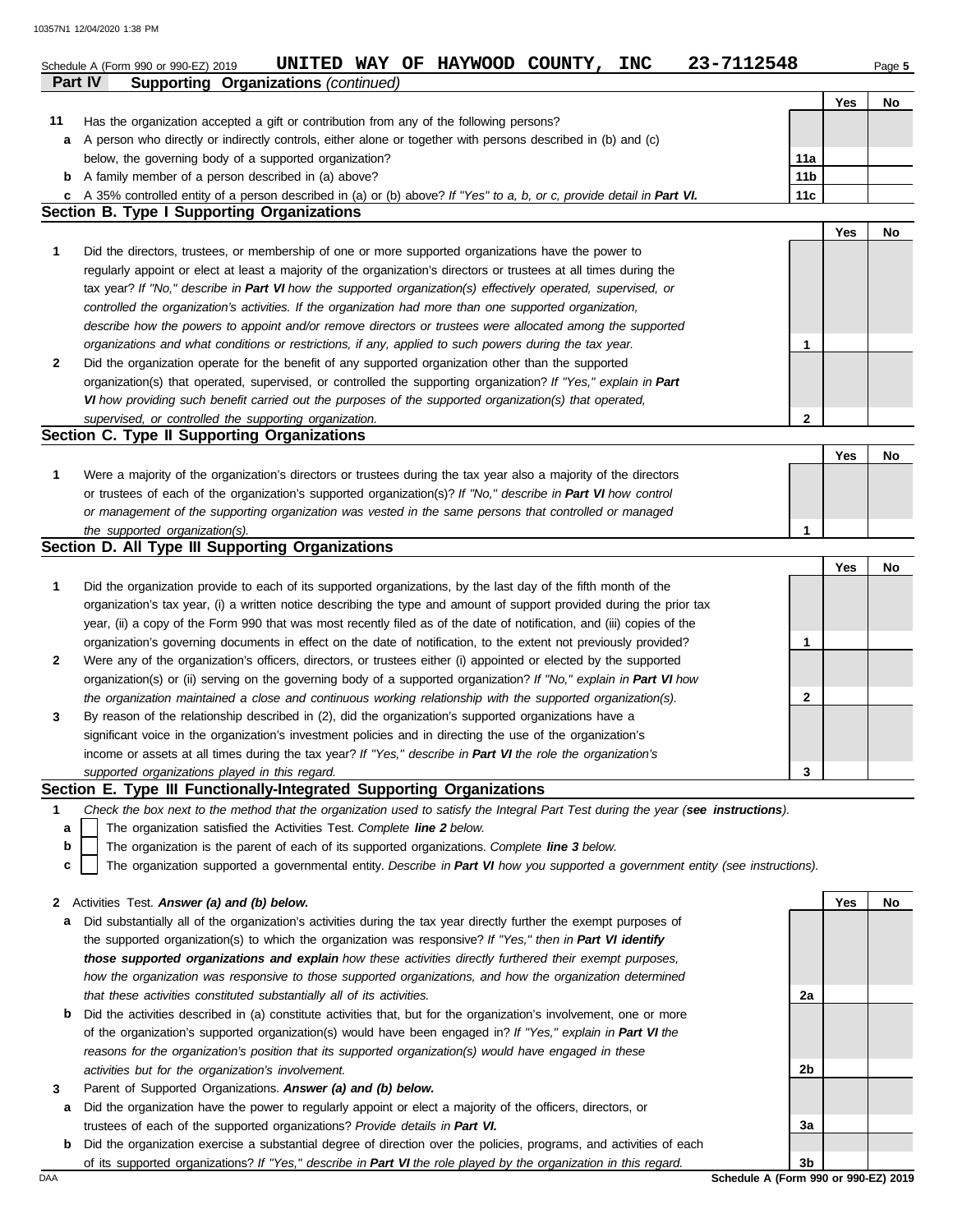| UNITED WAY OF HAYWOOD COUNTY, INC<br>Schedule A (Form 990 or 990-EZ) 2019                                                                        |                | 23-7112548     | Page 6                         |
|--------------------------------------------------------------------------------------------------------------------------------------------------|----------------|----------------|--------------------------------|
| <b>Part V</b><br>Type III Non-Functionally Integrated 509(a)(3) Supporting Organizations                                                         |                |                |                                |
| $\mathbf{1}$<br>Check here if the organization satisfied the Integral Part Test as a qualifying trust on Nov. 20, 1970 (explain in Part VI). See |                |                |                                |
| instructions. All other Type III non-functionally integrated supporting organizations must complete Sections A through E.                        |                |                |                                |
| Section A - Adjusted Net Income                                                                                                                  |                | (A) Prior Year | (B) Current Year<br>(optional) |
| Net short-term capital gain<br>1.                                                                                                                | 1              |                |                                |
| $\mathbf{2}$<br>Recoveries of prior-year distributions                                                                                           | $\mathbf{2}$   |                |                                |
| 3<br>Other gross income (see instructions)                                                                                                       | 3              |                |                                |
| Add lines 1 through 3.<br>4                                                                                                                      | 4              |                |                                |
| Depreciation and depletion<br>5                                                                                                                  | 5              |                |                                |
| Portion of operating expenses paid or incurred for production or<br>6                                                                            |                |                |                                |
| collection of gross income or for management, conservation, or                                                                                   |                |                |                                |
| maintenance of property held for production of income (see instructions)                                                                         | 6              |                |                                |
| $\mathbf{7}$<br>Other expenses (see instructions)                                                                                                | $\overline{7}$ |                |                                |
| 8<br>Adjusted Net Income (subtract lines 5, 6, and 7 from line 4)                                                                                | 8              |                |                                |
| <b>Section B - Minimum Asset Amount</b>                                                                                                          |                | (A) Prior Year | (B) Current Year<br>(optional) |
| Aggregate fair market value of all non-exempt-use assets (see<br>1                                                                               |                |                |                                |
| instructions for short tax year or assets held for part of year):                                                                                |                |                |                                |
| <b>a</b> Average monthly value of securities                                                                                                     | 1a             |                |                                |
| <b>b</b> Average monthly cash balances                                                                                                           | 1b             |                |                                |
| <b>c</b> Fair market value of other non-exempt-use assets                                                                                        | 1 <sub>c</sub> |                |                                |
| <b>d</b> Total (add lines 1a, 1b, and 1c)                                                                                                        | 1 <sub>d</sub> |                |                                |
| <b>Discount</b> claimed for blockage or other<br>е                                                                                               |                |                |                                |
| factors (explain in detail in <b>Part VI</b> ):                                                                                                  |                |                |                                |
| $\mathbf{2}$<br>Acquisition indebtedness applicable to non-exempt-use assets                                                                     | $\mathbf 2$    |                |                                |
| 3<br>Subtract line 2 from line 1d.                                                                                                               | 3              |                |                                |
| Cash deemed held for exempt use. Enter 1-1/2% of line 3 (for greater amount,<br>4                                                                |                |                |                                |
| see instructions).                                                                                                                               | 4              |                |                                |
| 5<br>Net value of non-exempt-use assets (subtract line 4 from line 3)                                                                            | 5              |                |                                |
| 6<br>Multiply line 5 by .035.                                                                                                                    | 6              |                |                                |
| 7<br>Recoveries of prior-year distributions                                                                                                      | $\overline{7}$ |                |                                |
| 8<br>Minimum Asset Amount (add line 7 to line 6)                                                                                                 | 8              |                |                                |
| Section C - Distributable Amount                                                                                                                 |                |                | <b>Current Year</b>            |
| Adjusted net income for prior year (from Section A, line 8, Column A)<br>1.                                                                      | $\mathbf{1}$   |                |                                |
| $\mathbf{2}$<br>Enter 85% of line 1.                                                                                                             | $\mathbf{2}$   |                |                                |
| 3<br>Minimum asset amount for prior year (from Section B, line 8, Column A)                                                                      | 3              |                |                                |
| Enter greater of line 2 or line 3.<br>4                                                                                                          | 4              |                |                                |
| 5<br>Income tax imposed in prior year                                                                                                            | 5              |                |                                |
| <b>Distributable Amount.</b> Subtract line 5 from line 4, unless subject to<br>6                                                                 |                |                |                                |
| emergency temporary reduction (see instructions).                                                                                                | 6              |                |                                |

 $\overline{7}$ instructions). Check here if the current year is the organization's first as a non-functionally integrated Type III supporting organization (see

**Schedule A (Form 990 or 990-EZ) 2019**

DAA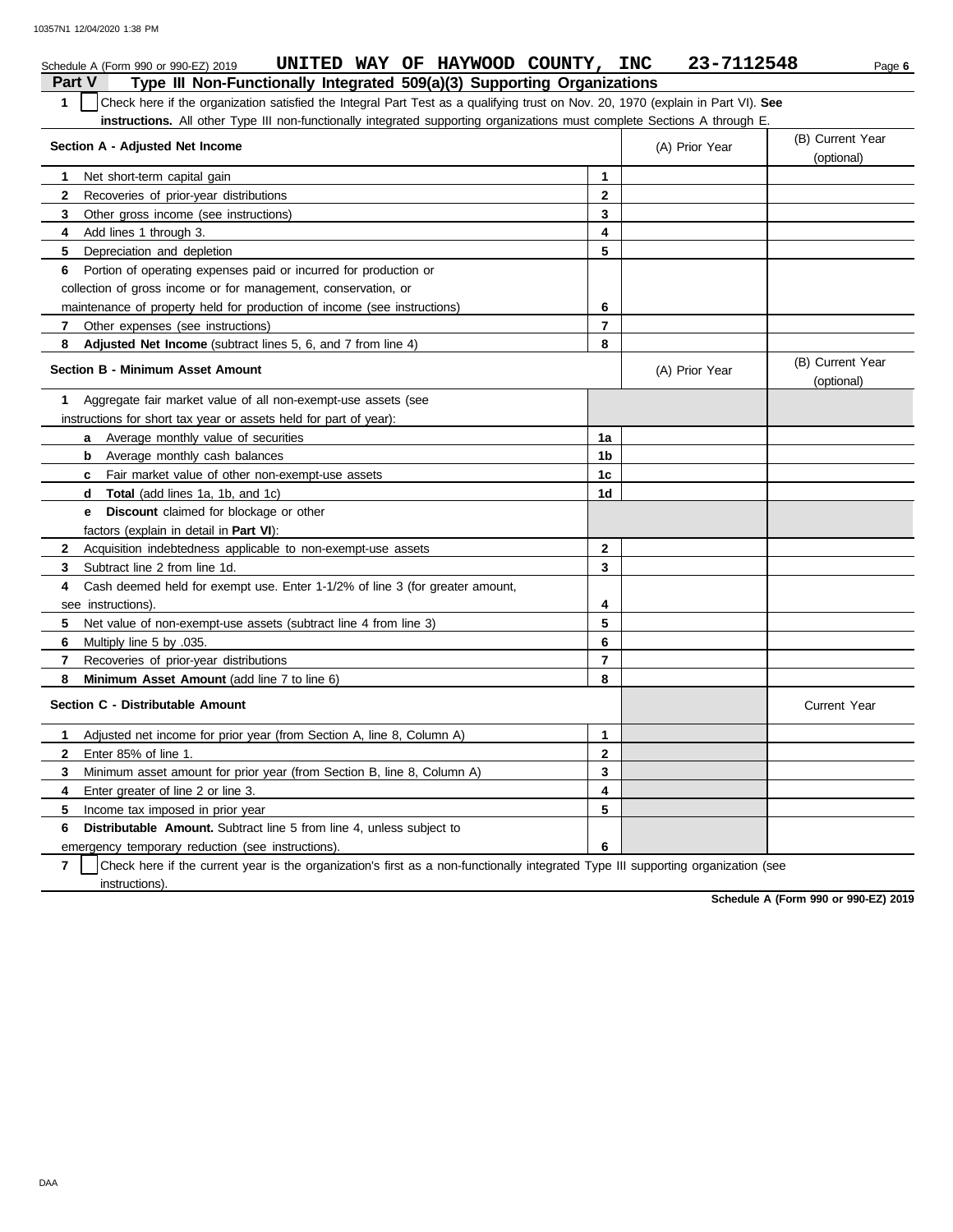|              | 10357N1 12/04/2020 1:38 PM                                                                                                  |                             |                           |                      |
|--------------|-----------------------------------------------------------------------------------------------------------------------------|-----------------------------|---------------------------|----------------------|
|              | UNITED WAY OF HAYWOOD COUNTY, INC<br>Schedule A (Form 990 or 990-EZ) 2019                                                   |                             | 23-7112548                | Page 7               |
|              | Part V<br>Type III Non-Functionally Integrated 509(a)(3) Supporting Organizations (continued)                               |                             |                           |                      |
|              | <b>Section D - Distributions</b>                                                                                            |                             |                           | <b>Current Year</b>  |
|              | Amounts paid to supported organizations to accomplish exempt purposes                                                       |                             |                           |                      |
| $\mathbf{2}$ | Amounts paid to perform activity that directly furthers exempt purposes of supported                                        |                             |                           |                      |
|              | organizations, in excess of income from activity                                                                            |                             |                           |                      |
| 3            | Administrative expenses paid to accomplish exempt purposes of supported organizations                                       |                             |                           |                      |
| 4            | Amounts paid to acquire exempt-use assets                                                                                   |                             |                           |                      |
| 5            | Qualified set-aside amounts (prior IRS approval required)                                                                   |                             |                           |                      |
| 6            | Other distributions (describe in <b>Part VI</b> ). See instructions.                                                        |                             |                           |                      |
| 7            | Total annual distributions. Add lines 1 through 6.                                                                          |                             |                           |                      |
| 8            | Distributions to attentive supported organizations to which the organization is responsive                                  |                             |                           |                      |
|              | (provide details in Part VI). See instructions.                                                                             |                             |                           |                      |
| 9            | Distributable amount for 2019 from Section C, line 6                                                                        |                             |                           |                      |
| 10           | Line 8 amount divided by line 9 amount                                                                                      |                             |                           |                      |
|              |                                                                                                                             | (i)                         | (ii)                      | (iii)                |
|              | <b>Section E - Distribution Allocations (see instructions)</b>                                                              | <b>Excess Distributions</b> | <b>Underdistributions</b> | <b>Distributable</b> |
|              |                                                                                                                             |                             | Pre-2019                  | Amount for 2019      |
|              | Distributable amount for 2019 from Section C. line 6                                                                        |                             |                           |                      |
| $\mathbf{2}$ | Underdistributions, if any, for years prior to 2019<br>(reasonable cause required-explain in Part VI). See<br>instructions. |                             |                           |                      |
| 3            | Excess distributions carryover, if any, to 2019                                                                             |                             |                           |                      |

**8**

and 4c.

**7**

**6**

**5**

**4**

**a** From 2014 . . . . . . . . . . . . . . . . . . . . . . . . . . . . . . . . . . **b** From 2015 . . . . . . . . . . . . . . . . . . . . . . . . . . . . . . . . . . **c** From 2016 . . . . . . . . . . . . . . . . . . . . . . . . . . . . . . . . . . **d** From 2017 . . . . . . . . . . . . . . . . . . . . . . . . . . . . . . . . . . . **e** From 2018 . . . . . . . . . . . . . . . . . . . . . . . . . . . . . . . . . . .

**g** Applied to underdistributions of prior years **h** Applied to 2019 distributable amount

**a** Applied to underdistributions of prior years **b** Applied to 2019 distributable amount **c** Remainder. Subtract lines 4a and 4b from 4.

**a** Excess from 2015 . . . . . . . . . . . . . . . . . . . . . . . . . . **b** Excess from 2016 . . . . . . . . . . . . . . . . . . . . . . . . . . **c** Excess from 2017 . . . . . . . . . . . . . . . . . . . . . . . . . . . **d** Excess from 2018 . . . . . . . . . . . . . . . . . . . . . . . . . . . **e** Excess from 2019 . . . . . . . . . . . . . . . . . . . . . . . . . . .

**i** Carryover from 2014 not applied (see instructions) **j** Remainder. Subtract lines 3g, 3h, and 3i from 3f.

Section D, line 7: \$

Remaining underdistributions for years prior to 2019, if any. Subtract lines 3g and 4a from line 2. For result greater than zero, explain in **Part VI**. See instructions. Remaining underdistributions for 2019. Subtract lines 3h and 4b from line 1. For result greater than zero, explain in

**Excess distributions carryover to 2020.** Add lines 3j

**f Total** of lines 3a through e

Distributions for 2019 from

**Part VI**. See instructions.

Breakdown of line 7:

**Schedule A (Form 990 or 990-EZ) 2019**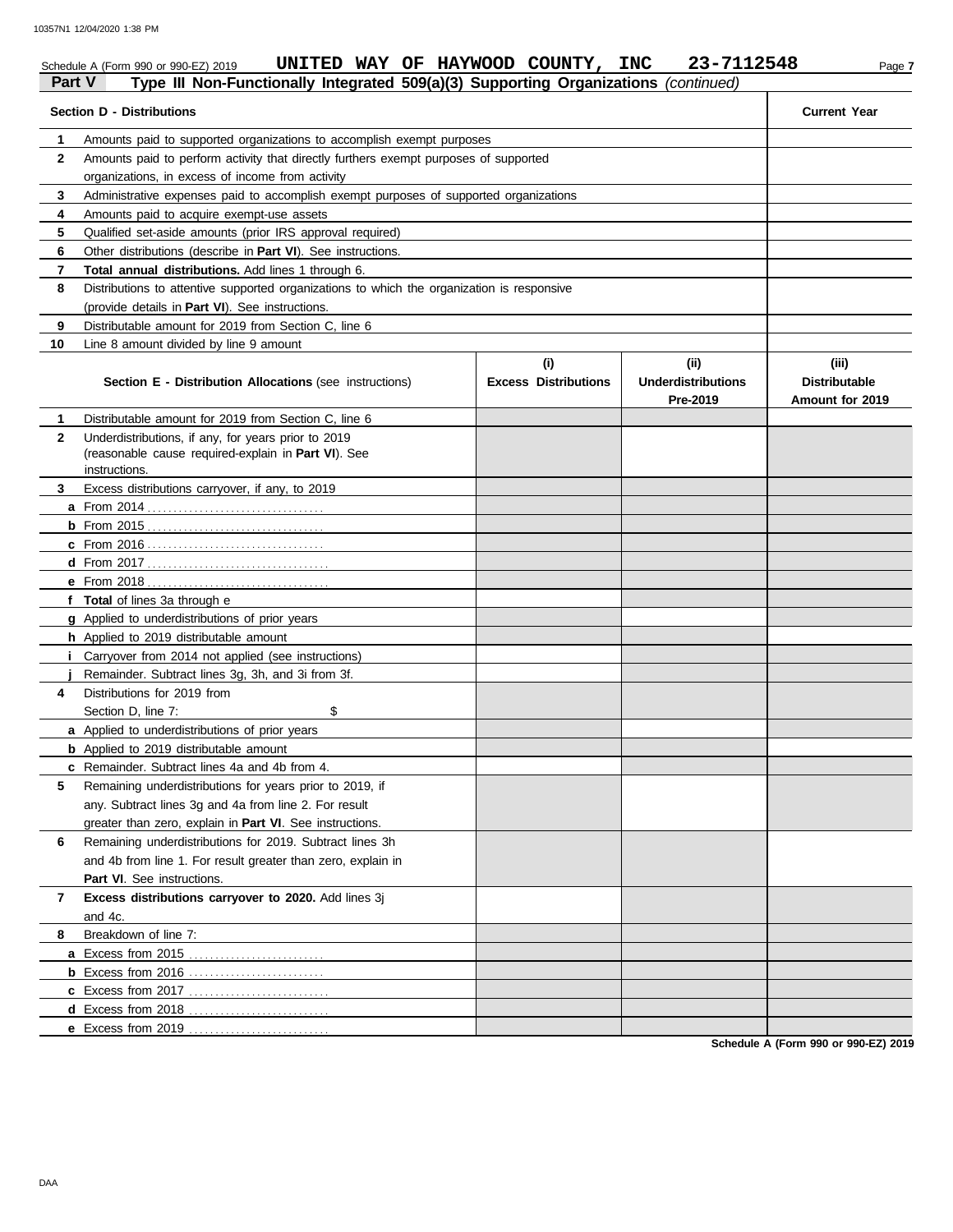|         | Schedule A (Form 990 or 990-EZ) 2019 |                                                                                                |  | UNITED WAY OF HAYWOOD COUNTY, INC | 23-7112548                                                                                                                                                                                                                                                                                                                                                                                                                                                                                | Page 8 |
|---------|--------------------------------------|------------------------------------------------------------------------------------------------|--|-----------------------------------|-------------------------------------------------------------------------------------------------------------------------------------------------------------------------------------------------------------------------------------------------------------------------------------------------------------------------------------------------------------------------------------------------------------------------------------------------------------------------------------------|--------|
| Part VI |                                      | lines 2, 5, and 6. Also complete this part for any additional information. (See instructions.) |  |                                   | Supplemental Information. Provide the explanations required by Part II, line 10; Part II, line 17a or 17b; Part<br>III, line 12; Part IV, Section A, lines 1, 2, 3b, 3c, 4b, 4c, 5a, 6, 9a, 9b, 9c, 11a, 11b, and 11c; Part IV, Section<br>B, lines 1 and 2; Part IV, Section C, line 1; Part IV, Section D, lines 2 and 3; Part IV, Section E, lines 1c, 2a, 2b,<br>3a, and 3b; Part V, line 1; Part V, Section B, line 1e; Part V, Section D, lines 5, 6, and 8; and Part V, Section E, |        |
|         |                                      |                                                                                                |  |                                   |                                                                                                                                                                                                                                                                                                                                                                                                                                                                                           |        |
|         |                                      |                                                                                                |  |                                   |                                                                                                                                                                                                                                                                                                                                                                                                                                                                                           |        |
|         |                                      |                                                                                                |  |                                   |                                                                                                                                                                                                                                                                                                                                                                                                                                                                                           |        |
|         |                                      |                                                                                                |  |                                   |                                                                                                                                                                                                                                                                                                                                                                                                                                                                                           |        |
|         |                                      |                                                                                                |  |                                   |                                                                                                                                                                                                                                                                                                                                                                                                                                                                                           |        |
|         |                                      |                                                                                                |  |                                   |                                                                                                                                                                                                                                                                                                                                                                                                                                                                                           |        |
|         |                                      |                                                                                                |  |                                   |                                                                                                                                                                                                                                                                                                                                                                                                                                                                                           |        |
|         |                                      |                                                                                                |  |                                   |                                                                                                                                                                                                                                                                                                                                                                                                                                                                                           |        |
|         |                                      |                                                                                                |  |                                   |                                                                                                                                                                                                                                                                                                                                                                                                                                                                                           |        |
|         |                                      |                                                                                                |  |                                   |                                                                                                                                                                                                                                                                                                                                                                                                                                                                                           |        |
|         |                                      |                                                                                                |  |                                   |                                                                                                                                                                                                                                                                                                                                                                                                                                                                                           |        |
|         |                                      |                                                                                                |  |                                   |                                                                                                                                                                                                                                                                                                                                                                                                                                                                                           |        |
|         |                                      |                                                                                                |  |                                   |                                                                                                                                                                                                                                                                                                                                                                                                                                                                                           |        |
|         |                                      |                                                                                                |  |                                   |                                                                                                                                                                                                                                                                                                                                                                                                                                                                                           |        |
|         |                                      |                                                                                                |  |                                   |                                                                                                                                                                                                                                                                                                                                                                                                                                                                                           |        |
|         |                                      |                                                                                                |  |                                   |                                                                                                                                                                                                                                                                                                                                                                                                                                                                                           |        |
|         |                                      |                                                                                                |  |                                   |                                                                                                                                                                                                                                                                                                                                                                                                                                                                                           |        |
|         |                                      |                                                                                                |  |                                   |                                                                                                                                                                                                                                                                                                                                                                                                                                                                                           |        |
|         |                                      |                                                                                                |  |                                   |                                                                                                                                                                                                                                                                                                                                                                                                                                                                                           |        |
|         |                                      |                                                                                                |  |                                   |                                                                                                                                                                                                                                                                                                                                                                                                                                                                                           |        |
|         |                                      |                                                                                                |  |                                   |                                                                                                                                                                                                                                                                                                                                                                                                                                                                                           |        |
|         |                                      |                                                                                                |  |                                   |                                                                                                                                                                                                                                                                                                                                                                                                                                                                                           |        |
|         |                                      |                                                                                                |  |                                   |                                                                                                                                                                                                                                                                                                                                                                                                                                                                                           |        |
|         |                                      |                                                                                                |  |                                   |                                                                                                                                                                                                                                                                                                                                                                                                                                                                                           |        |
|         |                                      |                                                                                                |  |                                   |                                                                                                                                                                                                                                                                                                                                                                                                                                                                                           |        |
|         |                                      |                                                                                                |  |                                   |                                                                                                                                                                                                                                                                                                                                                                                                                                                                                           |        |
|         |                                      |                                                                                                |  |                                   |                                                                                                                                                                                                                                                                                                                                                                                                                                                                                           |        |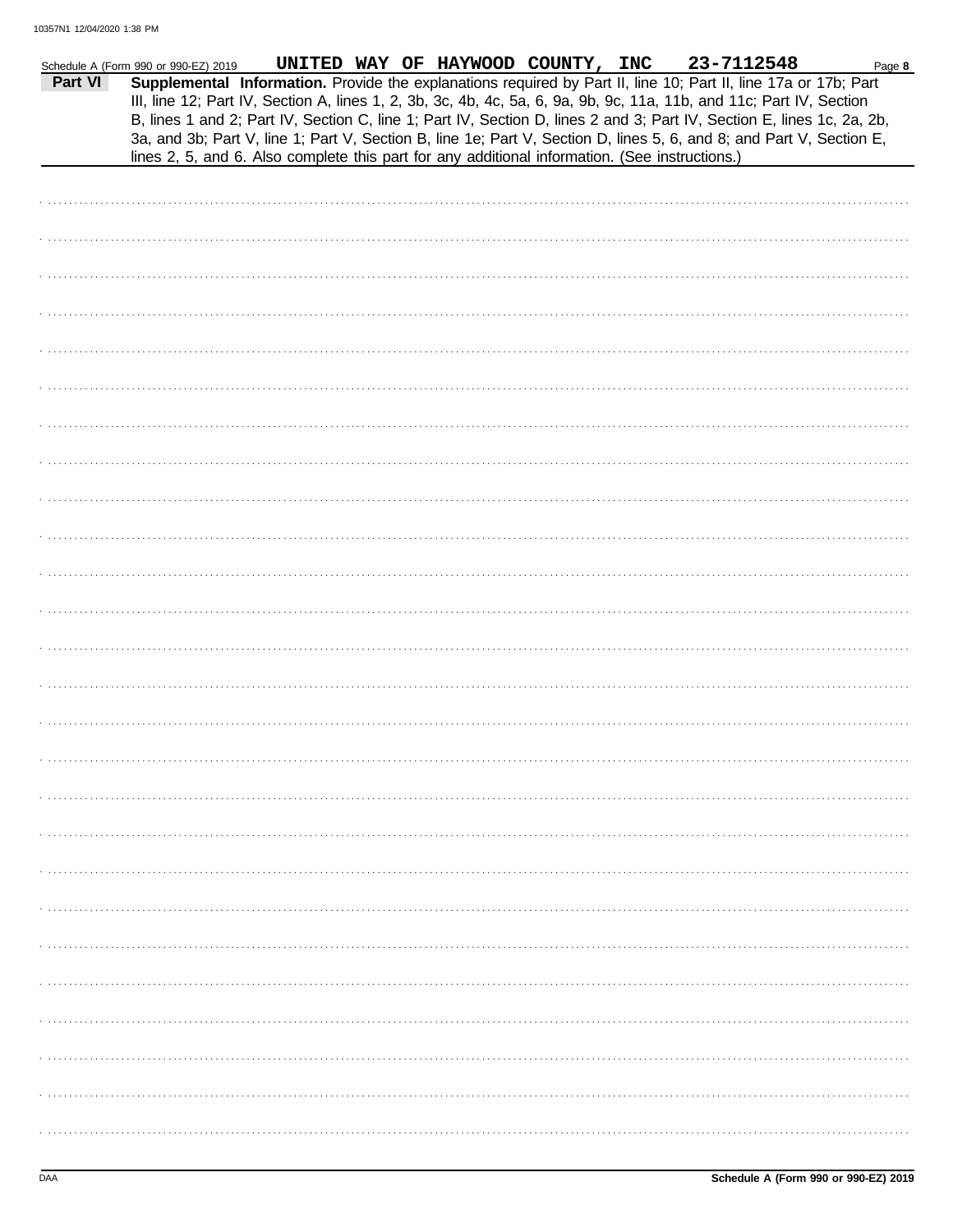#### OMB No. 1545-0047 Department of the Treasury Internal Revenue Service Name of the organization **2019 Schedule of Contributors Schedule B (Form 990, 990-EZ, or 990-PF)** u **Attach to Form 990, Form 990-EZ, or Form 990-PF. Employer identification number** u **Go to** *www.irs.gov/Form990* **for the latest information. UNITED WAY OF HAYWOOD COUNTY, INC 23-7112548**

**Organization type** (check one):

| Filers of:         | Section:                                                                    |
|--------------------|-----------------------------------------------------------------------------|
| Form 990 or 990-EZ | $ \mathbf{X} $ 501(c)( $3$ ) (enter number) organization                    |
|                    | $4947(a)(1)$ nonexempt charitable trust not treated as a private foundation |
|                    | 527 political organization                                                  |
| Form 990-PF        | $501(c)(3)$ exempt private foundation                                       |
|                    | 4947(a)(1) nonexempt charitable trust treated as a private foundation       |
|                    | $501(c)(3)$ taxable private foundation                                      |

Check if your organization is covered by the **General Rule** or a **Special Rule. Note:** Only a section 501(c)(7), (8), or (10) organization can check boxes for both the General Rule and a Special Rule. See instructions.

#### **General Rule**

For an organization filing Form 990, 990-EZ, or 990-PF that received, during the year, contributions totaling \$5,000 or more (in money or property) from any one contributor. Complete Parts I and II. See instructions for determining a contributor's total contributions.

#### **Special Rules**

| X For an organization described in section 501(c)(3) filing Form 990 or 990-EZ that met the 33 <sup>1</sup> /3% support test of the |
|-------------------------------------------------------------------------------------------------------------------------------------|
| regulations under sections 509(a)(1) and 170(b)(1)(A)(vi), that checked Schedule A (Form 990 or 990-EZ), Part II, line              |
| 13, 16a, or 16b, and that received from any one contributor, during the year, total contributions of the greater of (1)             |
| \$5,000; or (2) 2% of the amount on (i) Form 990, Part VIII, line 1h; or (ii) Form 990-EZ, line 1. Complete Parts I and II.         |

literary, or educational purposes, or for the prevention of cruelty to children or animals. Complete Parts I (entering For an organization described in section 501(c)(7), (8), or (10) filing Form 990 or 990-EZ that received from any one contributor, during the year, total contributions of more than \$1,000 *exclusively* for religious, charitable, scientific, "N/A" in column (b) instead of the contributor name and address), II, and III.

For an organization described in section 501(c)(7), (8), or (10) filing Form 990 or 990-EZ that received from any one contributor, during the year, contributions *exclusively* for religious, charitable, etc., purposes, but no such contributions totaled more than \$1,000. If this box is checked, enter here the total contributions that were received during the year for an *exclusively* religious, charitable, etc., purpose. Don't complete any of the parts unless the **General Rule** applies to this organization because it received *nonexclusively* religious, charitable, etc., contributions totaling \$5,000 or more during the year . . . . . . . . . . . . . . . . . . . . . . . . . . . . . . . . . . . . . . . . . . . . . . . . . . . . . . . . . . . . . . . . . . . . . . . . . . . . . . . .

990-EZ, or 990-PF), but it **must** answer "No" on Part IV, line 2, of its Form 990; or check the box on line H of its Form 990-EZ or on its Form 990-PF, Part I, line 2, to certify that it doesn't meet the filing requirements of Schedule B (Form 990, 990-EZ, or 990-PF). **Caution:** An organization that isn't covered by the General Rule and/or the Special Rules doesn't file Schedule B (Form 990,

**For Paperwork Reduction Act Notice, see the instructions for Form 990, 990-EZ, or 990-PF.**

\$ . . . . . . . . . . . . . . . . . . . . . . . . . . .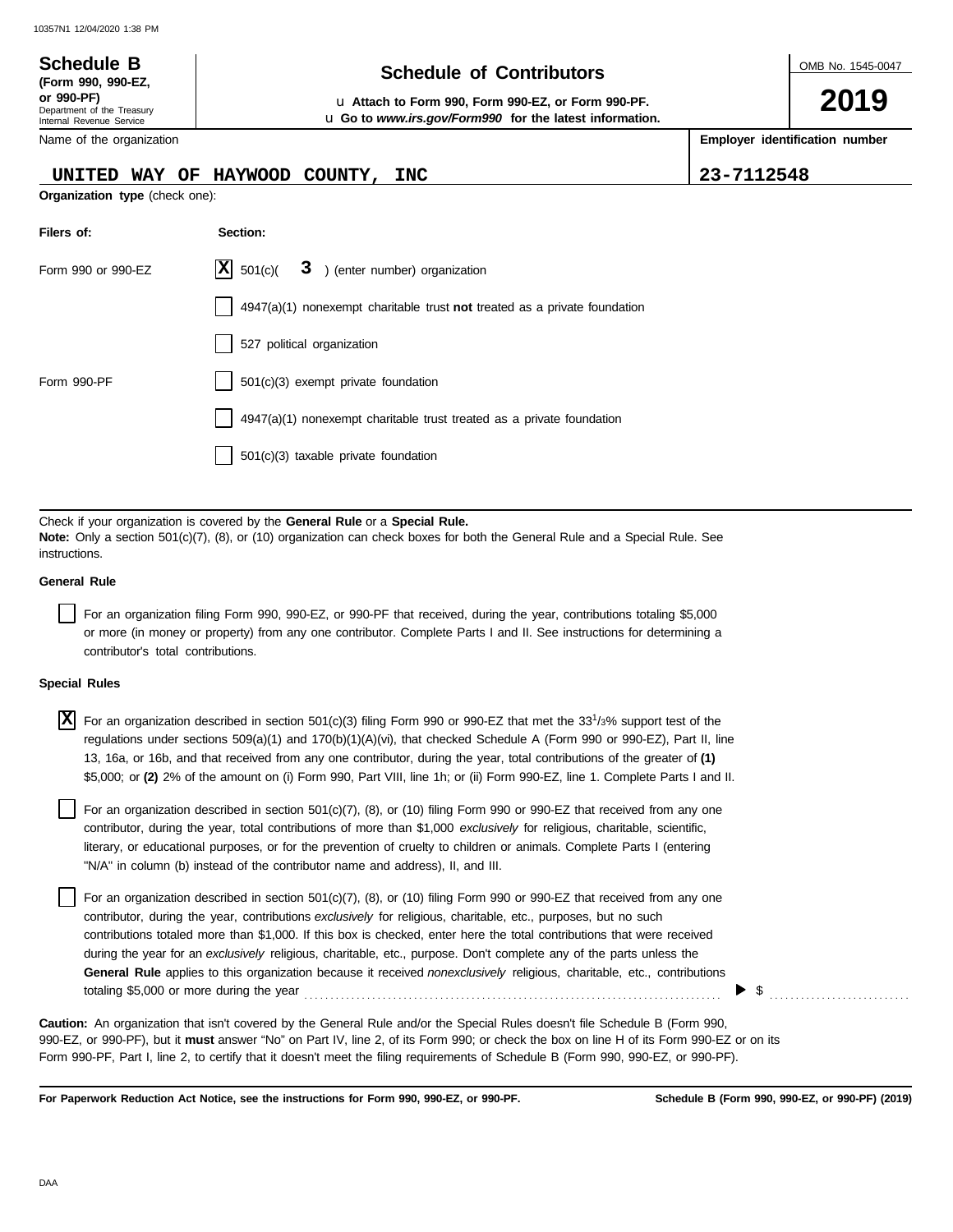| Name of organization<br>UNITED | <b>WAY OF</b><br>HAYWOOD COUNTY,<br><b>INC</b>                                                 |                                            | Employer identification number<br>23-7112548                                                                                        |
|--------------------------------|------------------------------------------------------------------------------------------------|--------------------------------------------|-------------------------------------------------------------------------------------------------------------------------------------|
| Part I                         | Contributors (see instructions). Use duplicate copies of Part I if additional space is needed. |                                            |                                                                                                                                     |
| (a)<br>No.                     | (b)<br>Name, address, and ZIP + 4                                                              | (c)<br><b>Total contributions</b>          | (d)<br>Type of contribution                                                                                                         |
| $1$                            |                                                                                                | 15,000                                     | $\overline{\mathbf{x}}$<br>Person<br>Payroll<br><b>Noncash</b><br>(Complete Part II for<br>noncash contributions.)                  |
| (a)<br>No.                     | (b)<br>Name, address, and ZIP + 4                                                              | (c)<br><b>Total contributions</b>          | (d)<br>Type of contribution                                                                                                         |
| $\mathbf{2}$                   |                                                                                                | 39,851<br>$\sim$                           | Person<br>X<br>Payroll<br>Noncash<br>(Complete Part II for<br>noncash contributions.)                                               |
| (a)<br>No.                     | (b)<br>Name, address, and ZIP + 4                                                              | (c)<br><b>Total contributions</b>          | (d)<br>Type of contribution                                                                                                         |
| $\overline{3}$                 |                                                                                                | 6,616<br>\$                                | Person<br>$\overline{\mathbf{x}}$<br>Payroll<br><b>Noncash</b><br>(Complete Part II for<br>noncash contributions.)                  |
| (a)<br>No.                     | (b)<br>Name, address, and ZIP + 4                                                              | (c)<br><b>Total contributions</b>          | (d)<br>Type of contribution                                                                                                         |
| 4                              |                                                                                                | 13,196<br>$\ddot{\bm{\theta}}$             | Person<br>$\overline{\mathbf{x}}$<br>Payroll<br><b>Noncash</b><br>(Complete Part II for<br>noncash contributions.)                  |
| (a)                            | (b)                                                                                            | (c)                                        | (d)                                                                                                                                 |
| No.<br>$\overline{5}$          | Name, address, and ZIP + 4                                                                     | <b>Total contributions</b><br>10,000<br>\$ | Type of contribution<br>$\overline{\mathbf{x}}$<br>Person<br>Payroll<br>Noncash<br>(Complete Part II for<br>noncash contributions.) |
| (a)<br>No.                     | (b)<br>Name, address, and ZIP + 4                                                              | (c)<br><b>Total contributions</b>          | (d)<br>Type of contribution                                                                                                         |
| 6                              |                                                                                                | 11,145<br>\$                               | $\frac{\mathbf{x}}{\mathbf{x}}$<br>Person<br>Payroll<br>Noncash<br>(Complete Part II for<br>noncash contributions.)                 |

Page **2**

**PAGE 1 OF 2**

Schedule B (Form 990, 990-EZ, or 990-PF) (2019)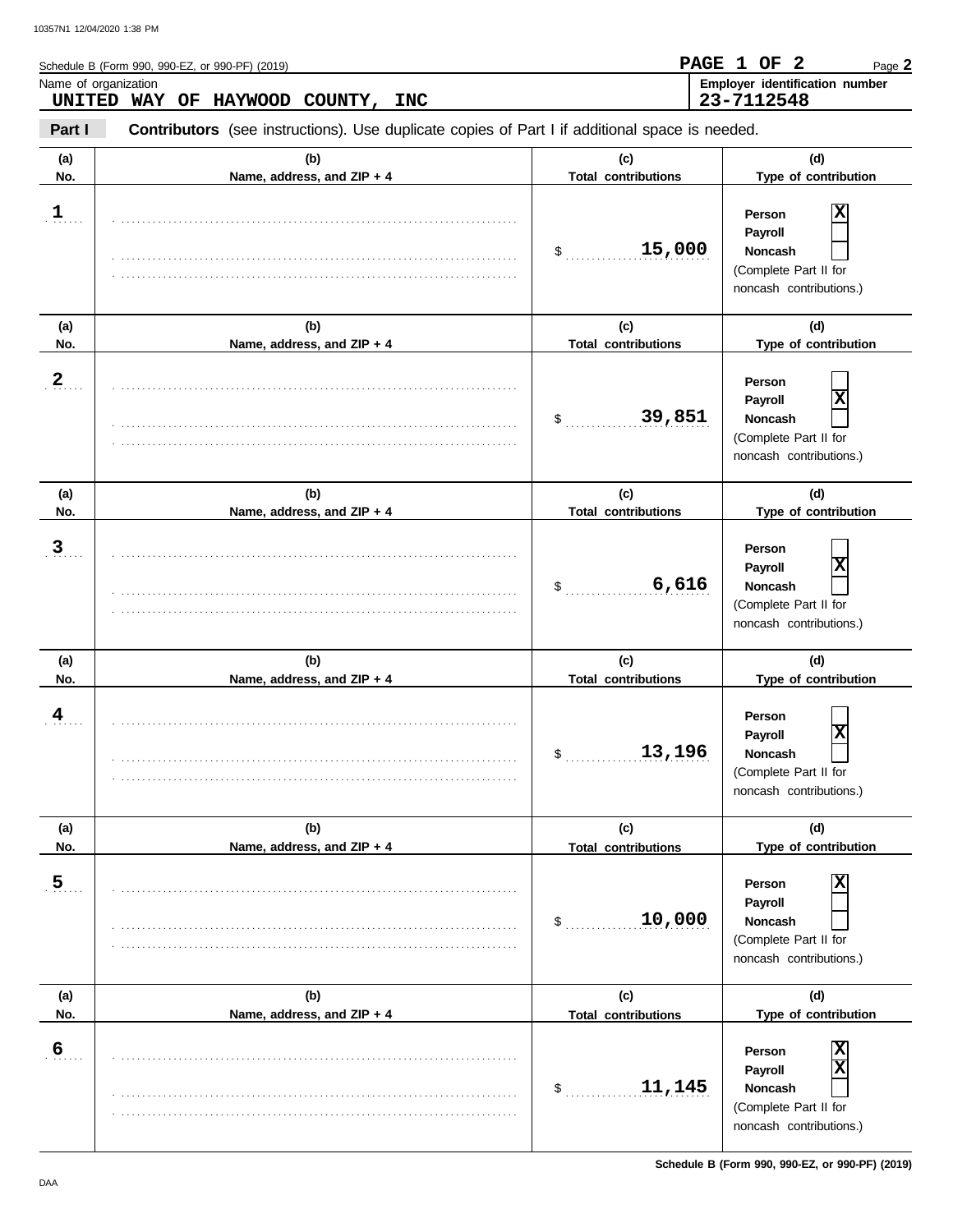| <b>UNITED</b>   | Name of organization<br>OF<br><b>WAY</b><br><b>HAYWOOD</b><br>COUNTY,<br><b>INC</b>            |                                   | Employer identification number<br>23-7112548                                                                       |
|-----------------|------------------------------------------------------------------------------------------------|-----------------------------------|--------------------------------------------------------------------------------------------------------------------|
| Part I          | Contributors (see instructions). Use duplicate copies of Part I if additional space is needed. |                                   |                                                                                                                    |
| (a)<br>No.      | (b)<br>Name, address, and ZIP + 4                                                              | (c)<br><b>Total contributions</b> | (d)<br>Type of contribution                                                                                        |
| $\overline{7}$  |                                                                                                | 8,000<br>\$                       | $\overline{\mathbf{x}}$<br>Person<br>Payroll<br>Noncash<br>(Complete Part II for<br>noncash contributions.)        |
| (a)<br>No.      | (b)<br>Name, address, and ZIP + 4                                                              | (c)<br><b>Total contributions</b> | (d)<br>Type of contribution                                                                                        |
| $\overline{8}$  |                                                                                                | 5,568<br>\$                       | $\overline{\mathbf{x}}$<br>Person<br>Payroll<br>Noncash<br>(Complete Part II for<br>noncash contributions.)        |
| (a)<br>No.      | (b)<br>Name, address, and ZIP + 4                                                              | (c)<br><b>Total contributions</b> | (d)<br>Type of contribution                                                                                        |
| 9               |                                                                                                | 19,431<br>\$                      | X<br>Person<br>Payroll<br>Noncash<br>(Complete Part II for<br>noncash contributions.)                              |
| (a)<br>No.      | (b)<br>Name, address, and ZIP + 4                                                              | (c)<br><b>Total contributions</b> | (d)<br>Type of contribution                                                                                        |
| 10 <sub>1</sub> |                                                                                                | 17,881<br>$\ddot{\text{S}}$       | Person<br>$\overline{\mathbf{x}}$<br>Payroll<br><b>Noncash</b><br>(Complete Part II for<br>noncash contributions.) |
| (a)             | (b)                                                                                            | (c)                               | (d)                                                                                                                |
| No.             | Name, address, and ZIP + 4                                                                     | <b>Total contributions</b><br>\$  | Type of contribution<br>Person<br>Payroll<br>Noncash<br>(Complete Part II for<br>noncash contributions.)           |
| (a)<br>No.      | (b)<br>Name, address, and ZIP + 4                                                              | (c)<br><b>Total contributions</b> | (d)<br>Type of contribution                                                                                        |
|                 |                                                                                                | \$                                | Person<br>Payroll<br>Noncash<br>(Complete Part II for<br>noncash contributions.)                                   |

**Schedule B (Form 990, 990-EZ, or 990-PF) (2019)**

Page **2**

**PAGE 2 OF 2**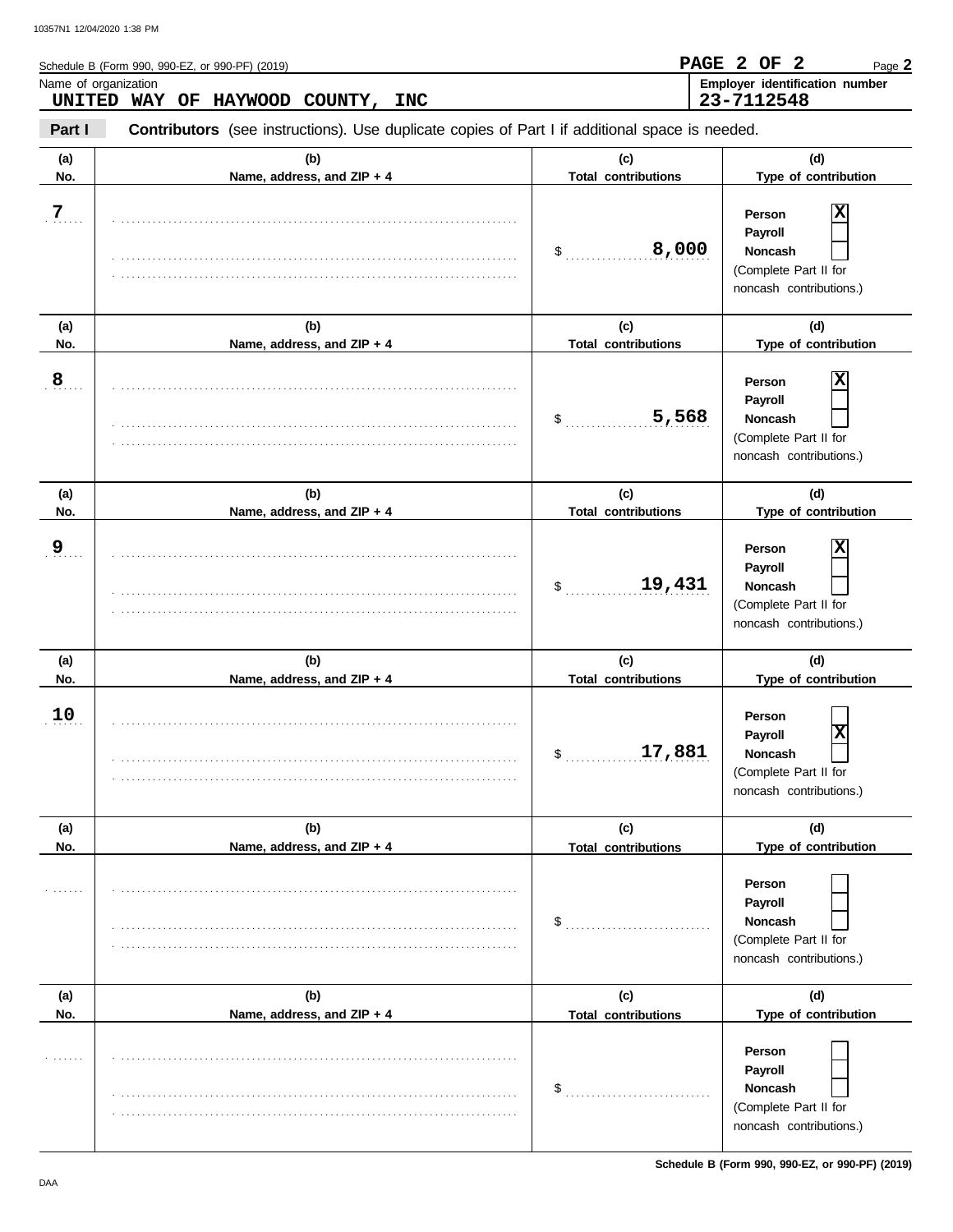|              | 10357N1 12/04/2020 1:38 PM                |                                                                                                                                                                                                                                                          |                                                                                                                                                                                    |                                                    |                                 |
|--------------|-------------------------------------------|----------------------------------------------------------------------------------------------------------------------------------------------------------------------------------------------------------------------------------------------------------|------------------------------------------------------------------------------------------------------------------------------------------------------------------------------------|----------------------------------------------------|---------------------------------|
|              | <b>SCHEDULE D</b><br>(Form 990)           |                                                                                                                                                                                                                                                          | <b>Supplemental Financial Statements</b><br>u Complete if the organization answered "Yes" on Form 990,<br>Part IV, line 6, 7, 8, 9, 10, 11a, 11b, 11c, 11d, 11e, 11f, 12a, or 12b. |                                                    | OMB No. 1545-0047<br>9          |
|              | Department of the Treasury                |                                                                                                                                                                                                                                                          | La Attach to Form 990.                                                                                                                                                             |                                                    | Open to Public                  |
|              | Internal Revenue Service                  |                                                                                                                                                                                                                                                          | <b>u</b> Go to www.irs.gov/Form990 for instructions and the latest information.                                                                                                    |                                                    | <b>Inspection</b>               |
|              | Name of the organization                  |                                                                                                                                                                                                                                                          |                                                                                                                                                                                    | Employer identification number                     |                                 |
|              |                                           | UNITED WAY OF HAYWOOD COUNTY, INC                                                                                                                                                                                                                        |                                                                                                                                                                                    | 23-7112548                                         |                                 |
|              | Part I                                    | Organizations Maintaining Donor Advised Funds or Other Similar Funds or Accounts.<br>Complete if the organization answered "Yes" on Form 990, Part IV, line 6.                                                                                           |                                                                                                                                                                                    |                                                    |                                 |
|              |                                           |                                                                                                                                                                                                                                                          | (a) Donor advised funds                                                                                                                                                            |                                                    | (b) Funds and other accounts    |
| 1            |                                           |                                                                                                                                                                                                                                                          |                                                                                                                                                                                    |                                                    |                                 |
| 2            |                                           |                                                                                                                                                                                                                                                          |                                                                                                                                                                                    |                                                    |                                 |
| 3            |                                           |                                                                                                                                                                                                                                                          |                                                                                                                                                                                    |                                                    |                                 |
| 4            | Aggregate value at end of year            |                                                                                                                                                                                                                                                          |                                                                                                                                                                                    |                                                    |                                 |
| 5            |                                           | Did the organization inform all donors and donor advisors in writing that the assets held in donor advised                                                                                                                                               |                                                                                                                                                                                    |                                                    |                                 |
|              |                                           |                                                                                                                                                                                                                                                          |                                                                                                                                                                                    |                                                    | Yes<br>No                       |
| 6            |                                           | Did the organization inform all grantees, donors, and donor advisors in writing that grant funds can be used                                                                                                                                             |                                                                                                                                                                                    |                                                    |                                 |
|              |                                           | only for charitable purposes and not for the benefit of the donor or donor advisor, or for any other purpose                                                                                                                                             |                                                                                                                                                                                    |                                                    |                                 |
|              |                                           |                                                                                                                                                                                                                                                          |                                                                                                                                                                                    |                                                    | Yes<br>No                       |
|              | Part II                                   | <b>Conservation Easements.</b><br>Complete if the organization answered "Yes" on Form 990, Part IV, line 7.                                                                                                                                              |                                                                                                                                                                                    |                                                    |                                 |
| 1            |                                           | Purpose(s) of conservation easements held by the organization (check all that apply).                                                                                                                                                                    |                                                                                                                                                                                    |                                                    |                                 |
|              |                                           | Preservation of land for public use (for example, recreation or education)                                                                                                                                                                               |                                                                                                                                                                                    | Preservation of a historically important land area |                                 |
|              | Protection of natural habitat             |                                                                                                                                                                                                                                                          |                                                                                                                                                                                    | Preservation of a certified historic structure     |                                 |
|              | Preservation of open space                |                                                                                                                                                                                                                                                          |                                                                                                                                                                                    |                                                    |                                 |
| $\mathbf{2}$ | easement on the last day of the tax year. | Complete lines 2a through 2d if the organization held a qualified conservation contribution in the form of a conservation                                                                                                                                |                                                                                                                                                                                    |                                                    | Held at the End of the Tax Year |
| а            |                                           |                                                                                                                                                                                                                                                          |                                                                                                                                                                                    | 2a                                                 |                                 |
| b            |                                           |                                                                                                                                                                                                                                                          |                                                                                                                                                                                    | 2b                                                 |                                 |
| с            |                                           | Number of conservation easements on a certified historic structure included in (a) [[[[[ [ [ ]]]                                                                                                                                                         |                                                                                                                                                                                    | 2c                                                 |                                 |
| d            |                                           | Number of conservation easements included in (c) acquired after 7/25/06, and not on a<br>historic structure listed in the National Register                                                                                                              |                                                                                                                                                                                    | 2d                                                 |                                 |
| 3            |                                           | Number of conservation easements modified, transferred, released, extinguished, or terminated by the organization during the                                                                                                                             |                                                                                                                                                                                    |                                                    |                                 |
|              | tax year $\mathbf u$                      |                                                                                                                                                                                                                                                          |                                                                                                                                                                                    |                                                    |                                 |
|              |                                           | Number of states where property subject to conservation easement is located u                                                                                                                                                                            |                                                                                                                                                                                    |                                                    |                                 |
|              |                                           | Does the organization have a written policy regarding the periodic monitoring, inspection, handling of                                                                                                                                                   |                                                                                                                                                                                    |                                                    | Yes<br>No                       |
| 6            |                                           | Staff and volunteer hours devoted to monitoring, inspecting, handling of violations, and enforcing conservation easements during the year                                                                                                                |                                                                                                                                                                                    |                                                    |                                 |
|              | u <sub></sub>                             |                                                                                                                                                                                                                                                          |                                                                                                                                                                                    |                                                    |                                 |
| 7            |                                           | Amount of expenses incurred in monitoring, inspecting, handling of violations, and enforcing conservation easements during the year                                                                                                                      |                                                                                                                                                                                    |                                                    |                                 |
|              | u \$                                      |                                                                                                                                                                                                                                                          |                                                                                                                                                                                    |                                                    |                                 |
| 8            |                                           | Does each conservation easement reported on line 2(d) above satisfy the requirements of section 170(h)(4)(B)(i)                                                                                                                                          |                                                                                                                                                                                    |                                                    | Yes<br>No                       |
| 9            |                                           | In Part XIII, describe how the organization reports conservation easements in its revenue and expense statement and<br>balance sheet, and include, if applicable, the text of the footnote to the organization's financial statements that describes the |                                                                                                                                                                                    |                                                    |                                 |
|              |                                           | organization's accounting for conservation easements.                                                                                                                                                                                                    |                                                                                                                                                                                    |                                                    |                                 |
|              | Part III                                  | Organizations Maintaining Collections of Art, Historical Treasures, or Other Similar Assets.<br>Complete if the organization answered "Yes" on Form 990, Part IV, line 8.                                                                                |                                                                                                                                                                                    |                                                    |                                 |
|              |                                           | 1a If the organization elected, as permitted under FASB ASC 958, not to report in its revenue statement and balance sheet works                                                                                                                          |                                                                                                                                                                                    |                                                    |                                 |
|              |                                           | of art, historical treasures, or other similar assets held for public exhibition, education, or research in furtherance of public                                                                                                                        |                                                                                                                                                                                    |                                                    |                                 |
|              |                                           | service, provide in Part XIII the text of the footnote to its financial statements that describes these items.                                                                                                                                           |                                                                                                                                                                                    |                                                    |                                 |
|              |                                           | <b>b</b> If the organization elected, as permitted under FASB ASC 958, to report in its revenue statement and balance sheet works of                                                                                                                     |                                                                                                                                                                                    |                                                    |                                 |
|              |                                           | art, historical treasures, or other similar assets held for public exhibition, education, or research in furtherance of public service,                                                                                                                  |                                                                                                                                                                                    |                                                    |                                 |
|              |                                           | provide the following amounts relating to these items:                                                                                                                                                                                                   |                                                                                                                                                                                    |                                                    |                                 |
|              |                                           |                                                                                                                                                                                                                                                          |                                                                                                                                                                                    |                                                    |                                 |
|              |                                           |                                                                                                                                                                                                                                                          |                                                                                                                                                                                    |                                                    |                                 |
| 2            |                                           | If the organization received or held works of art, historical treasures, or other similar assets for financial gain, provide the                                                                                                                         |                                                                                                                                                                                    |                                                    |                                 |

|  | following amounts required to be reported under FASB ASC 958 relating to these items: |  |  |  |  |  |
|--|---------------------------------------------------------------------------------------|--|--|--|--|--|
|--|---------------------------------------------------------------------------------------|--|--|--|--|--|

| Revenue included on Form 990, Part VIII,<br>a<br>line |  |
|-------------------------------------------------------|--|
|-------------------------------------------------------|--|

| <b>b</b> Assets included in Form 990, P |  |   | Part X |  |  |  |  |  |  |  |  |  |  |
|-----------------------------------------|--|---|--------|--|--|--|--|--|--|--|--|--|--|
|                                         |  | . |        |  |  |  |  |  |  |  |  |  |  |

|     |  |  |  | For Paperwork Reduction Act Notice, see the Instructions for Form 990. |  |  |
|-----|--|--|--|------------------------------------------------------------------------|--|--|
| DAA |  |  |  |                                                                        |  |  |

\$ ...............................

 $\frac{6}{5}$ 

u u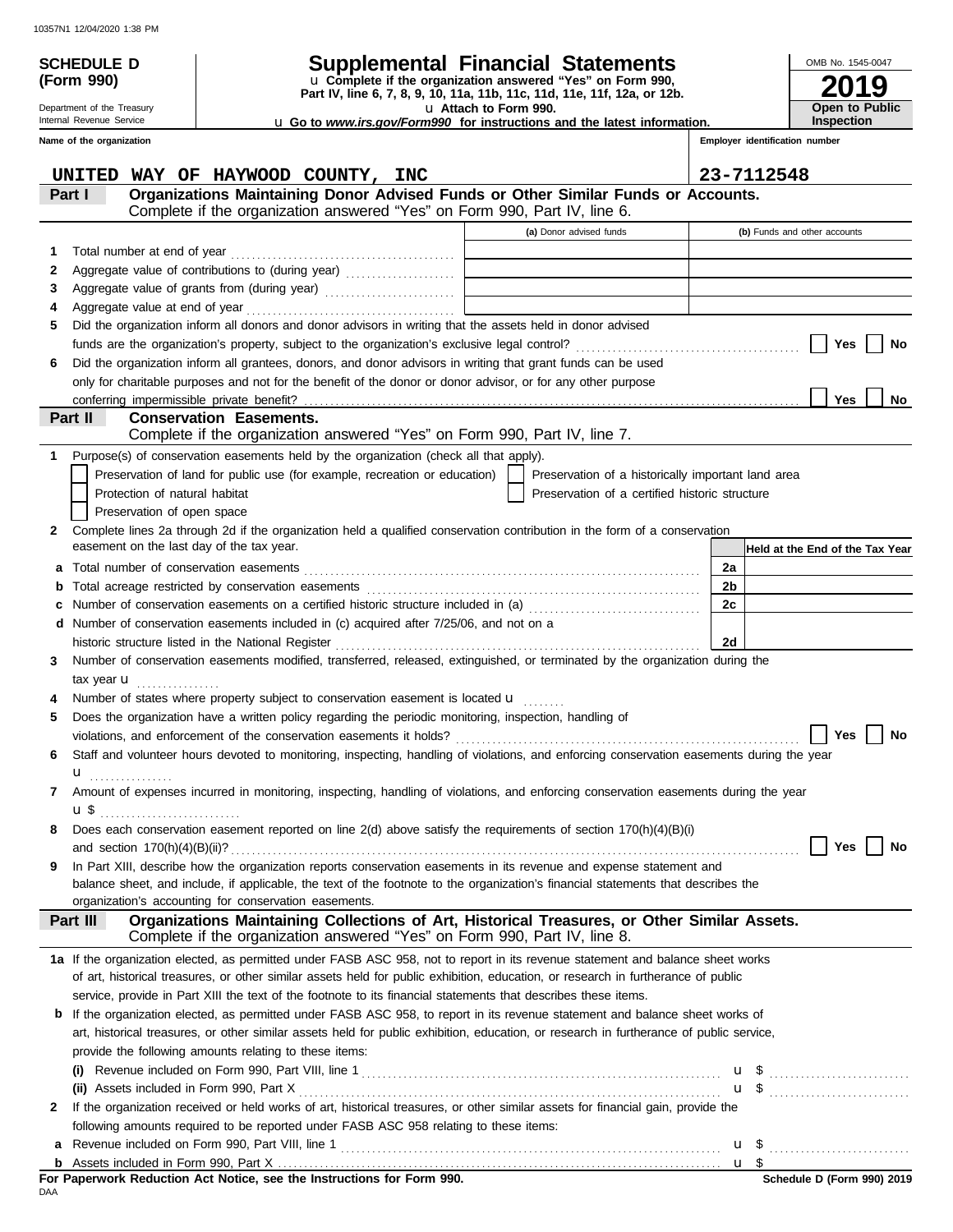|    | Schedule D (Form 990) 2019 UNITED WAY OF HAYWOOD COUNTY, INC                                                                                                                                                                  |                         |                                                                                                                                                                                                                                      |                    | 23-7112548 |                 |                      |         |                     |            | Page 2  |
|----|-------------------------------------------------------------------------------------------------------------------------------------------------------------------------------------------------------------------------------|-------------------------|--------------------------------------------------------------------------------------------------------------------------------------------------------------------------------------------------------------------------------------|--------------------|------------|-----------------|----------------------|---------|---------------------|------------|---------|
|    | Organizations Maintaining Collections of Art, Historical Treasures, or Other Similar Assets (continued)<br>Part III                                                                                                           |                         |                                                                                                                                                                                                                                      |                    |            |                 |                      |         |                     |            |         |
| 3  | Using the organization's acquisition, accession, and other records, check any of the following that make significant use of its<br>collection items (check all that apply):                                                   |                         |                                                                                                                                                                                                                                      |                    |            |                 |                      |         |                     |            |         |
| a  | Public exhibition                                                                                                                                                                                                             | d                       | Loan or exchange program                                                                                                                                                                                                             |                    |            |                 |                      |         |                     |            |         |
| b  | Scholarly research                                                                                                                                                                                                            | е                       | Other <b>contract and the contract of the contract of the contract of the contract of the contract of the contract of the contract of the contract of the contract of the contract of the contract of the contract of the contra</b> |                    |            |                 |                      |         |                     |            |         |
| c  | Preservation for future generations                                                                                                                                                                                           |                         |                                                                                                                                                                                                                                      |                    |            |                 |                      |         |                     |            |         |
| 4  | Provide a description of the organization's collections and explain how they further the organization's exempt purpose in Part                                                                                                |                         |                                                                                                                                                                                                                                      |                    |            |                 |                      |         |                     |            |         |
|    | XIII.                                                                                                                                                                                                                         |                         |                                                                                                                                                                                                                                      |                    |            |                 |                      |         |                     |            |         |
| 5. | During the year, did the organization solicit or receive donations of art, historical treasures, or other similar                                                                                                             |                         |                                                                                                                                                                                                                                      |                    |            |                 |                      |         |                     |            |         |
|    |                                                                                                                                                                                                                               |                         |                                                                                                                                                                                                                                      |                    |            |                 |                      |         | Yes                 |            | No      |
|    | Part IV<br><b>Escrow and Custodial Arrangements.</b>                                                                                                                                                                          |                         |                                                                                                                                                                                                                                      |                    |            |                 |                      |         |                     |            |         |
|    | Complete if the organization answered "Yes" on Form 990, Part IV, line 9, or reported an amount on Form<br>990, Part X, line 21.                                                                                              |                         |                                                                                                                                                                                                                                      |                    |            |                 |                      |         |                     |            |         |
|    | 1a Is the organization an agent, trustee, custodian or other intermediary for contributions or other assets not                                                                                                               |                         |                                                                                                                                                                                                                                      |                    |            |                 |                      |         |                     |            |         |
|    |                                                                                                                                                                                                                               |                         |                                                                                                                                                                                                                                      |                    |            |                 |                      |         | Yes                 |            | No      |
|    | <b>b</b> If "Yes," explain the arrangement in Part XIII and complete the following table:                                                                                                                                     |                         |                                                                                                                                                                                                                                      |                    |            |                 |                      |         |                     |            |         |
|    |                                                                                                                                                                                                                               |                         |                                                                                                                                                                                                                                      |                    |            |                 |                      |         | Amount              |            |         |
|    | c Beginning balance                                                                                                                                                                                                           |                         |                                                                                                                                                                                                                                      |                    |            |                 | 1c                   |         |                     |            |         |
|    |                                                                                                                                                                                                                               |                         |                                                                                                                                                                                                                                      |                    |            |                 | 1 <sub>d</sub>       |         |                     |            |         |
|    | Additions during the year contains and according to the year of the year of the year and the year contains a structure of the year and the year and the year and the year and the year and the year and the year and the year |                         |                                                                                                                                                                                                                                      |                    |            |                 | 1е                   |         |                     |            |         |
|    |                                                                                                                                                                                                                               |                         |                                                                                                                                                                                                                                      |                    |            |                 | 1f                   |         |                     |            |         |
|    | 2a Did the organization include an amount on Form 990, Part X, line 21, for escrow or custodial account liability?                                                                                                            |                         |                                                                                                                                                                                                                                      |                    |            |                 |                      |         | <b>Yes</b>          |            | No      |
|    |                                                                                                                                                                                                                               |                         |                                                                                                                                                                                                                                      |                    |            |                 |                      |         |                     |            |         |
|    | <b>Endowment Funds.</b><br>Part V                                                                                                                                                                                             |                         |                                                                                                                                                                                                                                      |                    |            |                 |                      |         |                     |            |         |
|    | Complete if the organization answered "Yes" on Form 990, Part IV, line 10.                                                                                                                                                    |                         |                                                                                                                                                                                                                                      |                    |            |                 |                      |         |                     |            |         |
|    |                                                                                                                                                                                                                               | (a) Current year        | (b) Prior year                                                                                                                                                                                                                       | (c) Two years back |            |                 | (d) Three years back |         | (e) Four years back |            |         |
|    | 1a Beginning of year balance                                                                                                                                                                                                  | 63,355                  | 118,882                                                                                                                                                                                                                              |                    | 97,927     |                 |                      | 112,493 |                     | 101,662    |         |
|    |                                                                                                                                                                                                                               | 58,712                  | 49,986                                                                                                                                                                                                                               |                    | 101,271    | 105,580         |                      |         |                     | 107,686    |         |
|    | Net investment earnings, gains, and                                                                                                                                                                                           |                         |                                                                                                                                                                                                                                      |                    |            |                 |                      |         |                     |            |         |
|    |                                                                                                                                                                                                                               |                         |                                                                                                                                                                                                                                      |                    |            |                 |                      |         |                     |            |         |
|    | d Grants or scholarships                                                                                                                                                                                                      | 61,069                  | 105,513                                                                                                                                                                                                                              |                    | 80,316     |                 |                      | 120,146 |                     |            | 96,855  |
|    | e Other expenditures for facilities and                                                                                                                                                                                       |                         |                                                                                                                                                                                                                                      |                    |            |                 |                      |         |                     |            |         |
|    |                                                                                                                                                                                                                               |                         |                                                                                                                                                                                                                                      |                    |            |                 |                      |         |                     |            |         |
|    | f Administrative expenses                                                                                                                                                                                                     |                         |                                                                                                                                                                                                                                      |                    |            |                 |                      |         |                     |            |         |
| a  | End of year balance                                                                                                                                                                                                           | 60,998                  | 63,355                                                                                                                                                                                                                               |                    | 118,882    |                 |                      | 97,927  |                     |            | 112,493 |
| 2  | Provide the estimated percentage of the current year end balance (line 1g, column (a)) held as:                                                                                                                               |                         |                                                                                                                                                                                                                                      |                    |            |                 |                      |         |                     |            |         |
|    | Board designated or quasi-endowment <b>u</b> %                                                                                                                                                                                |                         |                                                                                                                                                                                                                                      |                    |            |                 |                      |         |                     |            |         |
|    | <b>b</b> Permanent endowment <b>u</b><br>. %                                                                                                                                                                                  |                         |                                                                                                                                                                                                                                      |                    |            |                 |                      |         |                     |            |         |
|    | c Term endowment $u$ 100.00 %                                                                                                                                                                                                 |                         |                                                                                                                                                                                                                                      |                    |            |                 |                      |         |                     |            |         |
|    | The percentages on lines 2a, 2b, and 2c should equal 100%.                                                                                                                                                                    |                         |                                                                                                                                                                                                                                      |                    |            |                 |                      |         |                     |            |         |
|    | 3a Are there endowment funds not in the possession of the organization that are held and administered for the                                                                                                                 |                         |                                                                                                                                                                                                                                      |                    |            |                 |                      |         |                     |            |         |
|    | organization by:                                                                                                                                                                                                              |                         |                                                                                                                                                                                                                                      |                    |            |                 |                      |         |                     | <b>Yes</b> | No      |
|    |                                                                                                                                                                                                                               |                         |                                                                                                                                                                                                                                      |                    |            |                 |                      |         | 3a(i)               |            | x       |
|    |                                                                                                                                                                                                                               |                         |                                                                                                                                                                                                                                      |                    |            |                 |                      |         | 3a(ii)              |            | x       |
|    |                                                                                                                                                                                                                               |                         |                                                                                                                                                                                                                                      |                    |            |                 |                      |         | 3b                  |            |         |
|    | Describe in Part XIII the intended uses of the organization's endowment funds.                                                                                                                                                |                         |                                                                                                                                                                                                                                      |                    |            |                 |                      |         |                     |            |         |
|    | Land, Buildings, and Equipment.<br><b>Part VI</b>                                                                                                                                                                             |                         |                                                                                                                                                                                                                                      |                    |            |                 |                      |         |                     |            |         |
|    | Complete if the organization answered "Yes" on Form 990, Part IV, line 11a. See Form 990, Part X, line 10.                                                                                                                    |                         |                                                                                                                                                                                                                                      |                    |            |                 |                      |         |                     |            |         |
|    | Description of property                                                                                                                                                                                                       | (a) Cost or other basis | (b) Cost or other basis                                                                                                                                                                                                              |                    |            | (c) Accumulated |                      |         | (d) Book value      |            |         |
|    |                                                                                                                                                                                                                               | (investment)            | (other)                                                                                                                                                                                                                              |                    |            | depreciation    |                      |         |                     |            |         |
|    |                                                                                                                                                                                                                               |                         |                                                                                                                                                                                                                                      |                    |            |                 |                      |         |                     |            |         |
|    |                                                                                                                                                                                                                               |                         |                                                                                                                                                                                                                                      |                    |            |                 |                      |         |                     |            |         |
|    | c Leasehold improvements                                                                                                                                                                                                      |                         |                                                                                                                                                                                                                                      |                    |            |                 |                      |         |                     |            |         |
|    | d Equipment                                                                                                                                                                                                                   |                         |                                                                                                                                                                                                                                      | 10,191             |            |                 | 10,191               |         |                     |            |         |
|    |                                                                                                                                                                                                                               |                         |                                                                                                                                                                                                                                      |                    |            |                 |                      |         |                     |            |         |
|    |                                                                                                                                                                                                                               |                         |                                                                                                                                                                                                                                      |                    |            |                 |                      |         |                     |            |         |

**Schedule D (Form 990) 2019**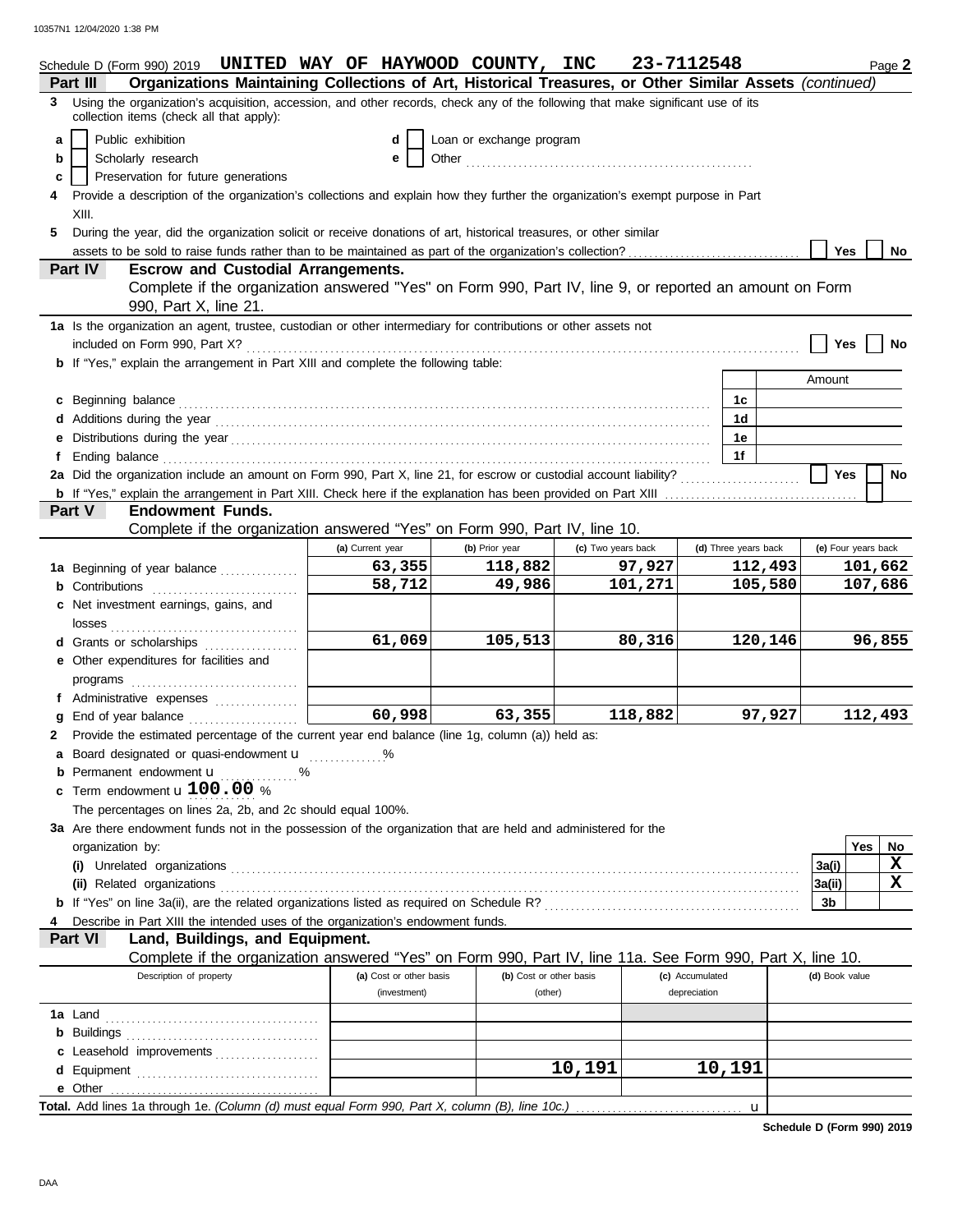DAA

| Schedule D (Form 990) 2019 | UNITED WAY OF HAYWOOD COUNTY,                                                                                |                | <b>INC</b> | 23-7112548                       | Page 3         |
|----------------------------|--------------------------------------------------------------------------------------------------------------|----------------|------------|----------------------------------|----------------|
| <b>Part VII</b>            | <b>Investments - Other Securities.</b>                                                                       |                |            |                                  |                |
|                            | Complete if the organization answered "Yes" on Form 990, Part IV, line 11b. See Form 990, Part X, line 12.   |                |            |                                  |                |
|                            | (a) Description of security or category                                                                      | (b) Book value |            | (c) Method of valuation:         |                |
|                            | (including name of security)                                                                                 |                |            | Cost or end-of-year market value |                |
| (1) Financial derivatives  |                                                                                                              |                |            |                                  |                |
|                            | (2) Closely held equity interests                                                                            |                |            |                                  |                |
|                            | (3) Other $\ldots$ $\ldots$ $\ldots$ $\ldots$ $\ldots$ $\ldots$ $\ldots$ $\ldots$ $\ldots$ $\ldots$ $\ldots$ |                |            |                                  |                |
|                            |                                                                                                              |                |            |                                  |                |
| (B)                        |                                                                                                              |                |            |                                  |                |
|                            | (C)                                                                                                          |                |            |                                  |                |
|                            | (D)                                                                                                          |                |            |                                  |                |
| (F)                        |                                                                                                              |                |            |                                  |                |
| (G)                        |                                                                                                              |                |            |                                  |                |
| (H)                        |                                                                                                              |                |            |                                  |                |
|                            | Total. (Column (b) must equal Form 990, Part X, col. (B) line 12.)<br>u                                      |                |            |                                  |                |
| Part VIII                  | Investments - Program Related.                                                                               |                |            |                                  |                |
|                            | Complete if the organization answered "Yes" on Form 990, Part IV, line 11c. See Form 990, Part X, line 13.   |                |            |                                  |                |
|                            | (a) Description of investment                                                                                | (b) Book value |            | (c) Method of valuation:         |                |
|                            |                                                                                                              |                |            | Cost or end-of-year market value |                |
| (1)                        |                                                                                                              |                |            |                                  |                |
| (2)                        |                                                                                                              |                |            |                                  |                |
| (3)                        |                                                                                                              |                |            |                                  |                |
| (4)                        |                                                                                                              |                |            |                                  |                |
| (5)                        |                                                                                                              |                |            |                                  |                |
| (6)                        |                                                                                                              |                |            |                                  |                |
| (7)                        |                                                                                                              |                |            |                                  |                |
| (8)                        |                                                                                                              |                |            |                                  |                |
| (9)                        |                                                                                                              |                |            |                                  |                |
|                            | Total. (Column (b) must equal Form 990, Part X, col. (B) line 13.) $\dots$ u                                 |                |            |                                  |                |
| Part IX                    | <b>Other Assets.</b>                                                                                         |                |            |                                  |                |
|                            | Complete if the organization answered "Yes" on Form 990, Part IV, line 11d. See Form 990, Part X, line 15.   |                |            |                                  |                |
|                            | (a) Description                                                                                              |                |            |                                  | (b) Book value |
| (1)                        |                                                                                                              |                |            |                                  |                |
| (2)                        |                                                                                                              |                |            |                                  |                |
| (3)                        |                                                                                                              |                |            |                                  |                |
| (4)                        |                                                                                                              |                |            |                                  |                |
| (5)                        |                                                                                                              |                |            |                                  |                |
| (6)<br>(7)                 |                                                                                                              |                |            |                                  |                |
| (8)                        |                                                                                                              |                |            |                                  |                |
| (9)                        |                                                                                                              |                |            |                                  |                |
|                            |                                                                                                              |                |            | u                                |                |
| Part X                     | Other Liabilities.                                                                                           |                |            |                                  |                |
|                            | Complete if the organization answered "Yes" on Form 990, Part IV, line 11e or 11f. See Form 990, Part X,     |                |            |                                  |                |
|                            | line $25$ .                                                                                                  |                |            |                                  |                |
| 1.                         | (a) Description of liability                                                                                 |                |            |                                  | (b) Book value |
| (1)                        | Federal income taxes                                                                                         |                |            |                                  |                |
| (2)                        |                                                                                                              |                |            |                                  |                |
| (3)                        |                                                                                                              |                |            |                                  |                |
| (4)                        |                                                                                                              |                |            |                                  |                |
| (5)                        |                                                                                                              |                |            |                                  |                |
| (6)                        |                                                                                                              |                |            |                                  |                |
| (7)                        |                                                                                                              |                |            |                                  |                |
| (8)                        |                                                                                                              |                |            |                                  |                |
| (9)                        |                                                                                                              |                |            |                                  |                |
|                            | Total. (Column (b) must equal Form 990, Part X, col. (B) line 25.)                                           |                |            | u                                |                |
|                            |                                                                                                              |                |            |                                  |                |

Liability for uncertain tax positions. In Part XIII, provide the text of the footnote to the organization's financial statements that reports the **2.** organization's liability for uncertain tax positions under FASB ASC 740. Check here if the text of the footnote has been provided in Part XIII

**X**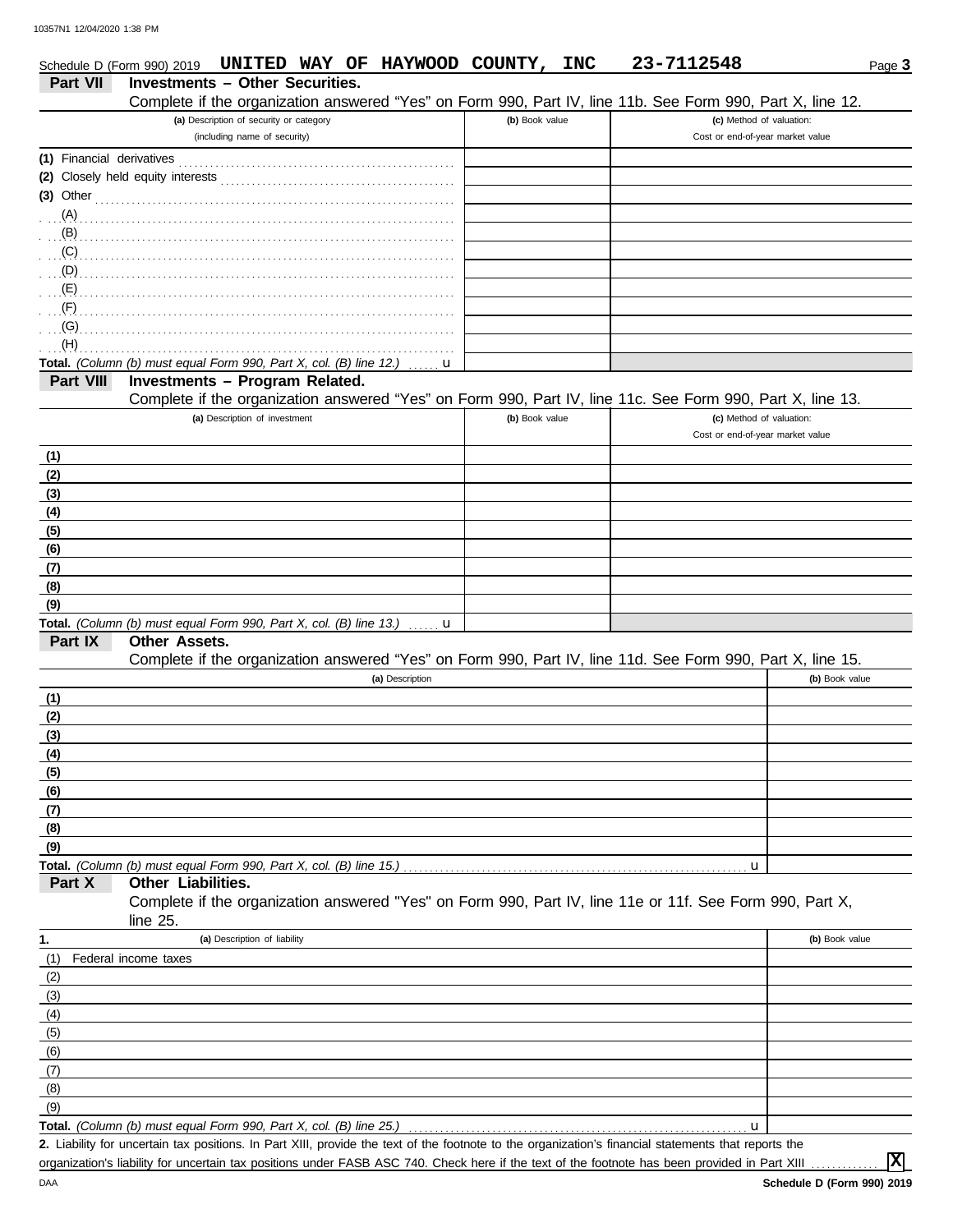| Schedule D (Form 990) 2019 UNITED WAY OF HAYWOOD COUNTY, INC 23-7112548                                                                                                                                                            |                |        |                      | Page 4  |  |  |
|------------------------------------------------------------------------------------------------------------------------------------------------------------------------------------------------------------------------------------|----------------|--------|----------------------|---------|--|--|
| Reconciliation of Revenue per Audited Financial Statements With Revenue per Return.<br>Part XI                                                                                                                                     |                |        |                      |         |  |  |
| Complete if the organization answered "Yes" on Form 990, Part IV, line 12a.                                                                                                                                                        |                |        |                      |         |  |  |
| Total revenue, gains, and other support per audited financial statements<br>1                                                                                                                                                      |                |        | 1                    | 255,022 |  |  |
| Amounts included on line 1 but not on Form 990, Part VIII, line 12:<br>2                                                                                                                                                           |                |        |                      |         |  |  |
| а                                                                                                                                                                                                                                  | 2a             | 5,273  |                      |         |  |  |
| b                                                                                                                                                                                                                                  | 2 <sub>b</sub> | 4,800  |                      |         |  |  |
| c                                                                                                                                                                                                                                  | 2c             |        |                      |         |  |  |
| d                                                                                                                                                                                                                                  | 2d             |        |                      |         |  |  |
| Add lines 2a through 2d [11] Add [12] Add [12] Add lines 2a through 2d [12] Add lines 2a through 2d [12] Add [12] Add [12] Add [12] Add [12] Add [12] Add [12] Add [12] Add [12] Add [12] Add [12] Add [12] Add [12] Add [12]<br>е |                |        | 2e                   | 10,073  |  |  |
| З                                                                                                                                                                                                                                  |                |        | 3                    | 244,949 |  |  |
| Amounts included on Form 990, Part VIII, line 12, but not on line 1:                                                                                                                                                               |                |        |                      |         |  |  |
| Investment expenses not included on Form 990, Part VIII, line 7b [[[[[[[[[[[[[[[[[[[[[[[[[]]]]]]]]]<br>а                                                                                                                           | 4a             |        |                      |         |  |  |
| b                                                                                                                                                                                                                                  | 4 <sub>b</sub> | 16,632 |                      |         |  |  |
| Add lines 4a and 4b                                                                                                                                                                                                                |                |        | 4c                   | 16,632  |  |  |
|                                                                                                                                                                                                                                    |                |        | 5                    | 261,581 |  |  |
| Reconciliation of Expenses per Audited Financial Statements With Expenses per Return.<br>Part XII                                                                                                                                  |                |        |                      |         |  |  |
| Complete if the organization answered "Yes" on Form 990, Part IV, line 12a.                                                                                                                                                        |                |        |                      |         |  |  |
| Total expenses and losses per audited financial statements<br>1.                                                                                                                                                                   |                |        | $\blacktriangleleft$ | 266,438 |  |  |
| Amounts included on line 1 but not on Form 990, Part IX, line 25:<br>2                                                                                                                                                             |                |        |                      |         |  |  |
|                                                                                                                                                                                                                                    | 2a             | 4,800  |                      |         |  |  |
| b                                                                                                                                                                                                                                  | 2 <sub>b</sub> |        |                      |         |  |  |
| Other losses<br>c                                                                                                                                                                                                                  | 2c             |        |                      |         |  |  |
| d                                                                                                                                                                                                                                  | 2d             |        |                      |         |  |  |
| Add lines 2a through 2d [11] And The Contract of the Contract of the Contract of the Contract of the Contract of the Contract of the Contract of the Contract of the Contract of the Contract of the Contract of the Contract<br>е |                |        | 2e                   | 4,800   |  |  |
| 3                                                                                                                                                                                                                                  |                |        | 3                    | 261,638 |  |  |
| Amounts included on Form 990, Part IX, line 25, but not on line 1:<br>4                                                                                                                                                            |                |        |                      |         |  |  |
| Investment expenses not included on Form 990, Part VIII, line 7b<br>а                                                                                                                                                              | 4a             |        |                      |         |  |  |
| <u> 1966 - Johann Stoff, Amerikaansk kanton (</u><br>b                                                                                                                                                                             | 4 <sub>b</sub> | 16,632 |                      |         |  |  |
| c Add lines 4a and 4b                                                                                                                                                                                                              |                |        | 4c                   | 16,632  |  |  |
|                                                                                                                                                                                                                                    |                |        | 5                    | 278,270 |  |  |
| Part XIII Supplemental Information.                                                                                                                                                                                                |                |        |                      |         |  |  |
| Provide the descriptions required for Part II, lines 3, 5, and 9; Part III, lines 1a and 4; Part IV, lines 1b and 2b; Part V, line 4; Part X, line                                                                                 |                |        |                      |         |  |  |
| 2; Part XI, lines 2d and 4b; and Part XII, lines 2d and 4b. Also complete this part to provide any additional information.                                                                                                         |                |        |                      |         |  |  |
| PART V, LINE 4 - INTENDED USES FOR ENDOWMENT FUNDS                                                                                                                                                                                 |                |        |                      |         |  |  |
|                                                                                                                                                                                                                                    |                |        |                      |         |  |  |
| TEMPORARILY RESTRICTED ASSETS ARE AVAILABLE FOR THE FOLLOWING PURPOSES:                                                                                                                                                            |                |        |                      |         |  |  |
|                                                                                                                                                                                                                                    |                |        |                      |         |  |  |
| - PROMISED TO GIVE, TIME RESTRICTIONS: \$41,050                                                                                                                                                                                    |                |        |                      |         |  |  |
|                                                                                                                                                                                                                                    |                |        |                      |         |  |  |
| - BENEFICIAL INTEREST IN TRUST, TIME REST.: \$ 19,948                                                                                                                                                                              |                |        |                      |         |  |  |
|                                                                                                                                                                                                                                    |                |        |                      |         |  |  |
|                                                                                                                                                                                                                                    |                |        |                      |         |  |  |
|                                                                                                                                                                                                                                    |                |        |                      |         |  |  |
| THE ORGANIZATION IS A BENEFICIARY OF A PERPETUAL CHARITABLE TRUST HELD BY A                                                                                                                                                        |                |        |                      |         |  |  |
|                                                                                                                                                                                                                                    |                |        |                      |         |  |  |
| BANK TRUSTEE. THESE RESOURCES ARE NEITHER IN THE POSSESSION OF, NOR UNDER                                                                                                                                                          |                |        |                      |         |  |  |
|                                                                                                                                                                                                                                    |                |        |                      |         |  |  |
| THE CONTROL OF, THE ORGANIZATION. THE TERMS OF THE TRUST PROVIDE THAT THE                                                                                                                                                          |                |        |                      |         |  |  |
|                                                                                                                                                                                                                                    |                |        |                      |         |  |  |
| ORGANIZATION IS TO RECEIVE AN ANNUAL DISTRIBUTION OF 6% OF THE                                                                                                                                                                     |                |        |                      |         |  |  |
|                                                                                                                                                                                                                                    |                |        |                      |         |  |  |
| DISTRIBUTABLE PORTION OF THE TRUST ASSETS.                                                                                                                                                                                         |                |        |                      |         |  |  |
|                                                                                                                                                                                                                                    |                |        |                      |         |  |  |
|                                                                                                                                                                                                                                    |                |        |                      |         |  |  |
|                                                                                                                                                                                                                                    |                |        |                      |         |  |  |
| PART X - FIN 48 FOOTNOTE                                                                                                                                                                                                           |                |        |                      |         |  |  |
|                                                                                                                                                                                                                                    |                |        |                      |         |  |  |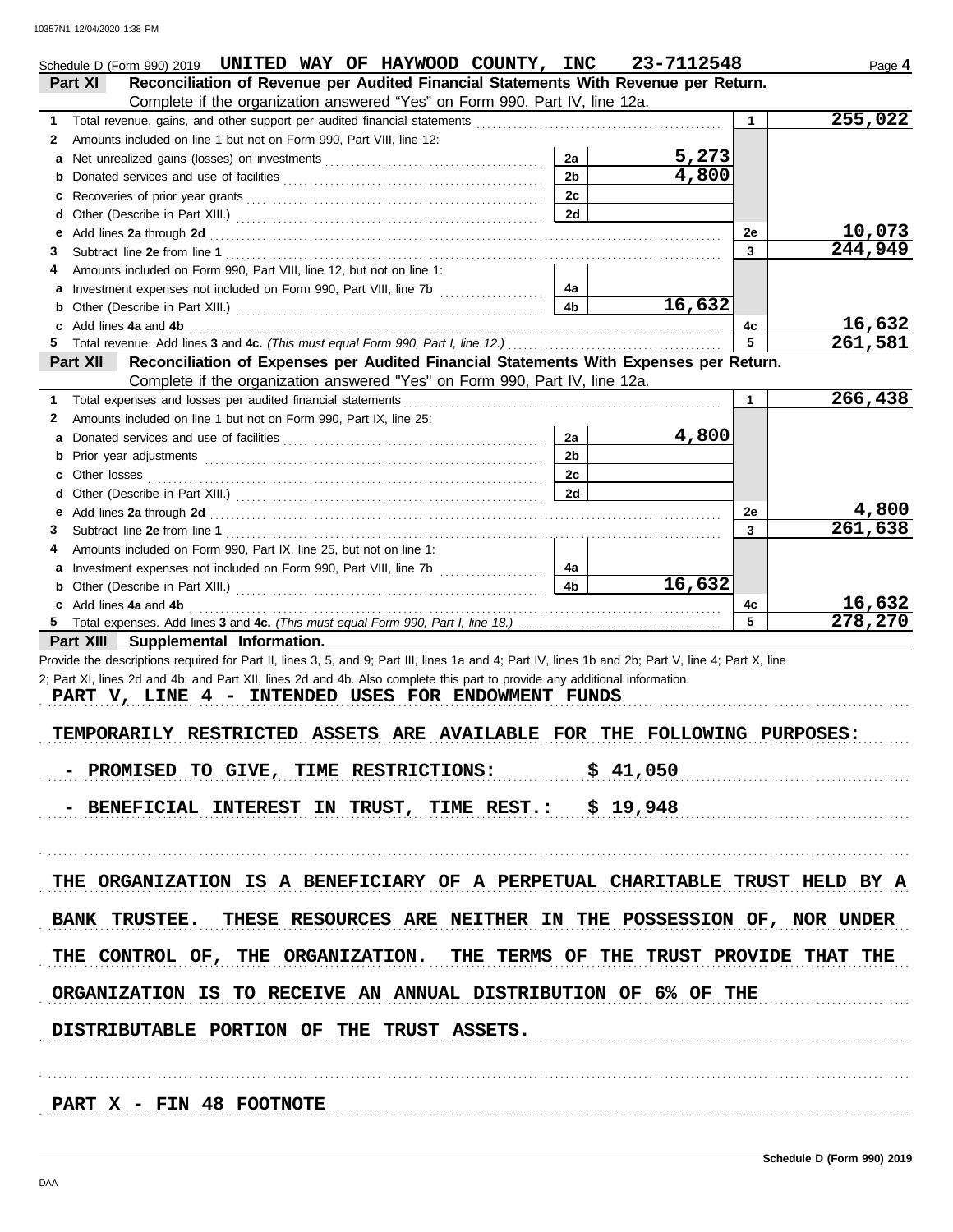| UNITED WAY OF HAYWOOD COUNTY, INC<br>Schedule D (Form 990) 2019<br>Supplemental Information (continued)<br>Part XIII | 23-7112548 | Page 5 |
|----------------------------------------------------------------------------------------------------------------------|------------|--------|
| ORGANIZATION IS EXEMPT FROM FEDERAL INCOME TAXES UNDER SEC $501(C)(3)$<br>THE                                        |            |        |
| THE INTERNAL REVENUE CODE, EXCEPT ON NET INCOME DERIVED FROM<br>OF                                                   |            |        |
| UNRELATED BUSINESS ACTIVITES. THE ORGANIZATION BELIEVES THAT                                                         |            | IT HAS |
| APPROPRIATE SUPPORT FOR ANY TAX POSITIONS TAKEN, AND AS SUCH, DOES NOT                                               |            |        |
| HAVE ANY UNCERTAIN TAX POSITIONS THAT ARE MATERIAL TO THE FINANCIAL                                                  |            |        |
| STATEMENTS.                                                                                                          |            |        |
| ORGANIZATION'S RETURN OF ORGANIZATION EXEMPT FROM INCOME TAX (FORM<br>THE                                            |            |        |
| 990) FOR THE YEARS ENDED JUNE 30, 2019, 2018, AND 2017, ARE SUBJECT TO                                               |            |        |
| EXAMINATION BY THE IRS, GENERALLY FOR THREE YEARS AFTER THEY ARE FILED.                                              |            |        |
| PART XI, LINE 4B - REVENUE AMOUNTS INCLUDED ON RETURN - OTHER<br><b>DESIGNATED</b><br><b>CONTRIBUTIONS</b>           | \$         | 16,632 |
|                                                                                                                      |            |        |
| PART XII, LINE 4B - EXPENSE AMOUNTS INCLUDED ON RETURN - OTHER                                                       |            |        |
| <b>DESIGNATED</b><br>CONTRIBUTIONS                                                                                   | \$         | 16,632 |
|                                                                                                                      |            |        |
|                                                                                                                      |            |        |
|                                                                                                                      |            |        |
|                                                                                                                      |            |        |
|                                                                                                                      |            |        |
|                                                                                                                      |            |        |
|                                                                                                                      |            |        |
|                                                                                                                      |            |        |
|                                                                                                                      |            |        |
|                                                                                                                      |            |        |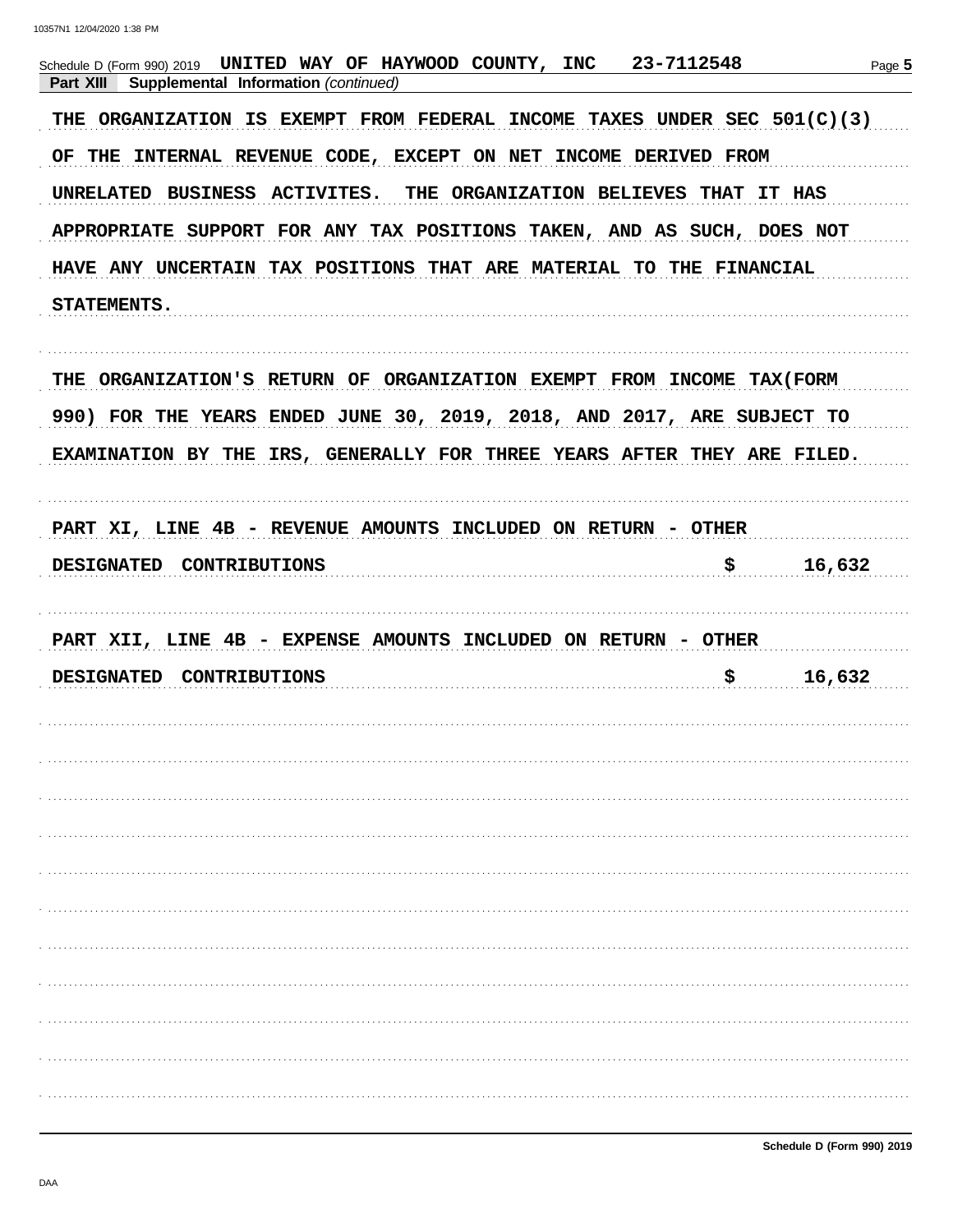| <b>SCHEDULE I</b>                                      |                                                                                                                                                                                                                                                                           |                      |                                         | Grants and Other Assistance to Organizations,           |                                       |                                                             |                                          |                                              | OMB No. 1545-0047                     |
|--------------------------------------------------------|---------------------------------------------------------------------------------------------------------------------------------------------------------------------------------------------------------------------------------------------------------------------------|----------------------|-----------------------------------------|---------------------------------------------------------|---------------------------------------|-------------------------------------------------------------|------------------------------------------|----------------------------------------------|---------------------------------------|
| (Form 990)                                             | Governments, and Individuals in the United States<br>Complete if the organization answered "Yes" on Form 990, Part IV, line 21 or 22.                                                                                                                                     |                      |                                         |                                                         |                                       |                                                             |                                          |                                              |                                       |
|                                                        | La Attach to Form 990.                                                                                                                                                                                                                                                    |                      |                                         |                                                         |                                       |                                                             | <b>Open to Public</b>                    |                                              |                                       |
| Department of the Treasury<br>Internal Revenue Service |                                                                                                                                                                                                                                                                           |                      |                                         | u Go to www.irs.gov/Form990 for the latest information. |                                       |                                                             |                                          |                                              | <b>Inspection</b>                     |
| Name of the organization                               | UNITED WAY OF HAYWOOD COUNTY, INC                                                                                                                                                                                                                                         |                      |                                         |                                                         |                                       |                                                             |                                          | Employer identification number<br>23-7112548 |                                       |
| Part I                                                 | <b>General Information on Grants and Assistance</b>                                                                                                                                                                                                                       |                      |                                         |                                                         |                                       |                                                             |                                          |                                              |                                       |
|                                                        | 1 Does the organization maintain records to substantiate the amount of the grants or assistance, the grantees' eligibility for the grants or assistance, and                                                                                                              |                      |                                         |                                                         |                                       |                                                             |                                          |                                              | $ X $ Yes<br>  No                     |
| Part II                                                | 2 Describe in Part IV the organization's procedures for monitoring the use of grant funds in the United States.                                                                                                                                                           |                      |                                         |                                                         |                                       |                                                             |                                          |                                              |                                       |
|                                                        | Grants and Other Assistance to Domestic Organizations and Domestic Governments. Complete if the organization answered "Yes" on Form 990,<br>Part IV, line 21, for any recipient that received more than \$5,000. Part II can be duplicated if additional space is needed. |                      |                                         |                                                         |                                       |                                                             |                                          |                                              |                                       |
| -1                                                     | (a) Name and address of organization<br>or government                                                                                                                                                                                                                     | $(b)$ EIN            | $(c)$ IRC<br>section<br>(if applicable) | (d) Amount of cash<br>grant                             | (e) Amount of non-<br>cash assistance | (f) Method of valuation<br>(book, FMV, appraisal,<br>other) | (q) Description of<br>noncash assistance |                                              | (h) Purpose of grant<br>or assistance |
| (1) ARC OF HAYWOOD<br>407 WELCH STREET                 |                                                                                                                                                                                                                                                                           |                      |                                         |                                                         |                                       |                                                             |                                          |                                              |                                       |
| <b>WAYNESVILLE</b>                                     | NC 28786                                                                                                                                                                                                                                                                  | 56-1128063           | 501C3                                   | 11,057                                                  |                                       |                                                             |                                          |                                              |                                       |
| (2) COMMUNITY KITCHEN                                  |                                                                                                                                                                                                                                                                           |                      |                                         |                                                         |                                       |                                                             |                                          |                                              |                                       |
| 98 PISGAH DRIVE                                        |                                                                                                                                                                                                                                                                           |                      |                                         |                                                         |                                       |                                                             |                                          |                                              |                                       |
| <b>CANTON</b>                                          | NC 28716                                                                                                                                                                                                                                                                  | $51 - 0605733$ 501C3 |                                         | 8,846                                                   |                                       |                                                             |                                          |                                              |                                       |
| (3) HAYWOOD PATHWAYS CENTER                            |                                                                                                                                                                                                                                                                           |                      |                                         |                                                         |                                       |                                                             |                                          |                                              |                                       |
| 179 HEMLOCK STREET                                     |                                                                                                                                                                                                                                                                           |                      |                                         |                                                         |                                       |                                                             |                                          |                                              |                                       |
| <b>WAYNESVILLE</b>                                     | NC 28786                                                                                                                                                                                                                                                                  | 47-2608669           | 501C3                                   | 8,846                                                   |                                       |                                                             |                                          |                                              |                                       |
| $(4)$ HIGHTS, INC.                                     |                                                                                                                                                                                                                                                                           |                      |                                         |                                                         |                                       |                                                             |                                          |                                              |                                       |
| PO BOX 2543                                            |                                                                                                                                                                                                                                                                           |                      |                                         |                                                         |                                       |                                                             |                                          |                                              |                                       |
| <b>CULLOWHEE</b>                                       | NC 28723                                                                                                                                                                                                                                                                  | 26-1566023   501C3   |                                         | 6,634                                                   |                                       |                                                             |                                          |                                              |                                       |
| $(5)$ K.A.R.E.                                         |                                                                                                                                                                                                                                                                           |                      |                                         |                                                         |                                       |                                                             |                                          |                                              |                                       |
| PO BOX 1392                                            |                                                                                                                                                                                                                                                                           |                      |                                         |                                                         |                                       |                                                             |                                          |                                              |                                       |
| <b>WAYNESVILLE</b>                                     | NC 28786                                                                                                                                                                                                                                                                  | 58-1983449           | 501C3                                   | 8,846                                                   |                                       |                                                             |                                          |                                              |                                       |
| (6) LIFEWORKS WITH CHRISTIAN WOMENS                    |                                                                                                                                                                                                                                                                           |                      |                                         |                                                         |                                       |                                                             |                                          |                                              |                                       |
| PO BOX 1954                                            |                                                                                                                                                                                                                                                                           |                      |                                         |                                                         |                                       |                                                             |                                          |                                              |                                       |
| <b>CLYDE</b>                                           | NC 28721                                                                                                                                                                                                                                                                  | $45 - 4577618$ 501C3 |                                         | 10,615                                                  |                                       |                                                             |                                          |                                              |                                       |
| (7) MANNA FOOD BANK                                    |                                                                                                                                                                                                                                                                           |                      |                                         |                                                         |                                       |                                                             |                                          |                                              |                                       |
| 627 SWANNANOA RIVER ROAD                               |                                                                                                                                                                                                                                                                           |                      |                                         |                                                         |                                       |                                                             |                                          |                                              |                                       |
| <b>ASHEVILLE</b>                                       | NC 28805                                                                                                                                                                                                                                                                  | 58-1514800           | 501C3                                   | 13,284                                                  |                                       |                                                             |                                          |                                              |                                       |
| (8) MAPLE LEAF ADULT DAY RESPITE                       |                                                                                                                                                                                                                                                                           |                      |                                         |                                                         |                                       |                                                             |                                          |                                              |                                       |
| 205 HAZELWOOD DRIVE                                    |                                                                                                                                                                                                                                                                           |                      |                                         |                                                         |                                       |                                                             |                                          |                                              |                                       |
| <b>WAYNESVILLE</b>                                     | NC 28786                                                                                                                                                                                                                                                                  | $12 - 3333333$   GOV |                                         | 9,023                                                   |                                       |                                                             |                                          |                                              |                                       |
| (9) MEALS ON WHEELS                                    |                                                                                                                                                                                                                                                                           |                      |                                         |                                                         |                                       |                                                             |                                          |                                              |                                       |
| 146 VICTORIA ROAD                                      |                                                                                                                                                                                                                                                                           |                      |                                         |                                                         |                                       |                                                             |                                          |                                              |                                       |
| <b>ASHEVILLE</b>                                       | NC 28801                                                                                                                                                                                                                                                                  | 56-1115597   501C3   |                                         | 17,691                                                  |                                       |                                                             |                                          |                                              |                                       |
|                                                        |                                                                                                                                                                                                                                                                           |                      |                                         |                                                         |                                       |                                                             |                                          | u 12                                         |                                       |
|                                                        |                                                                                                                                                                                                                                                                           |                      |                                         |                                                         |                                       |                                                             |                                          | u 0                                          |                                       |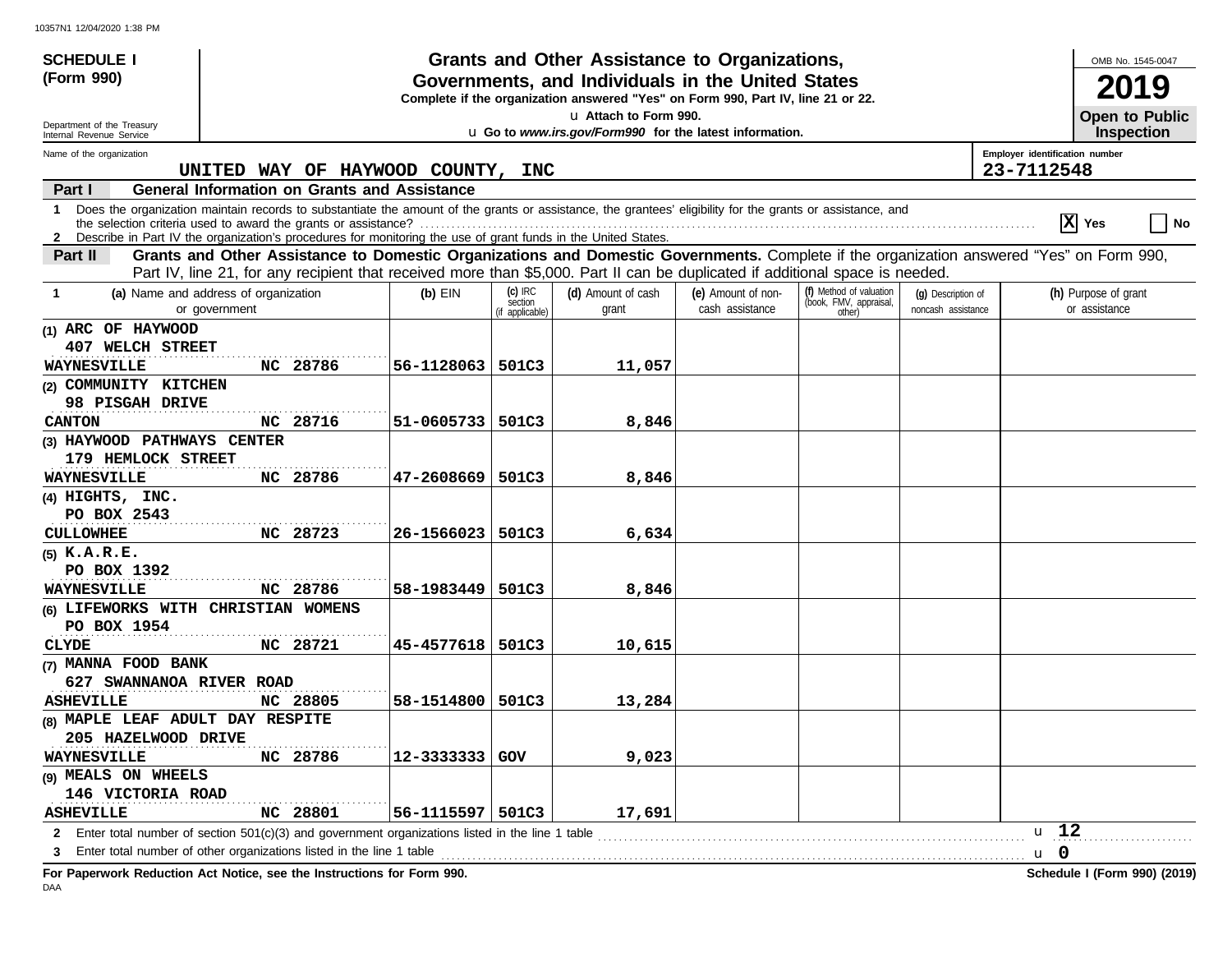| <b>SCHEDULE I</b>                                                             |                                                                                                                                                                                                                                                                                 |                    |                                         | Grants and Other Assistance to Organizations, |                                       |                                                             |                                              |                                            | OMB No. 1545-0047                     |
|-------------------------------------------------------------------------------|---------------------------------------------------------------------------------------------------------------------------------------------------------------------------------------------------------------------------------------------------------------------------------|--------------------|-----------------------------------------|-----------------------------------------------|---------------------------------------|-------------------------------------------------------------|----------------------------------------------|--------------------------------------------|---------------------------------------|
| (Form 990)                                                                    | Governments, and Individuals in the United States<br>Complete if the organization answered "Yes" on Form 990, Part IV, line 21 or 22.                                                                                                                                           |                    |                                         |                                               |                                       |                                                             |                                              |                                            |                                       |
| Department of the Treasury<br>Internal Revenue Service                        | La Attach to Form 990.<br>u Go to www.irs.gov/Form990 for the latest information.                                                                                                                                                                                               |                    |                                         |                                               |                                       |                                                             |                                              | <b>Open to Public</b><br><b>Inspection</b> |                                       |
| Name of the organization                                                      | UNITED WAY OF HAYWOOD COUNTY, INC                                                                                                                                                                                                                                               |                    |                                         |                                               |                                       |                                                             | Employer identification number<br>23-7112548 |                                            |                                       |
| Part I                                                                        | <b>General Information on Grants and Assistance</b>                                                                                                                                                                                                                             |                    |                                         |                                               |                                       |                                                             |                                              |                                            |                                       |
|                                                                               | 1 Does the organization maintain records to substantiate the amount of the grants or assistance, the grantees' eligibility for the grants or assistance, and<br>2 Describe in Part IV the organization's procedures for monitoring the use of grant funds in the United States. |                    |                                         |                                               |                                       |                                                             |                                              |                                            | No<br>Yes                             |
| Part II                                                                       | Grants and Other Assistance to Domestic Organizations and Domestic Governments. Complete if the organization answered "Yes" on Form 990,<br>Part IV, line 21, for any recipient that received more than \$5,000. Part II can be duplicated if additional space is needed.       |                    |                                         |                                               |                                       |                                                             |                                              |                                            |                                       |
| -1                                                                            | (a) Name and address of organization<br>or government                                                                                                                                                                                                                           | $(b)$ EIN          | $(c)$ IRC<br>section<br>(if applicable) | (d) Amount of cash<br>grant                   | (e) Amount of non-<br>cash assistance | (f) Method of valuation<br>(book, FMV, appraisal,<br>other) | (q) Description of<br>noncash assistance     |                                            | (h) Purpose of grant<br>or assistance |
| (1) MPI- FOSTER GRD/SR COMPANION<br>2177 ASHEVILLE ROAD<br><b>WAYNESVILLE</b> | NC 28786                                                                                                                                                                                                                                                                        | 56-0849092   501C3 |                                         | 5,307                                         |                                       |                                                             |                                              |                                            |                                       |
| (2) REACH OF HAYWOOD COUNTY<br>PO BOX 206<br><b>WAYNESVILLE</b>               | NC 28786                                                                                                                                                                                                                                                                        | 58-1647862   501C3 |                                         | 19,462                                        |                                       |                                                             |                                              |                                            |                                       |
| (3) SALVATION ARMY<br>PO BOX 1248<br><b>ALEXANDRIA</b>                        | VA 22313                                                                                                                                                                                                                                                                        | 13-2923701         | 501C3                                   | 7,961                                         |                                       |                                                             |                                              |                                            |                                       |
| (4)                                                                           |                                                                                                                                                                                                                                                                                 |                    |                                         |                                               |                                       |                                                             |                                              |                                            |                                       |
| (5)                                                                           |                                                                                                                                                                                                                                                                                 |                    |                                         |                                               |                                       |                                                             |                                              |                                            |                                       |
|                                                                               |                                                                                                                                                                                                                                                                                 |                    |                                         |                                               |                                       |                                                             |                                              |                                            |                                       |
| (6)                                                                           |                                                                                                                                                                                                                                                                                 |                    |                                         |                                               |                                       |                                                             |                                              |                                            |                                       |
|                                                                               |                                                                                                                                                                                                                                                                                 |                    |                                         |                                               |                                       |                                                             |                                              |                                            |                                       |
| (7)                                                                           |                                                                                                                                                                                                                                                                                 |                    |                                         |                                               |                                       |                                                             |                                              |                                            |                                       |
| (8)                                                                           |                                                                                                                                                                                                                                                                                 |                    |                                         |                                               |                                       |                                                             |                                              |                                            |                                       |
|                                                                               |                                                                                                                                                                                                                                                                                 |                    |                                         |                                               |                                       |                                                             |                                              |                                            |                                       |
| (9)                                                                           |                                                                                                                                                                                                                                                                                 |                    |                                         |                                               |                                       |                                                             |                                              |                                            |                                       |
| $\mathbf{2}$                                                                  |                                                                                                                                                                                                                                                                                 |                    |                                         |                                               |                                       |                                                             |                                              | $\mathbf u$                                |                                       |

DAA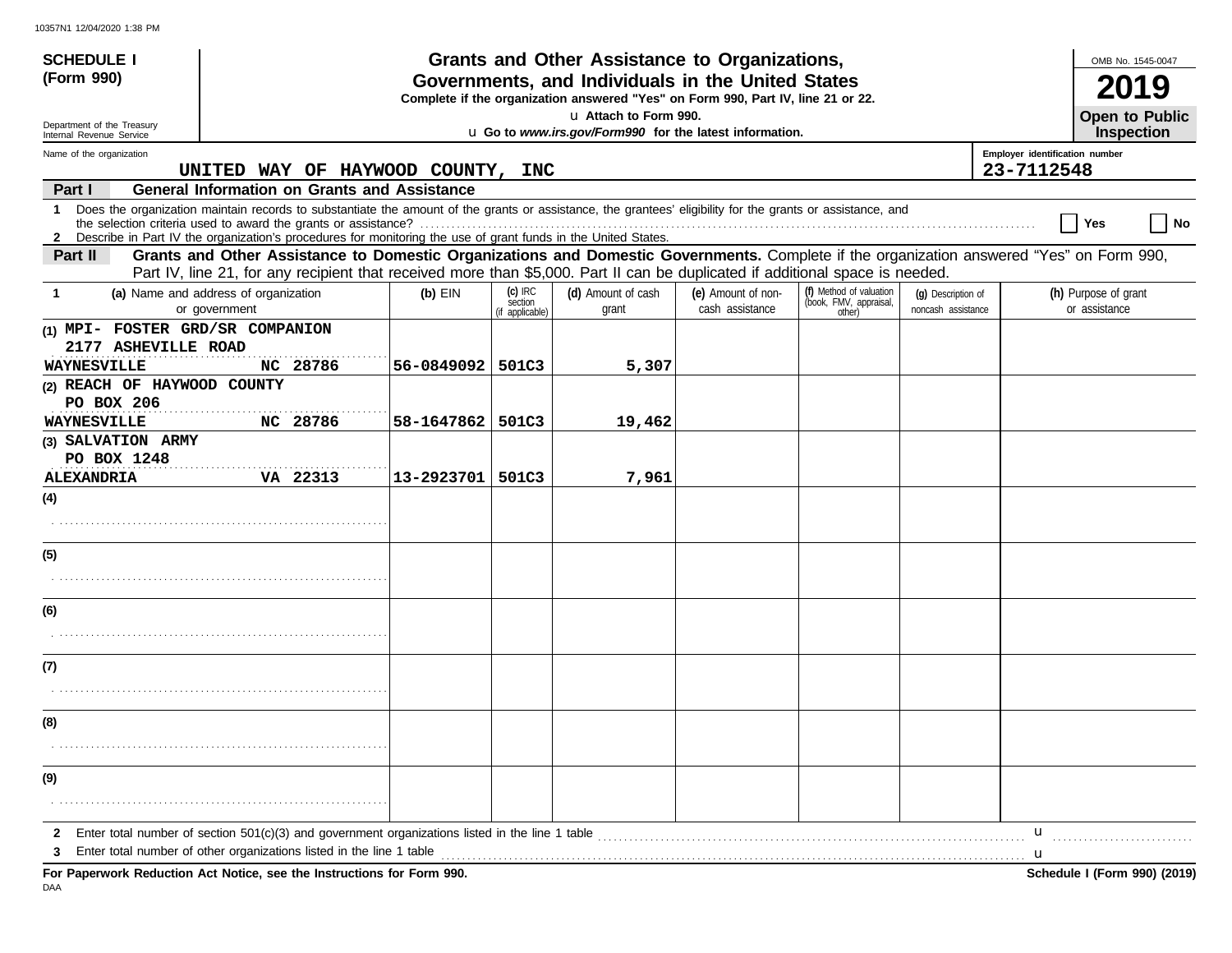#### Schedule I (Form 990) (2019) UNITED WAY OF HAYWOOD COUNTY, INC 23-7112548

| Part III<br>Grants and Other Assistance to Domestic Individuals. Complete if the organization answered "Yes" on Form 990, Part IV, line 22.<br>Part III can be duplicated if additional space is needed. |                             |                             |                                     |                                                          |                                       |  |
|----------------------------------------------------------------------------------------------------------------------------------------------------------------------------------------------------------|-----------------------------|-----------------------------|-------------------------------------|----------------------------------------------------------|---------------------------------------|--|
| (a) Type of grant or assistance                                                                                                                                                                          | (b) Number of<br>recipients | (c) Amount of<br>cash grant | (d) Amount of<br>noncash assistance | (e) Method of valuation (book,<br>FMV, appraisal, other) | (f) Description of noncash assistance |  |
|                                                                                                                                                                                                          |                             |                             |                                     |                                                          |                                       |  |
|                                                                                                                                                                                                          |                             |                             |                                     |                                                          |                                       |  |
|                                                                                                                                                                                                          |                             |                             |                                     |                                                          |                                       |  |
|                                                                                                                                                                                                          |                             |                             |                                     |                                                          |                                       |  |
| 5                                                                                                                                                                                                        |                             |                             |                                     |                                                          |                                       |  |
| 6                                                                                                                                                                                                        |                             |                             |                                     |                                                          |                                       |  |
| 7                                                                                                                                                                                                        |                             |                             |                                     |                                                          |                                       |  |
| Supplemental Information. Provide the information required in Part I, line 2; Part III, column (b); and any other additional information.<br>Part IV                                                     |                             |                             |                                     |                                                          |                                       |  |
| PART I, LINE 2 - PROCEDURES FOR MONITORING THE USE OF GRANT FUNDS<br>DURING THE GRANT ALLOCATION PROCESS, UNITED WAY VOLUNTEERS INTERVIEW                                                                |                             |                             |                                     |                                                          |                                       |  |
| AGENCIES CONCERNING THEIR PAST FUNDING AND WHAT THEY INTEND TO DO WITH                                                                                                                                   |                             |                             |                                     |                                                          |                                       |  |
| VOLUNTEERS REPORT THIS INFORMATION TO THE BOARD OF<br><b>FUTURE FUNDING.</b>                                                                                                                             |                             |                             |                                     |                                                          |                                       |  |
| DIRECTORS, WHO MAKE ALLOCATIONS DECISIONS. REQUESTS FOR THIS INFORMATION                                                                                                                                 |                             |                             |                                     |                                                          |                                       |  |
| IS ALSO REQUIRED IN THE FUNDING APPLICATION PACKAGE.                                                                                                                                                     |                             |                             |                                     |                                                          |                                       |  |
|                                                                                                                                                                                                          |                             |                             |                                     |                                                          |                                       |  |
|                                                                                                                                                                                                          |                             |                             |                                     |                                                          |                                       |  |
|                                                                                                                                                                                                          |                             |                             |                                     |                                                          |                                       |  |
|                                                                                                                                                                                                          |                             |                             |                                     |                                                          |                                       |  |
|                                                                                                                                                                                                          |                             |                             |                                     |                                                          |                                       |  |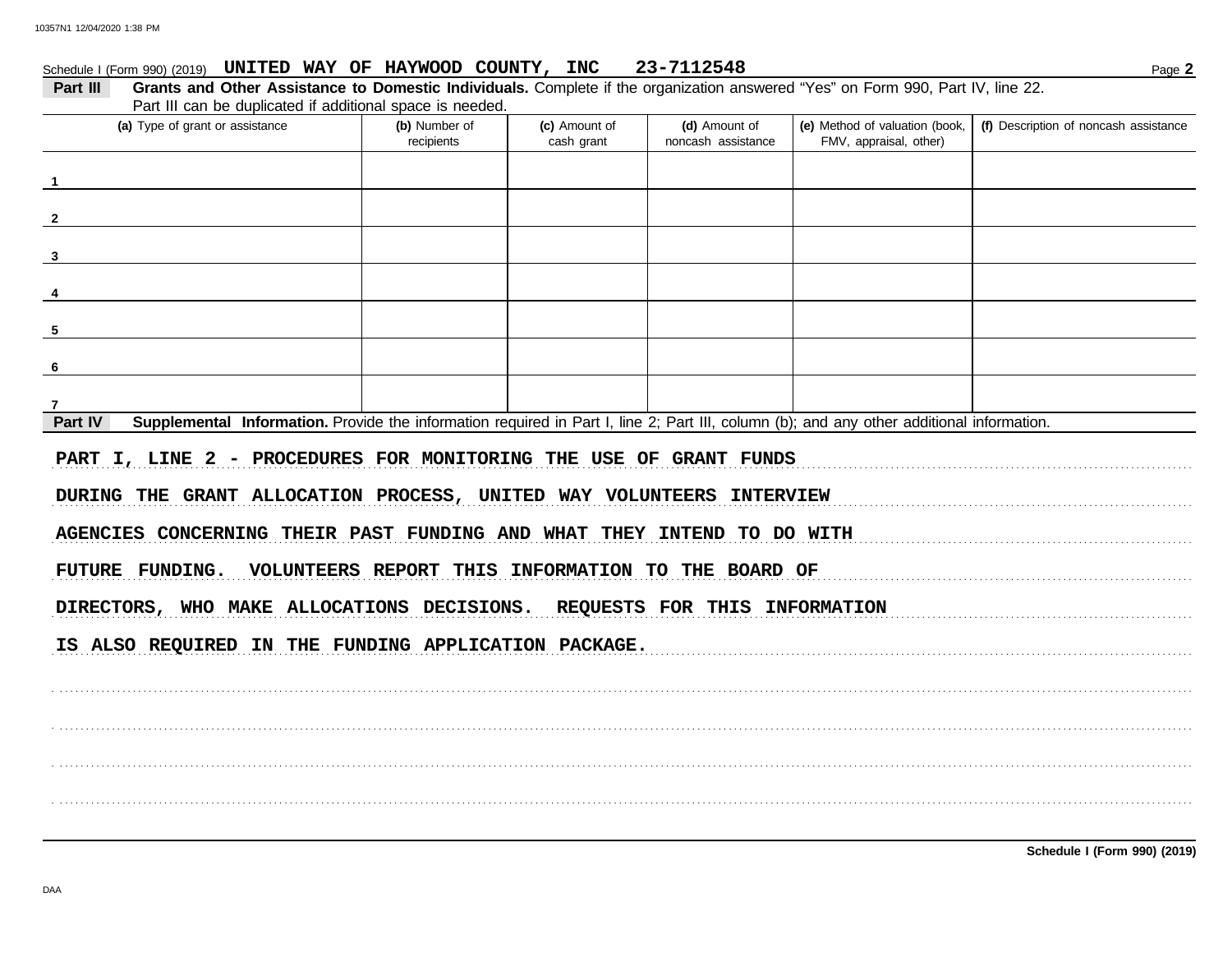| <b>SCHEDULE O</b><br>(Form 990 or 990-EZ)              | Supplemental Information to Form 990 or 990-EZ<br>Complete to provide information for responses to specific questions on<br>Form 990 or 990-EZ or to provide any additional information. |                                              | OMB No. 1545-0047<br>2019 |  |
|--------------------------------------------------------|------------------------------------------------------------------------------------------------------------------------------------------------------------------------------------------|----------------------------------------------|---------------------------|--|
| Department of the Treasury<br>Internal Revenue Service | La Attach to Form 990 or 990-EZ.<br>u Go to www.irs.gov/Form990 for the latest information.                                                                                              |                                              |                           |  |
| Name of the organization<br>UNITED                     | WAY<br>OF<br><b>HAYWOOD</b><br>COUNTY,<br><b>INC</b>                                                                                                                                     | Employer identification number<br>23-7112548 |                           |  |
| FORM 990, PART                                         | I, LINE 6                                                                                                                                                                                |                                              |                           |  |
| <b>OVERSIGHT</b><br>OF                                 | <b>RECOMMENDATIONS</b><br><b>ORGANIZATION,</b>                                                                                                                                           | FOR FUNDING, PHYSICAL LABOR, AND             |                           |  |
| <b>OFFICE</b><br>TASKS.                                | TOTAL HOURS<br><b>WORKED</b><br>BY ALL VOLUNTEERS APPROXIMATELY 3,600.                                                                                                                   |                                              |                           |  |
|                                                        |                                                                                                                                                                                          |                                              |                           |  |
|                                                        | FORM 990, PART III, LINE 4B - SECOND<br>ACCOMPLISHMENT                                                                                                                                   |                                              |                           |  |
|                                                        |                                                                                                                                                                                          |                                              |                           |  |
| COMMUNITY PROBLEM SOLVING                              | ANNUAL DAY OF<br>THE                                                                                                                                                                     | CARING FOR SPECIFIC                          | COMMUNITY                 |  |
| <b>WIDE PROJECTS</b>                                   | WELL AS<br>AS<br><b>OTHER</b><br><b>GENERAL</b><br><b>SERVICES</b>                                                                                                                       | <b>PERFORMED</b><br>ΙN.<br>THE               |                           |  |
| <b>COMMUNITY.</b>                                      | IN 1997 WITH<br><b>CARING</b><br><b>BEGAN</b><br>DAY OF                                                                                                                                  | <b>15 PROJECTS AND</b>                       | 75 VOLUNTEERS,            |  |
| AND HAS<br><b>SINCE</b>                                | <b>EXPANDED</b><br>TO.<br>30<br>PROJECTS AND APPROXIMATELY 325 VOLUNTEERS.                                                                                                               |                                              |                           |  |
| THESE<br><b>PROJECTS</b>                               | <b>INCLUDE</b><br>HOME<br><b>REPAIRS</b><br>AND                                                                                                                                          | MAINTENANCE, SUCH AS PAINTING, YARD          |                           |  |
| WORK,<br>AND                                           | BUILDING ACCESS RAMPS.<br>MISSION OF<br>THE<br>THE                                                                                                                                       | <b>CARING</b><br>DAY OF                      | TO<br>IS                  |  |
| <b>IMPROVE</b><br>THE                                  | FOR ELDERLY AND DISABLED RESIDENTS<br><b>OUALITY</b><br>LIFE.<br>OF                                                                                                                      | BY                                           | IMPROVING                 |  |
| SAFETY AND                                             | LIVING CONDITIONS<br>ΙN<br>THEIR HOME.                                                                                                                                                   |                                              |                           |  |
|                                                        |                                                                                                                                                                                          |                                              |                           |  |
|                                                        | - DAY OF CARING DETAILS -                                                                                                                                                                |                                              |                           |  |
|                                                        |                                                                                                                                                                                          |                                              |                           |  |
|                                                        | IN APRIL, WE ASK AGENCIES SUCH AS THE HAYWOOD COUNTY HEALTH AND HUMAN                                                                                                                    |                                              |                           |  |
|                                                        | SERVICES AND MOUNTAIN PROJECTS TO NAME PEOPLE WHO MIGHT BENEFIT FROM A DAY                                                                                                               |                                              |                           |  |
|                                                        | OF CARING PROJECT. THE AGENCIES DETERMINE IF THERE IS TRUE FINANCIAL NEED.                                                                                                               |                                              |                           |  |
|                                                        | THE ORGANIZATION ASKS LOCAL COMPANIES TO LOAN EMPLOYEES FOR THE DAY TO                                                                                                                   |                                              |                           |  |
|                                                        | COMPLETE THESE PROJECTS. IT IS A GOOD TEAM BUILDING EXERCISE FOR EMPLOYEES                                                                                                               |                                              |                           |  |
|                                                        | TO SPEND A DAY OUTSIDE THE NORMAL WORK ENVIRONMENT.                                                                                                                                      |                                              |                           |  |
|                                                        |                                                                                                                                                                                          |                                              |                           |  |
|                                                        | THE ORGANIZATION WILL MATCH THE VOLUNTEERS WITH PROJECTS BASED ON THEIR                                                                                                                  |                                              |                           |  |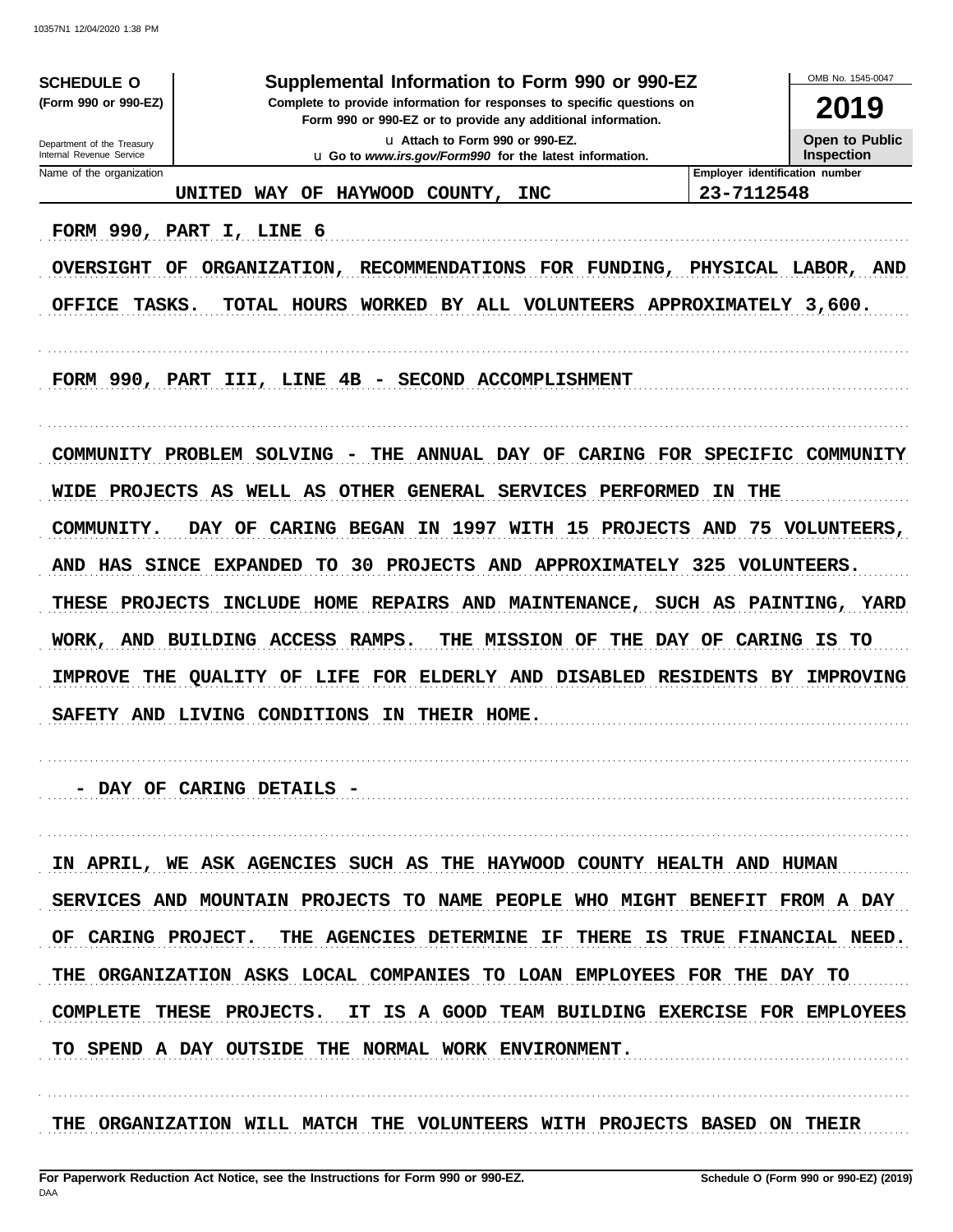Schedule O (Form 990 or 990-EZ) (2019) Page 2 Name of the organization Employer identification number UNITED WAY OF HAYWOOD COUNTY, INC 23-7112548 SKILL LEVEL. THE LEADER OF THE TEAM GOES OUT TO THE PROJECT ABOUT A MONTH BEFORE DAY OF CARING AND MAKES A MATERIALS LIST. THIS LIST IS GIVEN TO VOLUNTEERS WHO GATHER THE MATERIALS AND SUPPLIES NEEDED TO COMPLETE THE JOB. SOME MATERIALS ARE DONATED. FUNDS FOR DAY OF CARING ARE BUDGETED ALONG WITH OTHER AGENCY SUPPORT. TODAY, WE HAVE 30 PROJECTS AROUND HAYWOOD COUNTY DONE BY APPROXIMATELY 325 **VOLUNTEERS.** SOME OF THESE PROJECTS INCLUDE PROVIDING FIREWOOD TO INDIVIDUALS, PRESSURE WASHING, PAINTING, KOOLSEALING AND UNDERPINNING. WE ARE DOING SOME SIMPLE PLUMBING, A LOT OF CLEANING AND YARD WORK, BUILDING ACCESS RAMPS AND REPACKAGING PRODUCTS FOR MANNA FOOD BANK. DAY OF CARING IS AN EXCITING DAY! FORM 990, PART VI, LINE 6 - CLASSES OF MEMBERS OR STOCKHOLDERS THE ORGANIZATION HAS TWO CLASSES OF MEMBERS: (1) CONTRIBUTING AND (2) AGENCY. ALL INDIVIDUALS AND ORGANIZATIONS MAKING CONTRIBUTIONS TO THE ORGANIZATION ARE CONTRIBUTING MEMBERS DURING THE PERIOD STARTING WITH THE RECEIPT OF THEIR CONTRIBUTION AND ENDING WITH THE DATE SUCH CONTRIBUTION HAS BEEN TOTALLY DISBURSED TO THE ORGANIZATION'S AGENCY MEMBERS. AGENCY MEMBERS ARE AGENCIES OR ORGANIZATIONS RECEIVING OPERATING FUNDS FROM THE ORGANIZATION. THESE AGENCIES OR ORGANIZATIONS ARE ENGAGED IN HEALTH,

WELFARE, CHARITABLE, RECREATIONAL, AND CHARACTER BUILDING ACTIVITIES AND

PAGE 1 OF 2

Schedule O (Form 990 or 990-EZ) (2019)